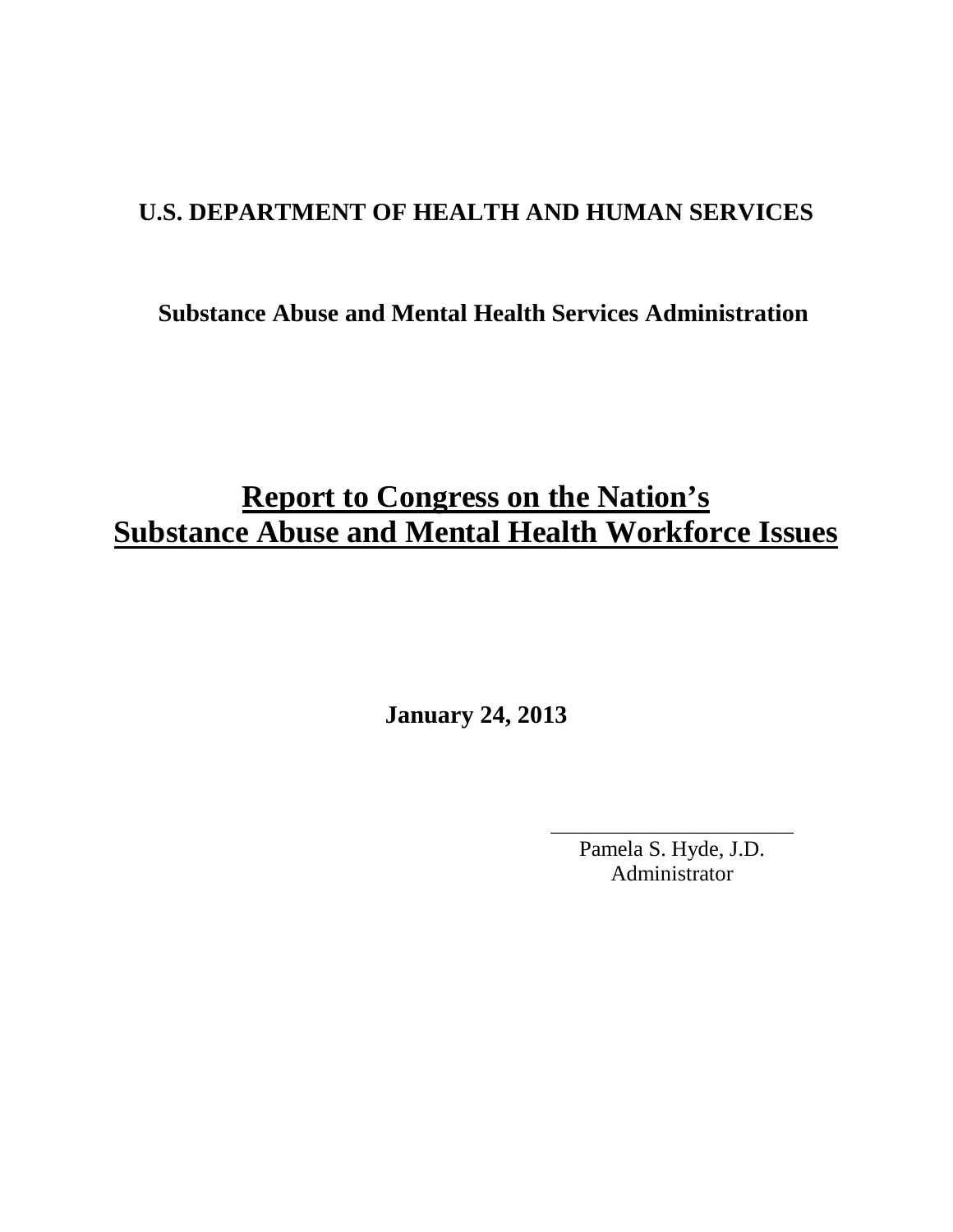# **Table of Contents**

| Perceptions about Behavioral Health Conditions and Those with Lived Experience 11 |  |
|-----------------------------------------------------------------------------------|--|
|                                                                                   |  |
|                                                                                   |  |
|                                                                                   |  |
|                                                                                   |  |
| Impact of Affordable Care Act and MHPAEA on the Behavioral Health Workforce  18   |  |
|                                                                                   |  |
|                                                                                   |  |
|                                                                                   |  |
|                                                                                   |  |
|                                                                                   |  |
|                                                                                   |  |
|                                                                                   |  |
| APPENDIX A: Examples of SAMHSA-HRSA Activities Related to Behavioral Health       |  |
|                                                                                   |  |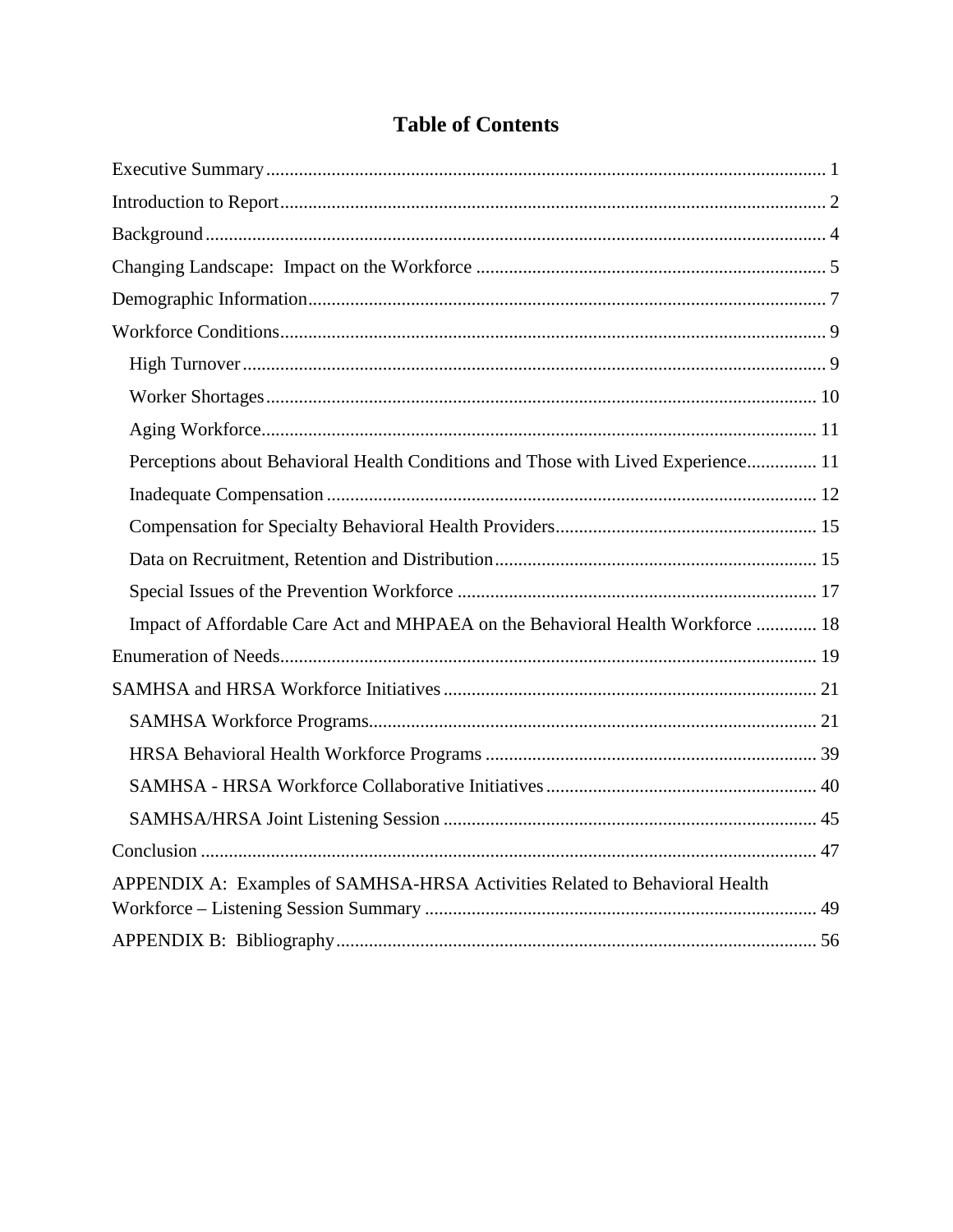#### **SUBSTANCE ABUSE AND MENTAL HEALTH SERVICES ADMINISTRATION REPORT TO CONGRESS ON THE NATION'S SUBSTANCE ABUSE AND MENTAL HEALTH WORKFORCE ISSUES January 24, 2013**

#### <span id="page-2-0"></span>**Executive Summary**

In its report on the fiscal year (FY) 2012 budget for the Department of Health and Human Services (HHS), the Senate Appropriations Committee Subcommittee on Labor, Health, and Human Services, Education, and Related Agencies (LHHS-ED) requested the Substance Abuse and Mental Health Services Administration (SAMHSA) provide the Committee with a workforce report, specifically addressing the addictions workforce and SAMHSA's collaboration with the Health Resources and Services Administration (HRSA). The Subcommittee language is as follows:

*Addiction Services Workforce.* – The Committee notes the growing workforce crisis in the addictions field due to high turnover rates, worker shortages, an aging workforce, stigma and inadequate compensation. The Mental Health Parity and Addiction Equity Act and the Patient Protection and Affordable Care Act are anticipated to increase the number of individuals who will seek substance use disorder services and may exacerbate current workforce challenges. As the provision of quality substance use disorder services is dependent on an adequate qualified workforce and SAMHSA is the lead federal agency charged with improving these services, the Committee expects SAMHSA to focus on developing the addiction workforce and identify ways to address the current and future workforce needs of the addiction field. The Committee directs SAMHSA to submit a report by March 31, 2012, on current workforce issues in the addiction field, as well as the status and funding of its substance use disorder services workforce initiatives. This report should also detail how SAMHSA is working with HRSA to address addiction service workforce needs and should identify the two agencies' specific roles, responsibilities, funding streams and action steps aimed at strengthening the addiction services workforce (Senate Report 112-84, page 122).

SAMHSA has prepared this report to Congress to provide an overview of the facts and issues affecting the substance abuse and mental health workforce in America. While the workforce report was requested specifically for the addiction treatment workforce, SAMHSA's report will cover the behavioral health workforce in its entirety because many data sources (including those funded by HRSA's Bureau of Health Professions and the Department of Labor) and programs report by profession or discipline rather than population served (e.g., social workers, psychologists, and counselors), whether providing prevention services or treatment and whether serving persons with substance use disorders, mental health conditions, or both. Data specific to the substance use disorder treatment workforce will be provided wherever available. This report also will include demographic data as well as a discussion of key issues and challenges such as staff turnover, aging of the workforce, inadequate compensation, worker shortages, licensing and credentialing issues, and recruitment, retention and distribution of the workforce. The misunderstandings and often inaccurate perceptions of society about mental illness and addiction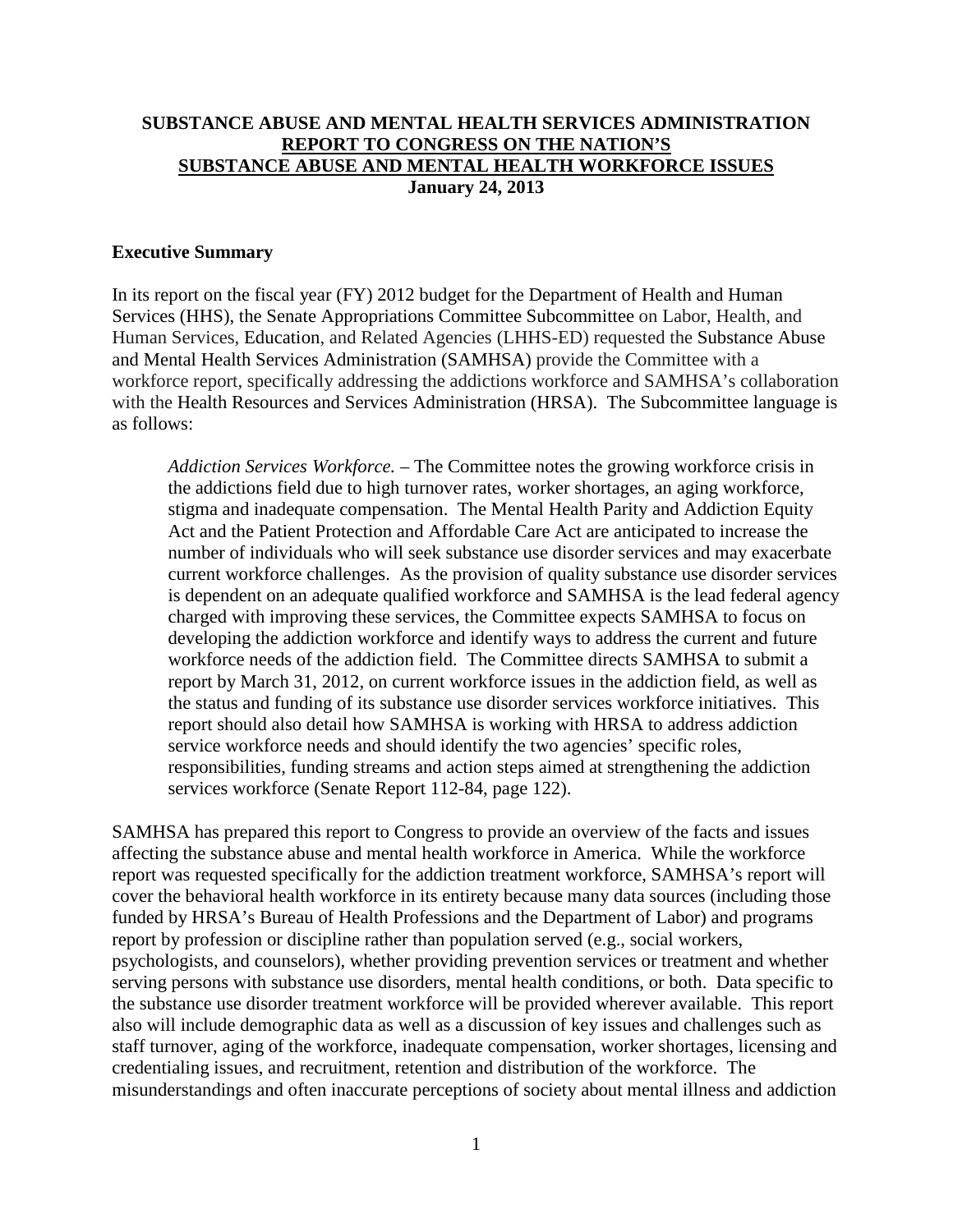as these relate to workforce challenges are also discussed. The information on the behavioral health<sup>[1](#page-3-1)</sup> workforce is drawn from multiple resources as there is no single federal data source at this point in time.

The impact of the Affordable Care Act and the Mental Health Parity and Addiction Equity Act (MHPAEA), which will increase access and alter service settings, is also discussed. The enactment of both of these laws may reshape the workforce and the delivery of services. For example, the Affordable Care Act is moving the field toward the integration of services with primary care, which has significant workforce implications in regard to team approaches and the new roles and responsibilities for staff. Bureau of Labor Statistics (BLS) projections made prior to the passage of MHPAEA and Affordable Care Act already indicated higher than normal growth for a number of behavioral health professions.

This report also describes SAMHSA's efforts to address many of these issues through its current programs and its eight Strategic Initiatives. In addition, the report presents a summary of collaborations between SAMHSA and HRSA, including a jointly sponsored listening session on the behavioral health workforce. HRSA and SAMHSA have worked collaboratively to address behavioral health workforce issues by sharing information about efforts within each agency and by developing, funding, and managing joint projects such as the Center for Integrated Health Solutions (CIHS), the minimum data set (MDS) project, and the training of practitioners about military culture to enhance service provision for veterans and their families. Many of these projects and efforts are described in this report.

SAMHSA is keenly aware that to achieve its mission to reduce the impact of substance abuse and mental illness on America's communities, a well-trained, educated and fully functioning workforce is needed. Likewise, HRSA is aware that to achieve its mission to improve health and achieve health equity through access to quality services, a skilled health workforce and innovative programs, it must address behavioral health as an essential part of the health care landscape in America. SAMHSA and HRSA are working together toward these aims.

#### <span id="page-3-0"></span>**Introduction to Report**

An adequate supply of a well-trained workforce is the foundation for an effective service delivery system. Workforce issues, which have been of concern for decades, have taken on a greater sense of urgency with the passage of recent parity and health reform legislation. SAMHSA is fully cognizant of the impact that workforce issues have on the infrastructure of the

<span id="page-3-1"></span> $<sup>1</sup>$  In this report, the term "behavioral health" is used to encompass mental health conditions, mental illness,</sup> substance abuse, substance use disorders, and addictions. In various contexts, the term is used to include emotional health development, substance abuse and mental illness prevention services and activities, treatment services, and/or recovery support activities and services for those in recovery from mental illness, mental health problems, and/or addictions.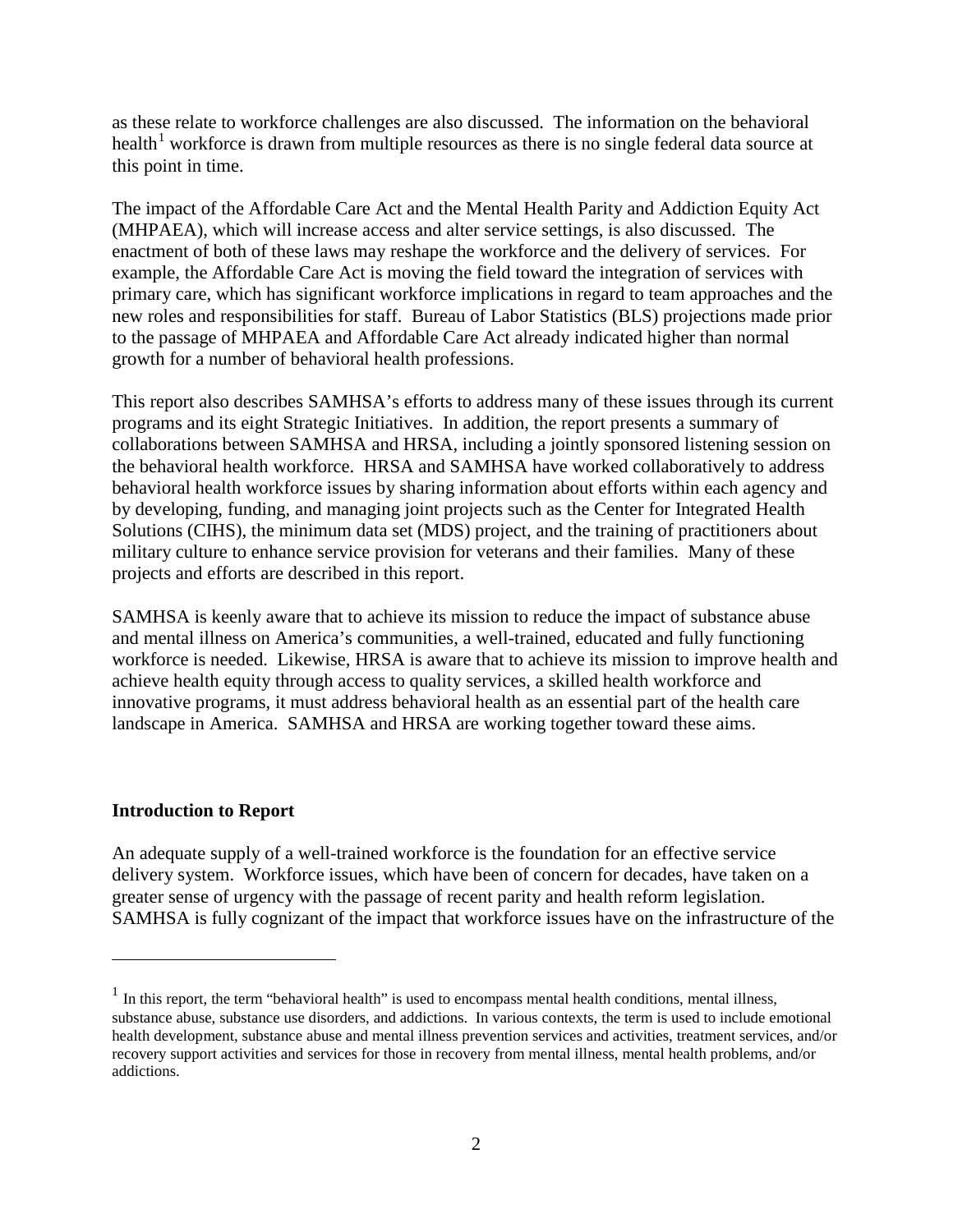behavioral health delivery system and services, and seeks to address these issues through a variety of initiatives and programs. SAMHSA also recognizes that increasing the size of the workforce, recruiting a more diverse, younger workforce, and retaining trained and qualified staff are necessary to provide for the behavioral health needs of the nation's population.

In the past decade, SAMHSA commissioned workforce reports to identify major workforce issues and develop recommendations to address these challenges. These reports, *An Action Plan for Behavioral Health Workforce Development* (SAMHSA, 2007), *Report to Congress: Addiction Treatment Workforce Development* (SAMHSA, 2006), and *Strengthening Professional Identity: Challenges of the Addition Treatment Workforce* (SAMHSA, 2006a), led to the continuing support of some existing programs and the development of some new workforce efforts. Behavioral health workforce initiatives focus on technology transfer and training on evidence-based practices, providing resources, supporting knowledge transfer, recruiting a diverse workforce, and integrating primary and behavioral health care.

Since the publication of SAMHSA's workforce reports, there have been a number of changes that increase the need and demand for behavioral health services. The Affordable Care Act will increase the number of people who are eligible for health care coverage through Medicaid and Exchanges and includes parity for services within its covered services. In addition, as screening for mental illness and substance abuse become more commonplace in primary care, more people will be identified as needing services. Furthermore, workforce shortages will be impacted by additional demands that result from: (1) a large number of returning veterans in need of services; and (2) new state re-entry initiatives to reduce prison populations, a large majority of whom have mental or substance use disorders.

Preparing a workforce that can meet the challenges of the  $21<sup>st</sup>$  century is an essential component of SAMHSA's strategic plan and programs. SAMHSA has embedded workforce elements in each of the eight Strategic Initiatives, as described in its strategic plan document, "*Leading Change: A Plan for SAMHSA's Roles and Actions 2011-2014*," (SAMHSA, 2011a). Examples of workforce objectives in each of the Strategic Initiatives include:

- 1. Prevention of Substance Abuse and Mental Illness: Educate the behavioral health field about successful interventions, such as screening, brief intervention, and referral to treatment (SBIRT); and develop and implement training around suicide prevention and prescription drug abuse.
- 2. Trauma and Justice: Provide technical assistance and training strategies to develop practitioners skilled in trauma and trauma-related work and systems that have capacity to prevent, identify, intervene and effectively treat people in a trauma-informed approach.
- 3. Military Families: Develop a public health-informed model of psychological health service systems, staffed by a full range of behavioral health practitioners who are well trained in the culture of the military and the military family and the special risks and needs that impact this population, such as Post-Traumatic Stress Disorder (PTSD) and Traumatic Brain Injury (TBI). The role of peer counselors within this model will also be important to its success.
- 4. Recovery Support: Build an understanding of recovery-oriented practices, including incorporating peers into the current workforce to support peer-run services. Emphasize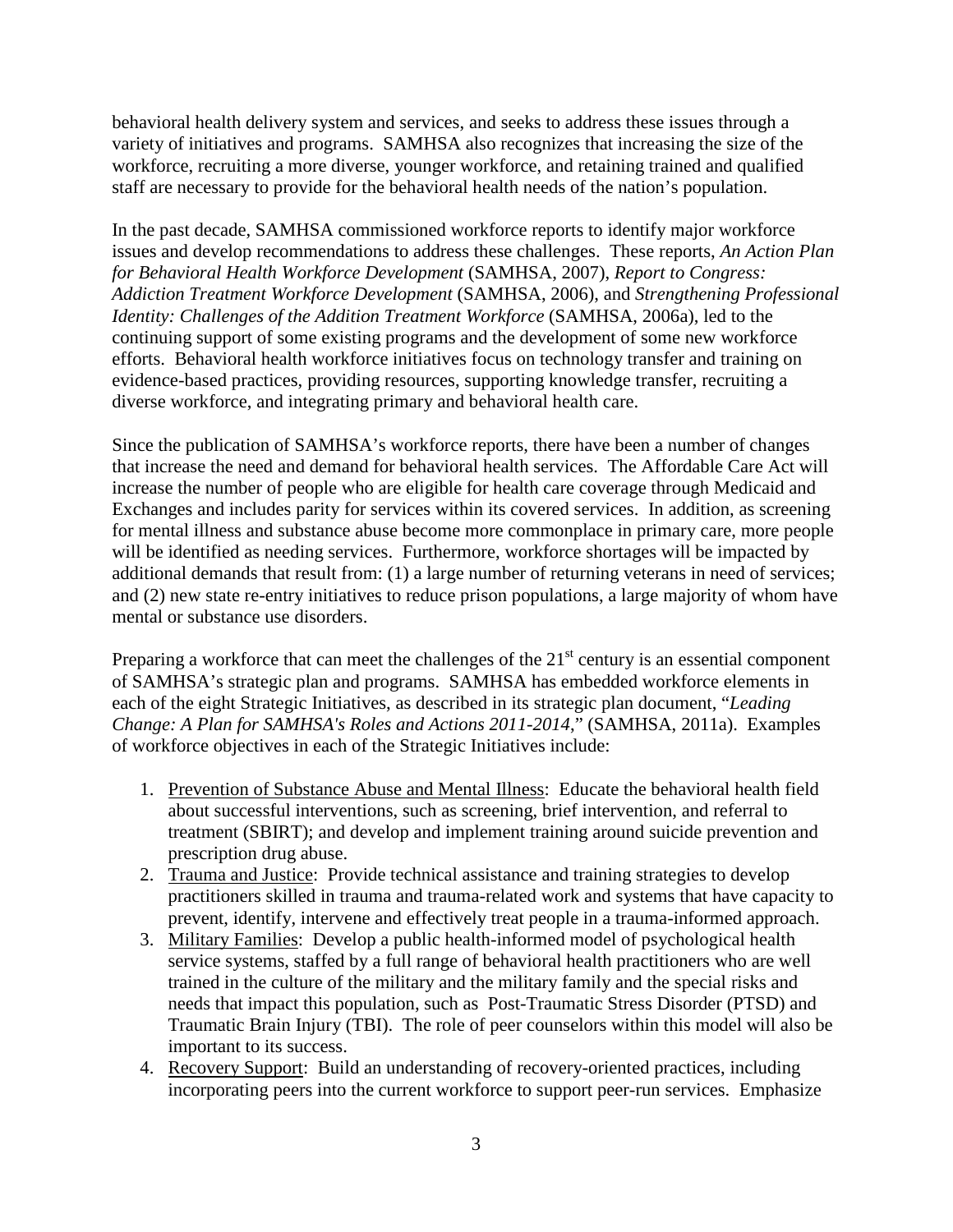collaborative relationships with children, youth, and families that involve shared decision-making service options.

- 5. Health Reform: Work with partners and stakeholders to develop a new generation of providers, promote innovation of service delivery through primary care and behavioral health care integration, and increase quality and reduce health care costs through health insurance exchanges and the essential and benchmark benefit plans.
- 6. Health Information Technology: Promote the adoption of electronic health records (EHRs) and the use of health information technology (HIT) through SAMHSA's discretionary program and Block Grant technical assistance efforts.
- 7. Data, Outcomes and Quality: Target quality improvement through workshops, intensive training and resources that promote the adoption of evidence-based practices, and activities to advance the delivery of clinical supervision to foster competency development and staff retention.
- 8. Public Awareness and Support: Ensure that the behavioral health workforce has access to information needed to provide successful prevention, treatment, and recovery services.

# <span id="page-5-0"></span>**Background**

The Institute of Medicine (IOM; 2006) chronicles efforts beginning as early as the 1970s that attempt to deal with some of the workforce issues regarding mental and substance use disorders, but notes that most have not been sustained long enough or been comprehensive enough to remedy the problems. Shortages of qualified workers, recruitment and retention of staff and an aging workforce have long been cited as problems. Lack of workers in rural/frontier areas and the need for a workforce more reflective of the racial and ethnic composition of the U.S. population create additional barriers to accessing care for many. Recruitment and retention efforts are hampered by inadequate compensation, which discourages many from entering or remaining in the field. In addition, the misperceptions and prejudice surrounding mental and substance use disorders and those who experience them are imputed to those who work in the field.

Of additional concern, a new IOM report (2012) notes that the current workforce is unprepared to meet the mental and substance use disorder treatment needs of the rapidly growing population of older adults. The IOM report's data indicate that 5.6 to 8 million older adults, about one in five, have one or more mental health and substance use conditions which compound the care they need. However, there is a dearth of mental health or substance abuse practitioners who are trained to deal with this population.

Pre-service education and continuing education and training of the workforce have been found wanting, as evidenced by the long delays in adoption of evidence-based practices, underutilization of technology, and lack of skills in critical thinking (SAMHSA, 2007). These education and training deficiencies are even more problematic with the increasing integration of primary care and mental or substance use disorder treatment, and the focus on improving quality of care and outcomes. As noted by the IOM (2003), all health care personnel, including behavioral health clinicians, should be trained "to deliver patient centered care as members of an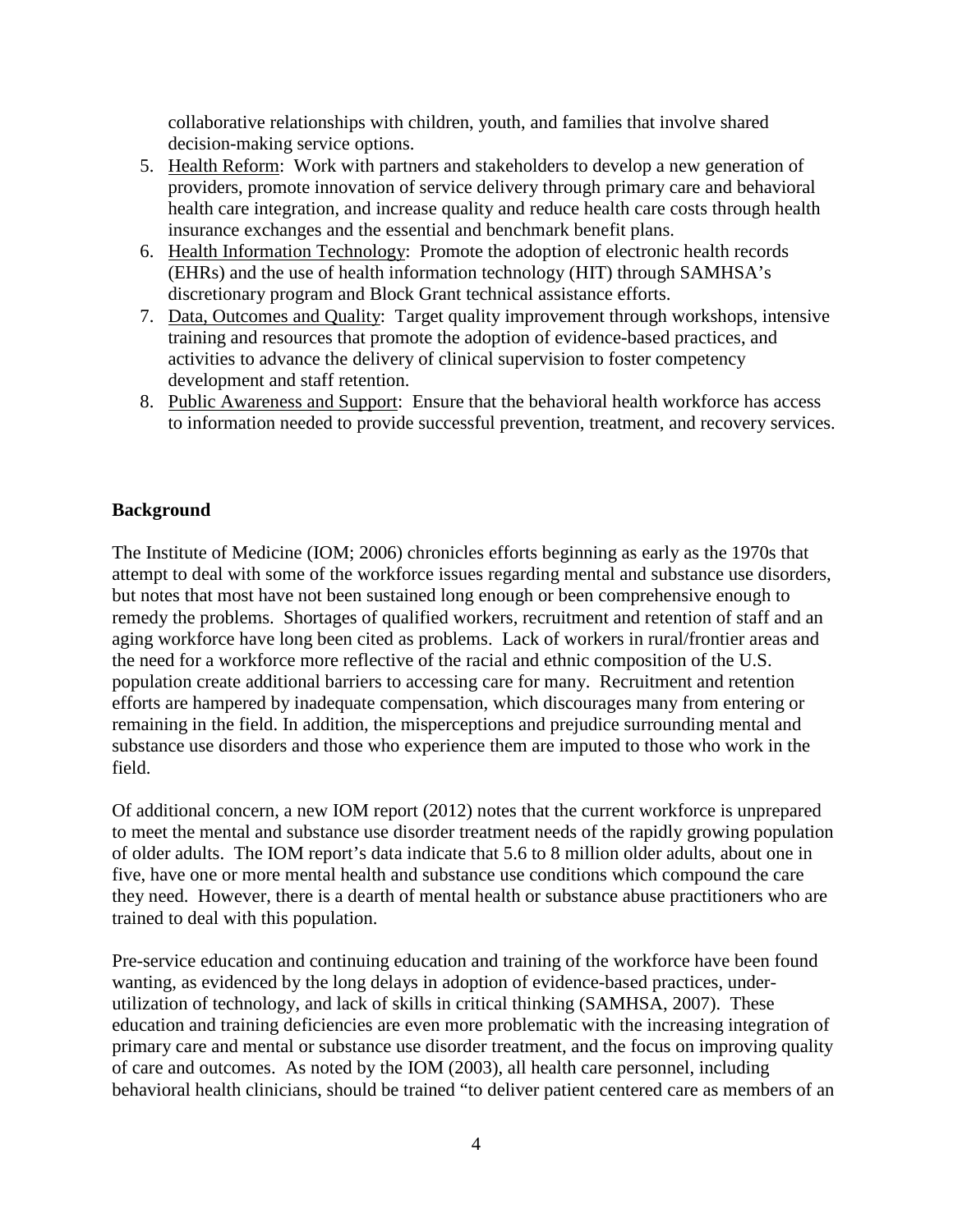interdisciplinary team, emphasizing evidence-based practice, quality improvement approaches and informatics."

Data reported in the 2010 and 2011 National Survey on Drug Use and Health (NSDUH) demonstrates the current unmet need for behavioral health services:

- Approximately 21.6 million persons aged 12 or older (8.4 percent of this population) needed treatment for an illicit drug or alcohol use problem.
- Only 2.3 million (10.8 percent) of those who needed treatment received treatment at a specialty facility (SAMHSA, 2012b).
- Approximately 45.9 million adults aged 18 or older (20 percent of adults) in the United States had any mental illness in the past year.
- Approximately 11.1 million adults aged 18 or older (4.9 percent of adults) reported an unmet need for mental health care in the past year including 5.2 million adults aged 18 or older who reported an unmet need for mental health care and did not receive mental health services in the past year.
- Inability to afford care was cited as the most significant barrier to receiving care for mental health services (43.7 percent of those surveyed who needed services); the lack of coverage and cost of services was cited as a significant barrier in seeking substance use disorders services (32.9 percent of those surveyed who needed services for a substance use disorder (SAMHSA, 2011).

As indicated in the NSDUH data above, many individuals who may need behavioral health services do not access them due to lack of health care coverage. However, health reform will significantly reduce this barrier to behavioral health services. It is estimated that approximately 11 million of the individuals who will have access to coverage beginning in 2014 will have mental and/or substance use disorders and will have access to care with the continued implementation of health reform (SAMHSA, 2011). This increase is expected to strain an already thinly stretched workforce.

In the absence of any available standardized survey instrument or national study that provides the needed information, data for this report are taken from a number of sources. There are two SAMHSA sponsored initiatives that will address the paucity of standardized workforce data. SAMHSA and HRSA are working collaboratively on the development of a MDS, starting with the major behavioral health professional disciplines, which may ameliorate the data scarcity problem in the future. In addition, SAMHSA's Addiction Technology Transfer Centers (ATTCs) conducted a national workforce survey on the addiction treatment workforce which was completed at the end of FY 2012.

# <span id="page-6-0"></span>**Changing Landscape: Impact on the Workforce**

In addition to the enactment of parity and health reform legislation, advancements in research, demand for outcomes and quality improvements, and the empowerment of people in recovery are contributing to changes in practice and the workforce. Major changes to the field include the integration of behavioral health and primary care, a push to accelerate the adoption of evidence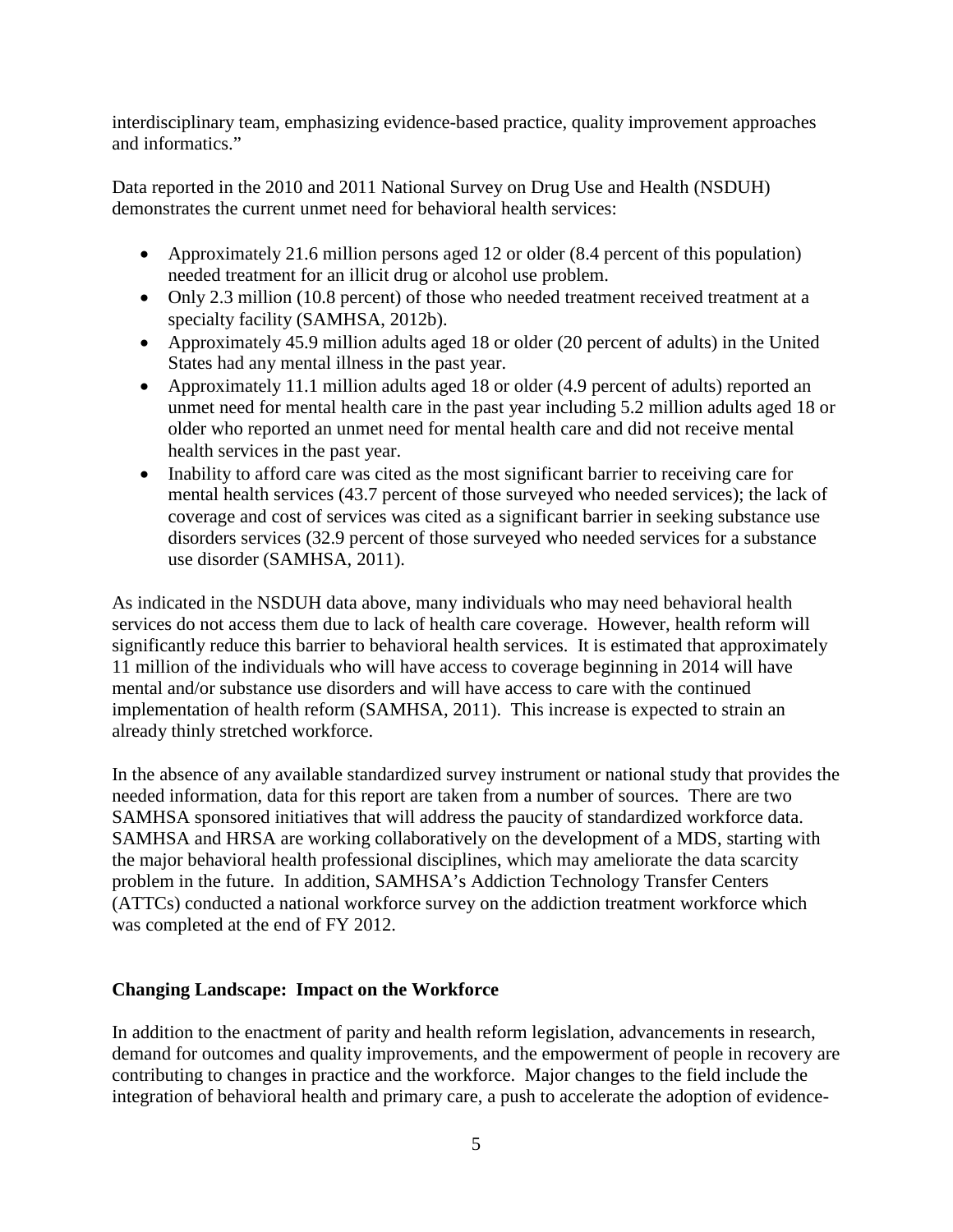based practices, and a model of care that is recovery-oriented, person-centered, integrated, and utilizes multi-disciplinary teams. Behavioral health has moved to a chronic care, public health model to define needed services. This model recognizes the importance of prevention, the primacy of long-term recovery as its key construct, and is shaped by those with lived experience of recovery. This new care model will require a diverse, skilled, and trained workforce that employs a range of workers, including people in recovery, recovery specialists, case workers and highly trained specialists.

Integrated care will reduce medical costs and result in better outcomes. One study showed that individuals with the most serious mental illnesses and co-occurring disorders living in publicly funded inpatient facilities die at age 53, on average (Parks et al., 2006). A more recent study, using a population based representative sample, found that people with mental health disorders died on the average eight years younger than those without mental health disorders and these deaths were largely due to medical causes rather than accidents or suicides (Druss et al., 2011). People with mental and substance use disorders die from treatable medical conditions such as smoking, obesity, high blood pressure and a variety of other medical disorders (Mertens et al., 2003). Untreated mental and substance use disorders not only negatively impact a person's behavioral health but also lead to worse outcomes for co-occurring physical health problems.

Though the co-occurrence of behavioral and other medical conditions is common, individuals with serious behavioral health conditions who lack financial resources are often unable to access quality care, either for their behavioral health conditions or for other health problems. Good behavioral health is associated with better physical health outcomes, improved educational attainment, increased economic participation, and meaningful social relationships. Further, good health is not possible without good behavioral health (Friedli & Parsonage, 2007). Receipt of behavioral health treatment has been shown to decrease medical care costs significantly (Gerson et al., 2001). Thomas (2006) reported savings of \$140 per enrollee per month when coordinated care was provided for high-cost, high-risk Medicaid patients with depression. This coordinated care resulted in a 12.9 percent reduction in cost for this population. Unützer et al. (2008) found that providing coordinated depression and primary care for older adults resulted in reduced symptoms of depression in 45 percent of patients and reduced the per patient care cost an average of \$3,000 over four years.

Another significant change in health care is the use of SBIRT. As health reform takes effect, SBIRT will become a part of the ongoing prevention activities resulting in the identification of many more people with, or at risk for, depression and substance use disorders. Many individuals who are identified will receive brief interventions or brief treatment, often conducted by health educators, recovery specialists or other types of staff in the primary care system. Those needing more intensive treatment/recovery services would be referred to specialty treatment providers/practitioners.

The behavioral health care workforce is a complex system, comprising many different professionals ranging from psychiatrists to non-degreed workers and para-professionals. The integration of primary and behavioral health care will impact both the behavioral health and the primary care workforce as primary care staff will be expected to have competencies in behavioral health and behavioral health staff will need competencies associated with working in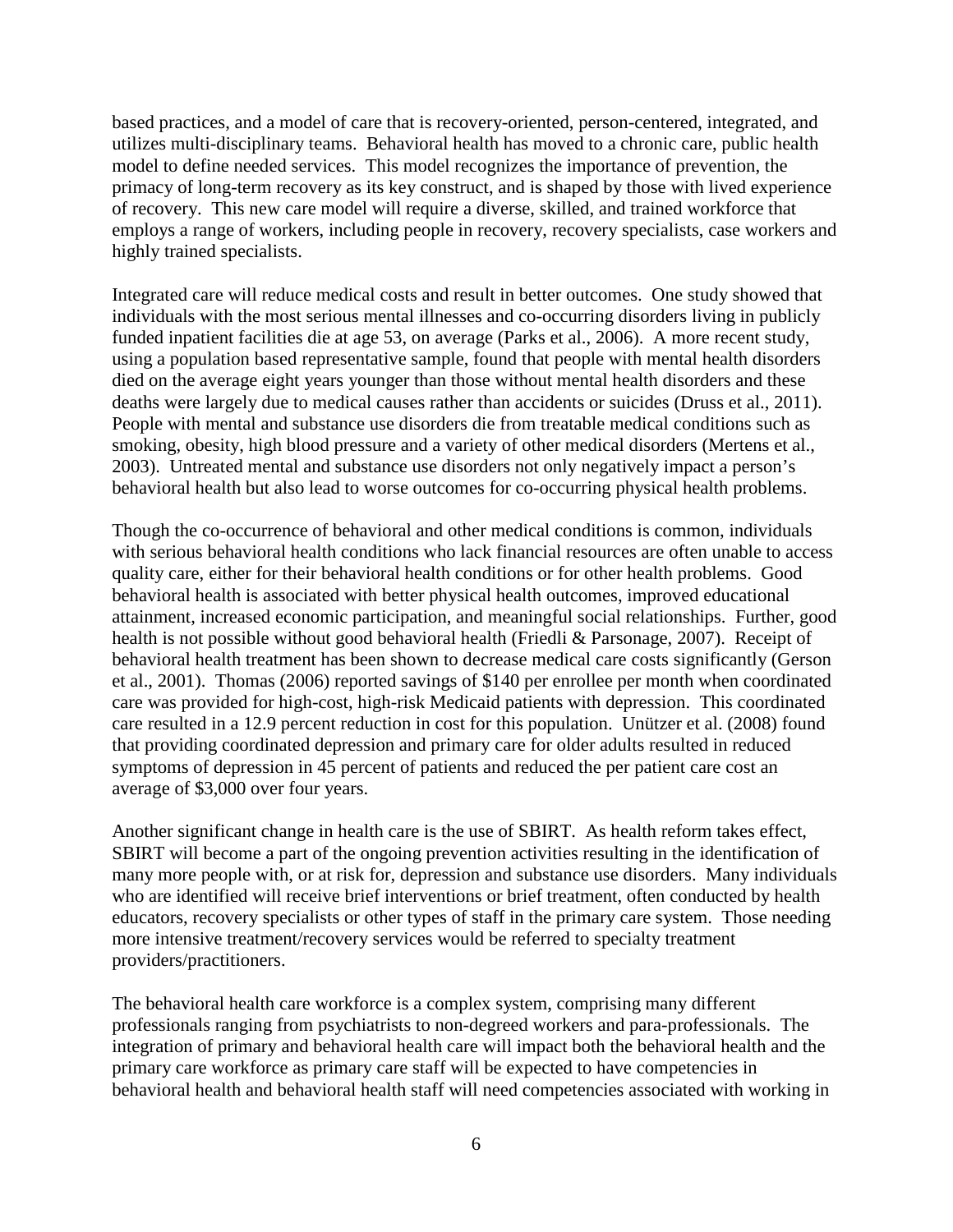primary care settings. A study done by the National Association of Community Health Centers (NACHC; 2011) found that 43 percent of physicians working in Federally Qualified Health Centers (FQHCs) were interested in training on medication assisted treatments for persons with addictive disorders. Many FQHC staff also indicated interest in training on Motivational Interviewing, Short-term Interventions, Problem-Focused Treatment, SBIRT, PTSD and trauma interventions.

Trauma plays a central role in behavioral health disorders. Exposure to physically or psychologically harmful or life-threatening events is a common risk factor for both mental and substance use disorders (SAMHSA, 2004). Studies have also linked the experience of trauma to other chronic physical diseases, such as obesity, diabetes and pulmonary diseases (Felitti et al., 1998). Individuals with significant trauma histories are present not only in the behavioral health specialty sector, but in child welfare, criminal and juvenile justice, domestic violence, education and primary and specialty health care. Emerging studies have begun to document positive outcomes in these sectors when trauma is addressed and appropriately treated. SAMHSA has recognized the public health urgency to more systematically address trauma. Investments have been made in the development of education and public awareness materials, screening and assessments, treatment and recovery interventions, and organizational approaches to trauma. Critical to this effort is the development of a workforce trained in trauma-specific or traumainformed approaches.

In addition, the shift to a recovery-oriented paradigm has resulted in an increased use of peers, recovery support workers, care managers, patient navigators, and health educators. The role of peer specialists is to provide ongoing recovery support for people with mental or substance use disorders. As of September 2011, 23 states have developed certification programs for peer specialists. Certified Peer Specialists/Recovery Coaches may work in many settings including independent recovery community organizations, partial hospitalization or day programs, inpatient or crisis centers, vocational rehabilitation or drop-in centers, residential programs, and medication assisted programs. Peer support activities include self-determination and personal responsibility, providing hope, recovery coaching, life skills, training, communication with providers, health and wellness, illness management, addressing discrimination and promoting full inclusion in the community, assistance with housing, education/employment, and positive social activities (Center for Substance Abuse Treatment [CSAT], 2009; Daniels et al., 2011).

#### <span id="page-8-0"></span>**Demographic Information**

This section will provide data on gender, race and educational level of the mental health and addictions workforce.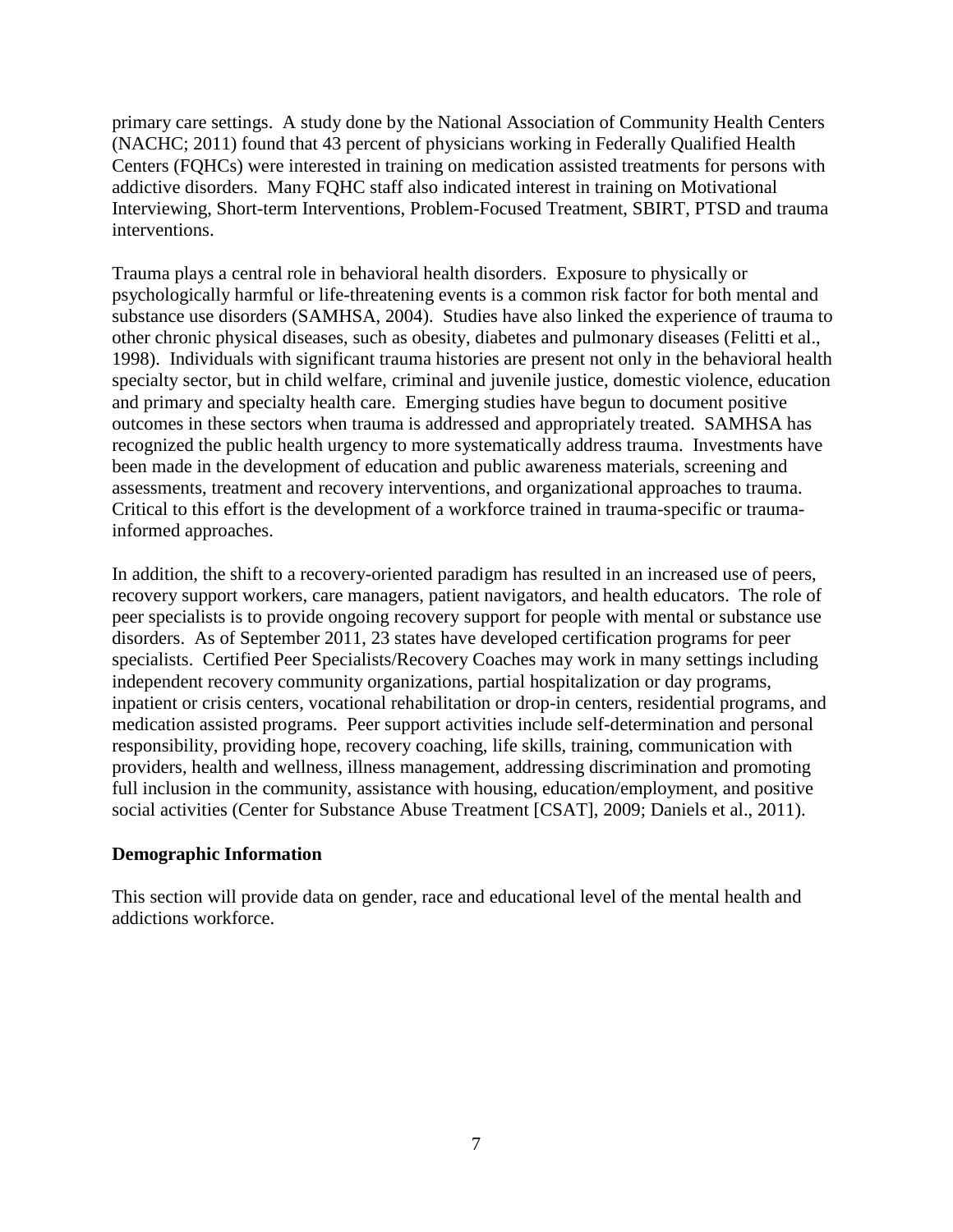#### *Gender*

The gender breakdown for some of the major professions working in the field is listed in Table 1.

| <b>Occupation</b>     | <b>Male</b> | <b>Female</b> |
|-----------------------|-------------|---------------|
| Psychologists         | 33.5%       | 66.5%         |
| Psychiatrists         | 70%         | 30%           |
| <b>Social Workers</b> | 19.2%       | 80.8%         |
| Counselors            | 28.8%       | 71.2%         |

| anıo |  |
|------|--|
|------|--|

| Counselors | 28.8% | 71.2%<br>Bureau of Labor Statistics, Department of Labor, Occupational Outlook Handbook 2010-11<http://bls.gov/oco/>

A sample of 260 Certified Peer Specialists from 28 states found that 33 percent were male and 66 percent were female, and one percent reported they were transgender (Salzer et al., 2010).

Similar data were found in several studies that looked at turnover and other staffing issues in the addictions field. These studies reported the percentage of women in the addiction treatment field at 60 percent or higher (Knight et al., 2012; Knudsen et al., 2006; Curtis & Eby, 2010). Information obtained by the International Certification and Reciprocity Consortium (IC&RC) from 15 certification boards<sup>[2](#page-9-0)</sup> reporting on 30,742 counselors found that 61.9 percent were women and 38.1 percent were men (2011).

#### *Racial Composition*

Racial and ethnic minorities as a whole comprise approximately 30 percent of the U.S. population (U.S. Census, 2010), and a similar percentage of those receiving services (SAMHSA, 2012; 2008). However, African Americans are represented at a higher rate among service recipients for both mental health and addictions services. As indicated in *Mental Health, United States, 2010* (SAMHSA, 2012a) report, racial minorities account for only:

- 19.2 percent of all psychiatrists;
- 5.1 percent of psychologists;
- 17.5 percent of social workers;
- 10.3 percent of counselors; and
- 7.8 percent of marriage and family therapists.

Information reported from eight certification boards which are members of IC&RC, representing 21,681 counselors as of March 1, 2012, found the racial makeup as described in Table 2 below.

<span id="page-9-0"></span> $2$  There are credentialing boards for addiction counselors in all 50 States; however, not all of them collect data on a consistent basis nor do they all collect data on the same variables. Therefore in several places in this Demographic Information section the numbers of certification boards responding may vary.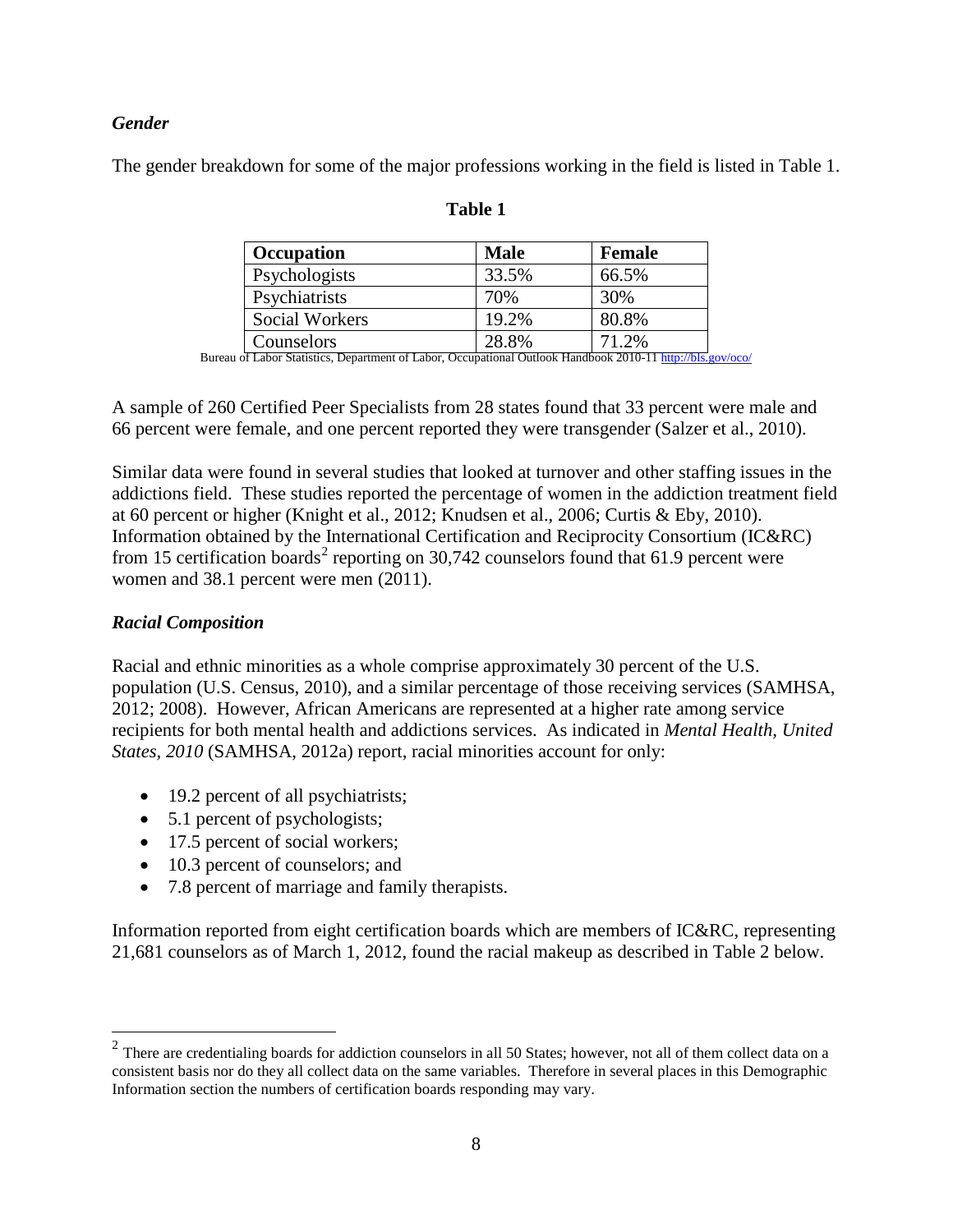#### **Table 2**

#### **Racial Composition**

| Race                                           | Percent |
|------------------------------------------------|---------|
| White                                          | 55.8%   |
| Black/African-American                         | 27.9%   |
| Hispanic/Latino                                | 11.1%   |
| American Indian/Alaska Native                  | 0.7%    |
| Asian/Pacific Islander                         | 2.8%    |
| $\mathbf{r}$ as $\mathbf{r}$<br>$\sim$ $\cdot$ |         |

 $N = 21,681$  from 8 boards.

A sample of certified peer specialists found that 21 percent of those respondents were from minority populations (Salzer et al., 2010). The ongoing disparity in the demographics of the workforce and patient population suggest that training in cultural competence will be important.

#### *Education Levels*

Dilonardo (2011) reported that almost all states (98 percent) required a master's degree to qualify as a mental health counselor but 45 percent of states did not require any college degree to qualify as a substance abuse counselor. For behavioral health care disciplines, independent practice requires a master's degree in most states; however, for addiction counselors, data available a decade ago indicated that about 50-55 percent of those certified or practicing in the field had at least a master's degree, 75 percent hold a bachelor's degree, and the reminder had either some college, a high school diploma or equivalent (Kaplan, 2003).

#### <span id="page-10-0"></span>**Workforce Conditions**

This section briefly summarizes some of the major factors that impact the workforce, including high turnover, worker shortages, an aging workforce, inadequate compensation, and recruitment, retention and distribution of the workforce, as well as misperception and prejudice about mental illness and addiction.

# <span id="page-10-1"></span>*High Turnover*

Staff turnover is costly in monetary terms with regard to replacement expenses and also disruptive to the therapeutic relationship. SAMHSA's workforce studies (2007, 2006, 2006a) all found high turnover rates reported in the literature at those times. Recent studies corroborate those earlier findings. The 2012 ATTCs workforce survey reported an average annual turnover of addiction services professionals at 18.5 percent across the country (Ryan et.al., 2012). Eby et al. (2010) conducted a study of 739 clinicians over a two-year time period in 27 geographically dispersed public and private treatment organizations and found annual turnover rates of 33.2 percent for counselors and 23.4 percent for clinical supervisors. A study of adolescent treatment programs (Garner et al., 2012) found turnover rates of 31 percent for clinicians and 19 percent for clinical supervisors. These rates are substantially higher when compared to primary care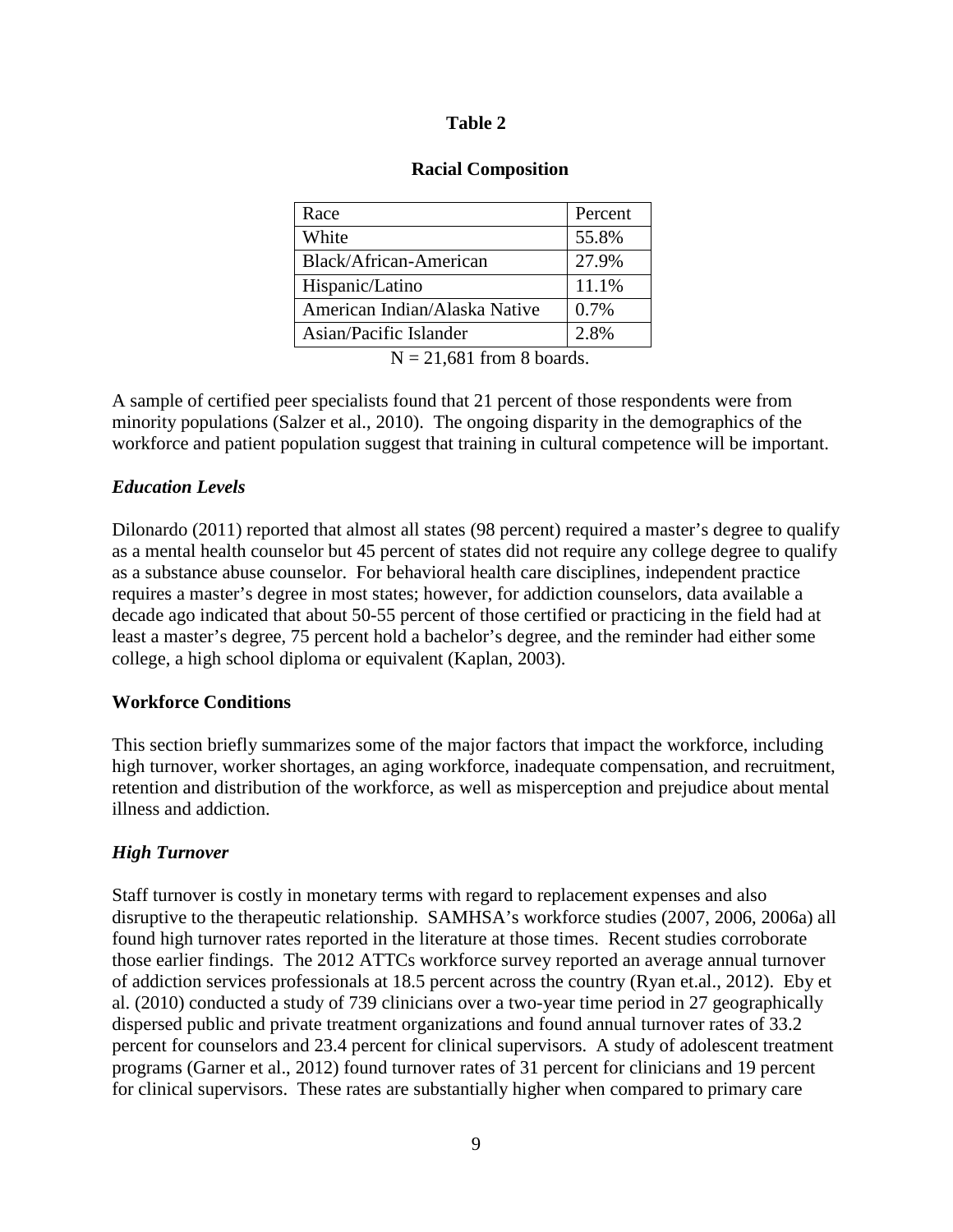physicians in managed care organizations who had a median turnover rate of approximately seven (7.1) percent (Plomondon et al., 2007). As reported by Anderson (2012), nurse practitioners and physicians assistants had 12 percent turnover rates.

A meta-analysis found that burn-out, stress and lack of social support are antecedents to worker turnover in the social service sector (MorBarak et al., 2001). Other studies found that better opportunities were key reasons for leaving (Eby et al., 2010; Gulf Coast ATTC, 2005). Reported turnover appeared to be worse in rural agencies (Knudsen et al., 2005). Another study by Knight et al. (2012) demonstrated that high turnover produced increased stress and workforce demand for the remaining staff. One study found that clinical supervision reduced emotional exhaustion and turnover intention in counselors working in treatment agencies (Knudsen et al., 2008).

In a Gulf Coast ATTC survey, directors reported annual staff turnover rate was 42 percent. The leading reason for leaving was a better opportunity in the field, followed by personal reasons (illness, family issues, child care, etc.), and inadequate salary. In 2004, program directors in Tennessee reported turnover rates from 15-22 percent. Reported turnover appeared to be higher in rural agencies (Knudsen et al., 2005).

High turnover most often had a negative impact on implementation of evidence-based practices, although some teams were able to use strategies to improve implementation through turnover. Implementation models must consider turbulent behavioral health workforce conditions (Woltmann et al., 2009). Carise et al., (2005) worked with nine community-based treatment centers in Philadelphia to implement a new assessment tool and had trouble recruiting staff for the study due to staff turnover rates of 32 percent among the agencies involved.

# <span id="page-11-0"></span>*Worker Shortages*

Concerns about worker shortages have been indicated for a number of years. As reported in *An Action Plan for Behavioral Health Workforce Development* (SAMHSA, 2007), it is projected that by 2020, 12,624 child and adolescent psychologists will be needed but a supply of only 8,312 is anticipated. *Mental Health, United States, 2008* (SAMHSA, 2010)*,* found more than two-thirds of primary care physicians who tried to obtain outpatient mental health services for their patients reported they were unsuccessful because of shortages in mental health care providers, health plan barriers, and lack of coverage or inadequate coverage.

As of March 30, 2012, HRSA reported that there were 3,669 Mental Health, Health Professional Shortage Areas  $(HPSAs)^3$  $(HPSAs)^3$  containing almost 91 million people. It would take 1,846 psychiatrists and 5,931 other practitioners to fill the needed slots. This shortage of workers is not evenly distributed as 55 percent of U.S. counties, all rural, have no practicing psychiatrists, psychologists, or social workers (SAMHSA, 2007). Another study (Thomas et al., 2009) found that 77 percent of counties had a severe shortage of mental health workers, both prescribers and non-prescribers and 96 percent of counties had some unmet need for mental health prescribers.

<span id="page-11-1"></span><sup>&</sup>lt;sup>3</sup> The Mental Health HPSAs do not include consideration of shortages of specialty addiction services professionals.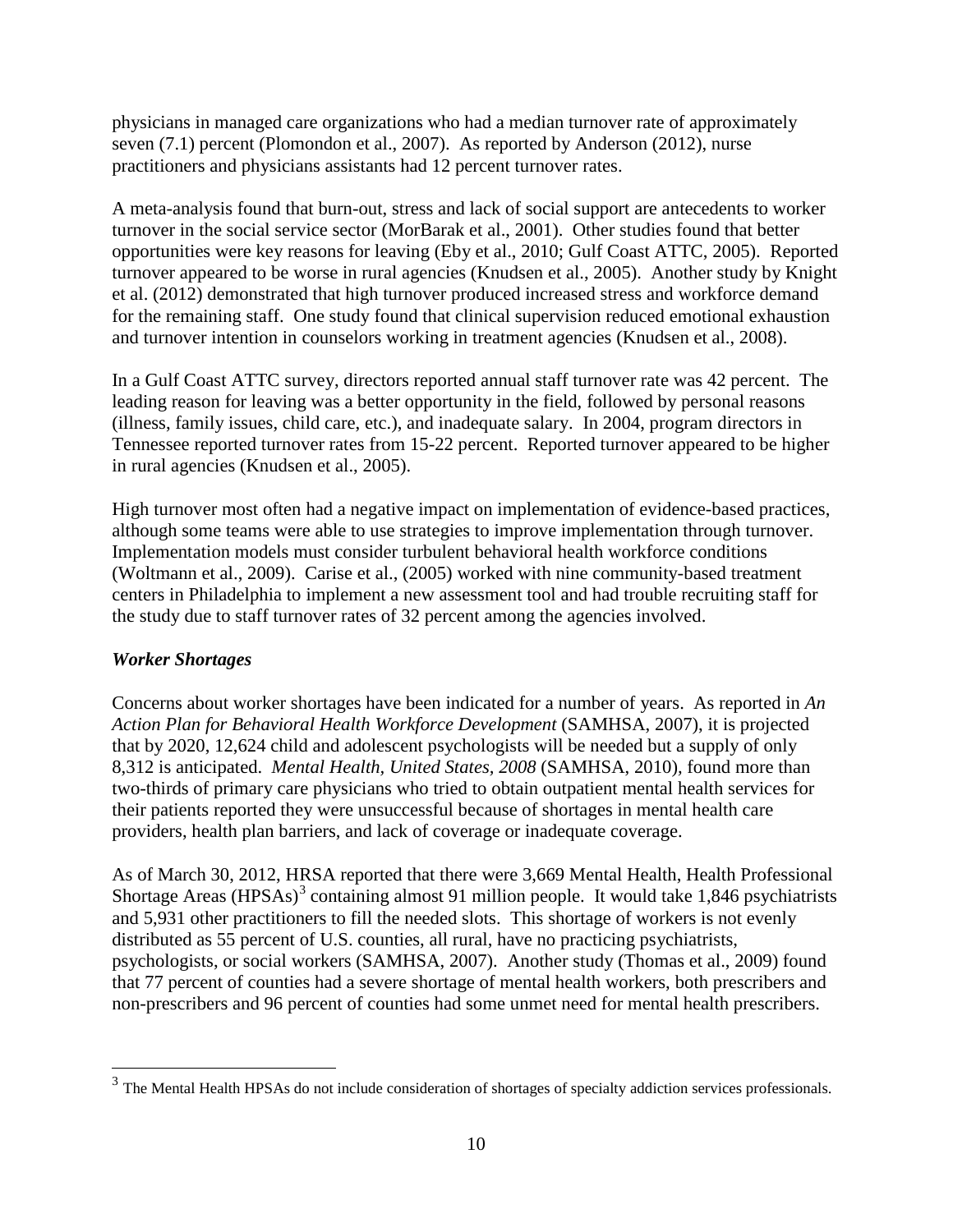The two characteristics most associated with unmet need in counties were low per capita income and rural areas.

Ascertaining the supply of addiction treatment workers has been difficult due to a lack of ongoing data collection. In surveys conducted by various regional ATTCs, program directors have indicated problems recruiting adequately prepared staff, often citing at least one or more unfilled full time equivalent (FTE) positions (RMC, 2003; Knudsen et al., 2005). Reasons for recruiting difficulties include insufficient numbers of applicants who meet minimum qualifications (due to lack of experience, certification, or education), a small applicant pool in specific geographic areas, and a lack of interest in the positions due to salary and limited funding (Ryan et al., 2012; Gulf Coast ATTC, 2007). In addition, the Gulf Coast study found that even if all of the 105 positions were filled, 34 percent of agencies would still be understaffed. Agencies reported a need for 56 additional budgeted positions statewide. A survey of agencies in Tennessee conducted by the Central East ATTC (Knudsen et al., 2005) found that program directors reported an average staff shortage of 1.27 FTEs across programs.

# <span id="page-12-0"></span>*Aging Workforce*

According to the BLS the median age of various professionals who work in the mental health and addiction field are shown in Table 3 below.

| Table 3        |                       |  |
|----------------|-----------------------|--|
| Occupation     | <b>Median Age</b>     |  |
| Psychologists  | 50.3                  |  |
| Psychiatrists  | 55.7 (46% are $65+$ ) |  |
| Social Workers | 42.5                  |  |
| Counselors     |                       |  |

Counselors 42 Bureau of Labor Statistics, Department of Labor, Occupational Outlook Handbook 2010-11<http://bls.gov/oco/>

In 2006, more than 50 percent of male U.S. psychiatrists and 25 percent of female psychiatrists were aged 60 or older (SAMHSA, 2010). Recent studies, using samples of hundreds of counselors across programs in many states, reported consistent findings for counselors working in addiction treatment, with an average age in the mid-40s (Knight et al., 2012; Knudsen et al., 2006). The current addiction treatment workforce is middle-aged and even new workers entering the field do so relatively late in their careers (RMC, 2003; RMC, 2003a; National Association for Alcoholism and Drug Abuse Counselors [NAADAC], 2003). Many counselors come into the field as second careers, entering the profession in their mid-forties (SAMHSA, 2006a). Recruiting students into the field, particularly from under represented populations, can serve as a counterbalance to an aging workforce.

#### <span id="page-12-1"></span>*Perceptions about Behavioral Health Conditions and Those with Lived Experience*

People with mental and substance use disorders often face misunderstanding and discrimination for having these conditions. Those working in the behavioral health field often face the same misperceptions and judgments about their value as clinicians which results in recruitment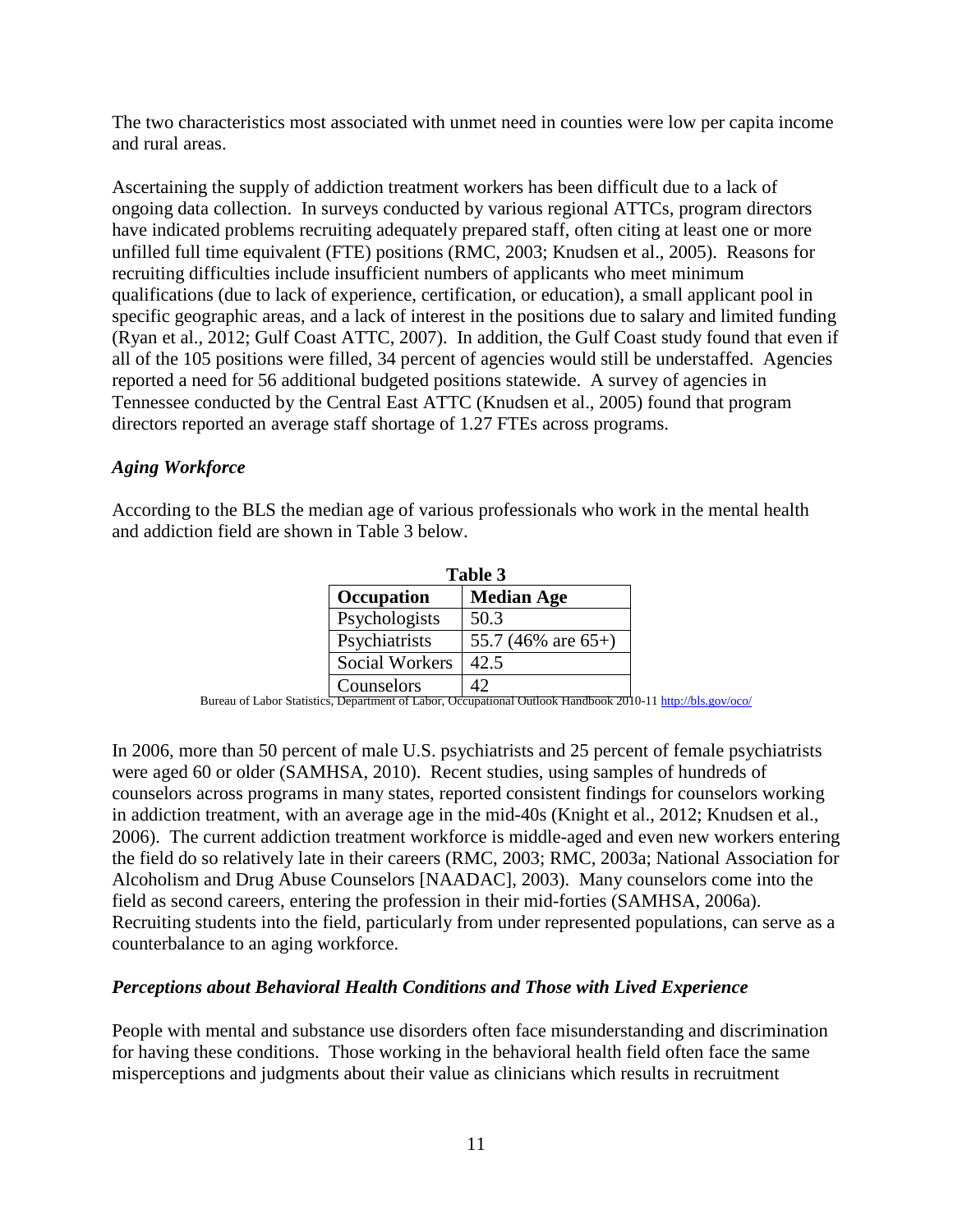difficulties and lower pay than comparable fields (National Council of Community Health Centers [NCCBHC], 2011; SAMHSA, 2007; SAMHSA, 2006).

A 2011 compensation study found that the negative beliefs and misunderstandings associated with people suffering mental illnesses and substance use disorders also impacts those working in the field, even as compared to other segments of health care. At a mental health center, a master's level social worker earns \$45,344 and an entry level social worker earns \$30,000 while in a general health care agency, a social worker earns \$50,470. A registered nurse working in a behavioral health organization makes \$52,987 while the national average for nurses is \$66,530 (NCCBH, 2011).

Most staff in a Northwest Frontier ATTC survey reported that they had lower professional status than other health professionals (RMC, 2003). A series of focus groups throughout New York State indicated that the prejudice and misunderstanding of alcoholism and drug addiction prevents other professions from recognizing and accepting addictions professionals as peers (New York State Office of Alcoholism and Substance Abuse Services [NYS OASAS], 2002).

As discussed in the workforce survey conducted in Texas (Gulf Coast ATTC, 2007), the perception that addictions counselors have low status may also contribute to professionals leaving the field and difficulty in recruiting replacements. Seventy-five percent of directors thought that addictions counselors have lower status than other helping professionals and only four percent thought that addictions counselors have higher status. Among those who thought status was lower, the primary reason was that addictions counselors have less formal education or training.

A number of workforce studies conducted in the past decade found that addiction counselors had lower status than other professionals (NYS OASAS, 2002; RMC, 2003; Gulf Coast ATTC, 2007). Knudsen et al. (2005) also reported that some clinicians may also have lower status due to their own history of substance use disorders. In a series of focus groups conducted primarily with African-American and Hispanic early and mid-career populations, participants stated that addictions treatment was not valued in the larger society and that, therefore, workers were not well compensated or offered supports to avoid burn-out. The lack of information about the field and the perception that the field is not viewed as a valued profession appear to be recruitment barriers for some individuals (Gaumond et al., 2007).

# <span id="page-13-0"></span>*Inadequate Compensation*

Compensation for those working in behavioral health is significantly lower than for other health related or other comparable professions. The National Council for Community Behavioral Healthcare (NCCBH) has a membership of over 1,950 community-based, largely non-profit providers delivering both mental health and substance abuse services for persons with mental illness, addictive disorders or both. A 2011 survey conducted by the NCCBH found a strong positive relationship between salary and organizational size/revenue. In addition, geographic differences in salaries were noted, especially with those in the Northeast when compared to the rest of the county. Also, psychiatrists working in rural settings had higher salaries compared to psychiatrists working in other locations. The NCCBH study also found differences in executive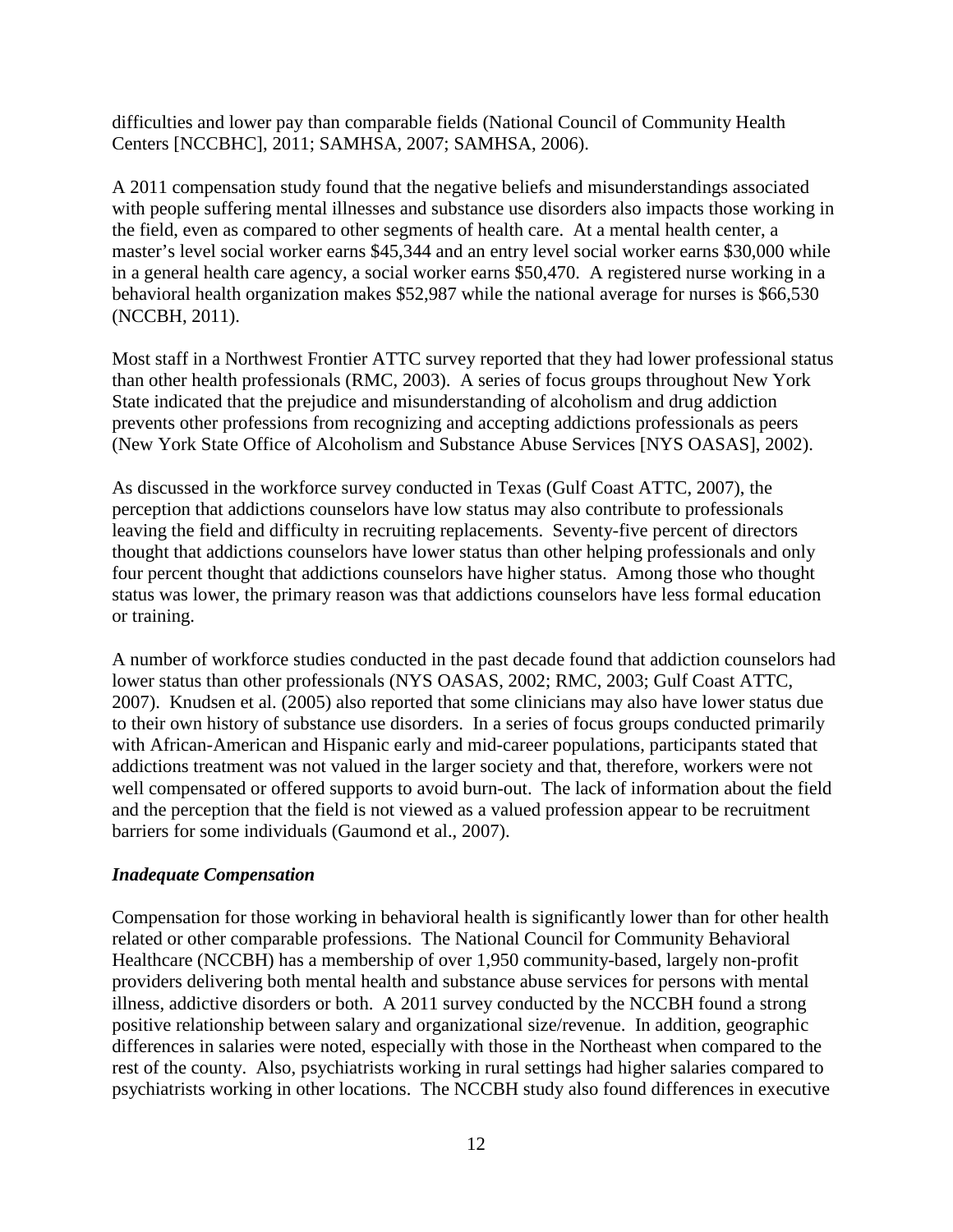salaries, with the vast majority of executive salaries at mental health centers below \$150,000. The average salary of a Chief Executive Officer (CEO) at a community mental health center was \$114,247, compared to \$136,168 for a CEO at a FQHC. Both of these were significantly less than the top management official at a non‐profit hospital, which was \$408,927.

This survey also found that salaries for positions in behavioral health care were much lower than reference professions both in other service areas within the health care industry and outside health care. For example, a licensed professional social worker, requiring a Master's degree and typically 2,000 hours of post-graduate experience, earned less than the manager of a fast food restaurant. The median salary for a direct care worker in a 24-hour residential treatment center was \$23,000 compared to \$25,589, the median salary for an assistant manager at Burger King (NCCBH, 2011).

Compensation for those working in the addictions field is notoriously low. In fact, earlier studies (Kaplan, 2003) suggested that inadequate compensation contributes to high turnover with counselors engaging in significant churning or movement from one job to another to increase their salaries, often by only \$1,000 a year. NAADAC (2006) noted that "[m]any of our Addiction Professionals across the USA can currently qualify for food stamps - this is not acceptable - especially if we want quality, competent and long-term professionals." The disparity in the salary for substance abuse counselors and other professional groups is due in part to the difference in credentialing/ licensure standards. The lack of national standards for addiction counselors and the absence of any specific degree requirements across many states impact the overall compensation for this group of workers.

| <b>Average Wages from the Bureau of Labor Statistics</b> |                        |                         |
|----------------------------------------------------------|------------------------|-------------------------|
| <b>Profession</b>                                        | <b>Bureau of Labor</b> | <b>National Council</b> |
|                                                          | Statistics*            | <b>Salary Survey</b>    |
| Psychiatrists                                            | \$163,660              | \$168,163               |
| Psychologists                                            | \$84,220               | \$79,900                |
| Marriage & Family Therapists                             | \$49,020               | \$42,605                |
| Social Worker (MSW)                                      | \$50,470               | \$45,344                |
| Mental Health Counselors (MA)                            | \$41,710               | \$41,313                |
| Substance Abuse & Behavioral                             | \$37,030               | \$34,331                |
| Disorders Counselors (Certified/BA)                      |                        |                         |

Average wages for behavioral health professionals are shown in Table 4.

**Table 4**

\* Bureau of Labor Statistics, - Occupational Outlook Handbook 2009

For comparative purposes, the NCCBH in its 2011 salary survey looked at average salaries for selected professions that required comparable education and training to the professions listed in Table 4 for those disciplines that required a master's degree or less. The selection provides a comparison of average salaries between standard behavioral health professions and allied health/public service workers. These are shown in Table 5.

#### **Table 5**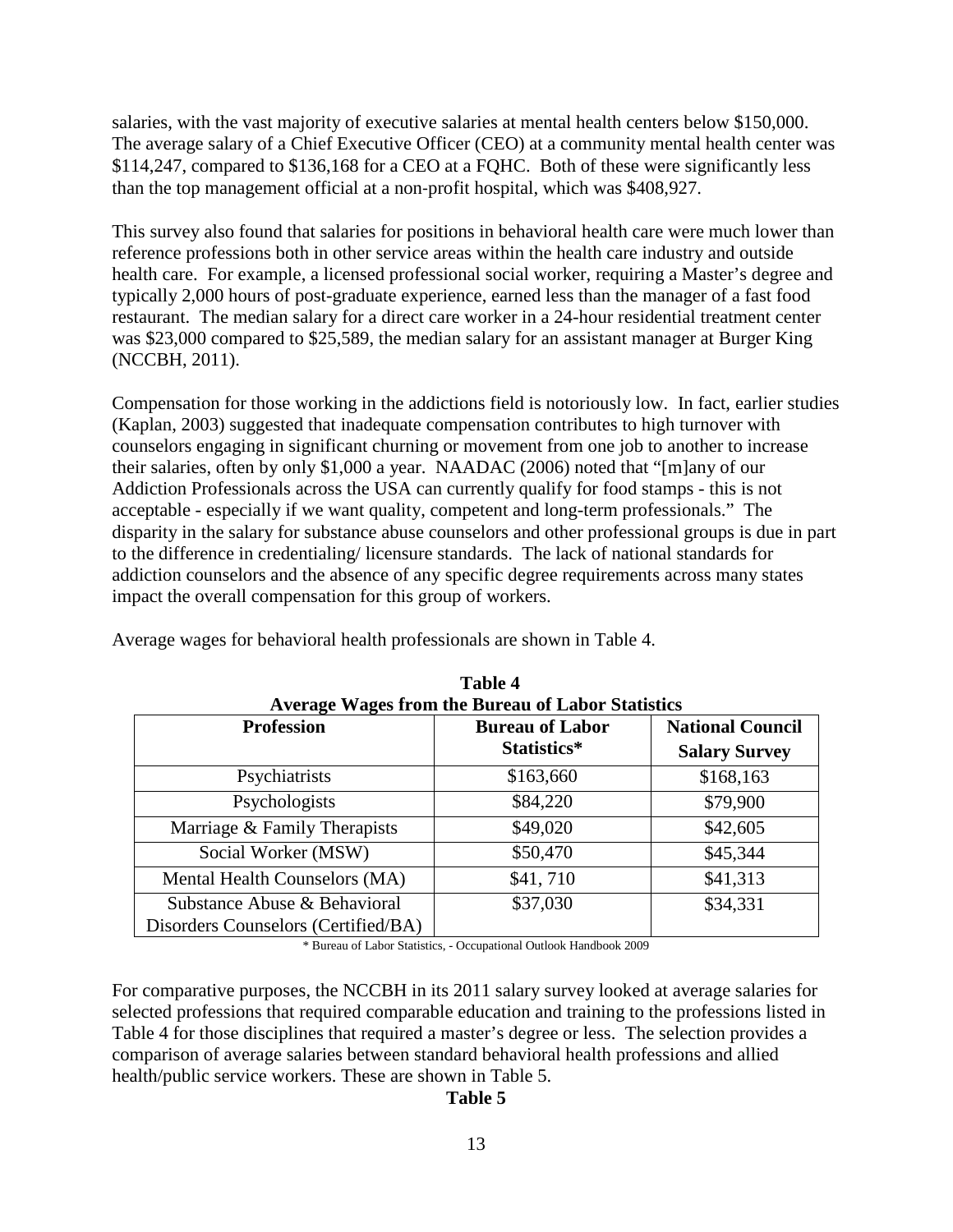| <b>Reference Profession</b>     | <b>Average Wage</b> |
|---------------------------------|---------------------|
| Physician Assistant             | \$84,830            |
| Physical Therapist              | \$76,220            |
| Dental Hygienist                | \$67,860            |
| <b>Secondary School Teacher</b> | \$55,150            |
| Subway /Metro Operator          | \$52,800            |
| Firefighters                    | \$47,270            |

#### **Average Wages of Reference Professions**

BLS found similar low wages in Table 6 below.

| Table 6                           |                    |
|-----------------------------------|--------------------|
| <b>Profession</b>                 | <b>Median Wage</b> |
| Psychiatrists                     | \$164,220          |
| Psychologists                     | \$63,140           |
| Marriage & Family Therapists      | \$44,590           |
| Mental Health and Substance Abuse | \$37,210           |
| Social Workers                    |                    |
| Substance Abuse & Behavioral      | \$37,030           |
| <b>Disorders Counselors</b>       |                    |
| <b>Mental Health Counselors</b>   | \$36,810           |

The middle 50 percent of substance abuse and behavioral disorders counselors earned between \$29,410 and \$47,290. The lowest 10 percent earned less than \$24,240, and the highest 10 percent earned more than \$59,460. Median annual wages in the industries employing the largest numbers of substance abuse and behavioral disorder counselors were as follows:

| <b>Median Wage</b>                                                                     |
|----------------------------------------------------------------------------------------|
|                                                                                        |
| \$44,130                                                                               |
| \$41,660                                                                               |
| \$36,650                                                                               |
| \$35,210                                                                               |
| \$31,300                                                                               |
|                                                                                        |
| Bureau of Labor Statistics, Department of Labor, Occupational Outlook Handbook 2010-11 |

**Table 7**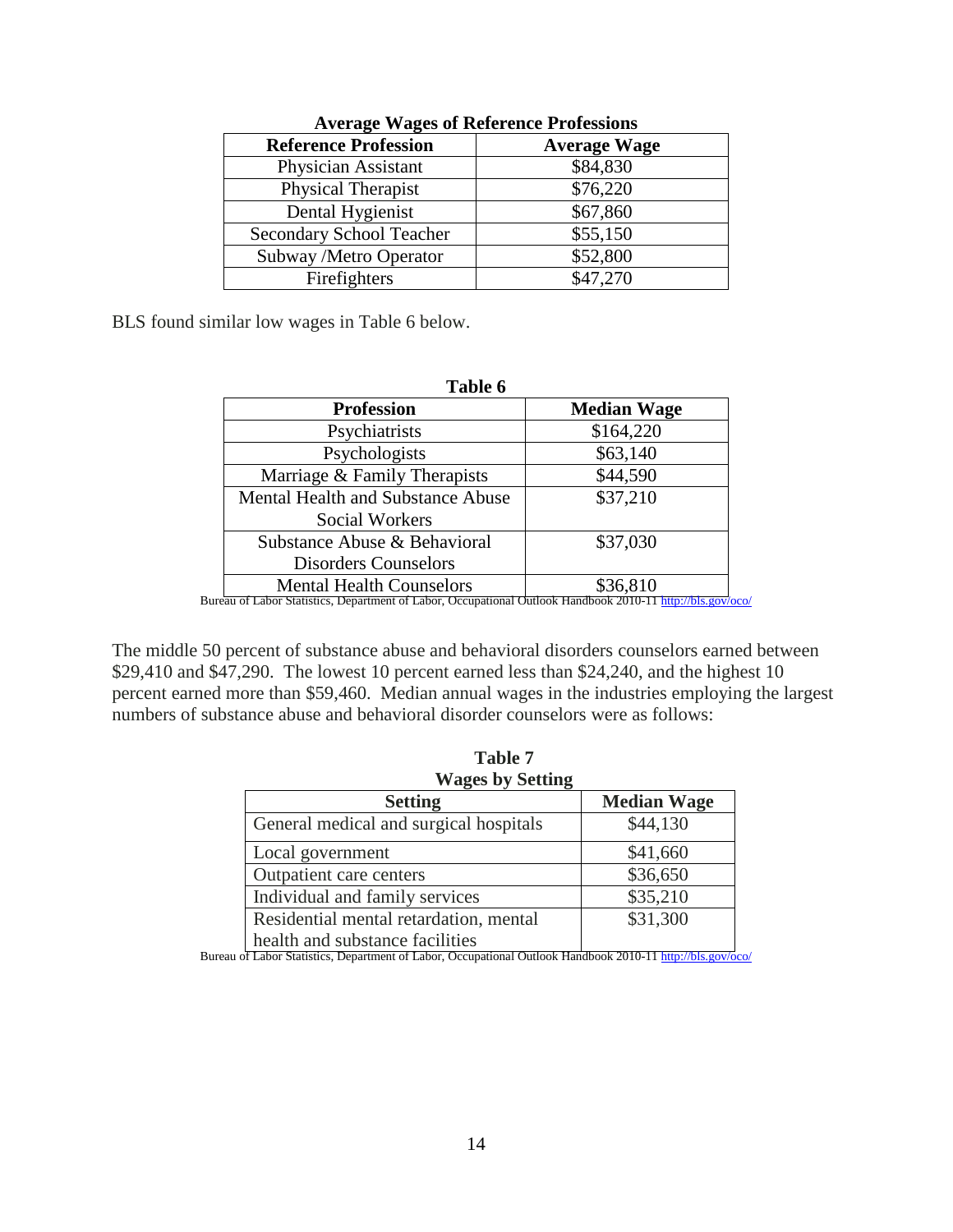A column in an online employment service cited chemical dependency counseling as one of the five most high stress and low paying jobs in the country.<sup>[4](#page-16-2)</sup> The median annual salary it reported was \$38,900 with annual salaries ranging from \$25,079-\$48,517. As reported in this column, many counselors deal with addicted individuals who are often mandated to treatment, and who do not want any interventions.

"While the work can be compelling, substance-abuse counseling ranks as one of the most difficult social work jobs due to its emotional challenges. Watching clients relapse and sometimes become ill or die can take its toll. The combination of being stressed out *and* broke trumps all other career-related gripes." Unfortunately, as with chemical-dependency counselors or parole officers, many of the workers dealing with high stress and low pay provide essential social services. "We can't have a society with no probation officers, no social workers," says Al Lee, director of quantitative analysis at PayScale.com. We should maybe talk about where we want to spend our money as a society" (Leonardi, 2012).

# <span id="page-16-0"></span>*Compensation for Specialty Behavioral Health Providers*

Congress determined long ago that community health providers funded by HRSA to serve those without access to other health care and often without insurance should be compensated at cost. These providers receive grants through HRSA and special and higher rates through Medicaid if they are determined to be FQHCs meeting HRSA-determined criteria for service provision and quality. On the other hand, community mental health and substance abuse providers do not have to meet federally determined criteria for service provision and quality. They must meet state certification or credentialing requirements which vary from no special requirements to extensive requirements. These state credentialed providers serve a disproportionate number of low-income and uninsured individuals and are often reimbursed through Medicaid or through state block grants (administered through SAMHSA) at whatever rate or for whatever budget the particular state offers, regardless of the cost of delivering that care.

Likewise, community behavioral health is generally not structured as physician-based practices the way private sector practitioners are structured. Hence, the incentives for development and use of health information technology have not been funded for community behavioral health providers as they have for hospitals or practitioner-based providers. The inconsistency in funding for FQHCs and community-based behavioral health care providers makes recruiting and retaining practitioners particularly difficult for these specialty providers serving some of the nation's most-in-need persons with addictions and/or mental illness.

# <span id="page-16-1"></span>*Data on Recruitment, Retention and Distribution*

As cited in the major SAMHSA workforce report of 2007, *An Action Plan for Behavioral Health Workforce Development,* "[e]xamining workforce need nationally is complicated by a host of factors. There is no national census on behavioral health workforce that adequately captures the number of trained or employed individuals." As mentioned previously, this lack of data on the

<span id="page-16-2"></span>*<sup>4</sup>* All salary data are provided by online salary database *[PayScale.com](http://www.payscale.com/)*. Salaries listed are median, annual salaries for full-time workers with five to eight years of experience and include all bonuses, commissions or profit-sharing.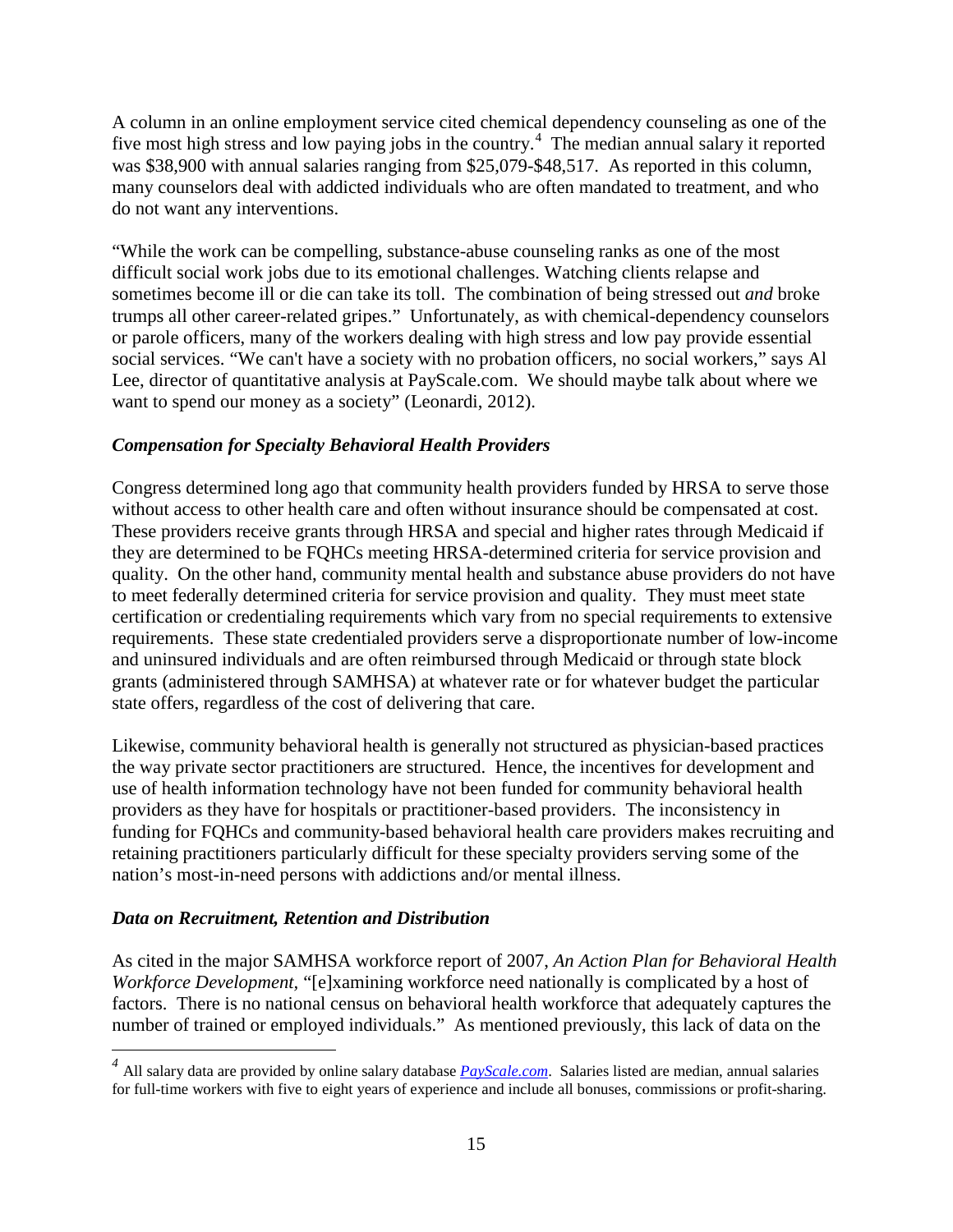workforce has been a major challenge in documenting workforce demand and supply. There is a paucity of information on recruitment. The extensive SAMHSA 2007 Action Plan report found that the existing literature focused on engaging minorities in graduate-level training. Recruitment efforts are not well documented and little data exists on results of recruitment initiatives. Some workforce studies that were conducted specifically on the addiction workforce reported that staff recruitment was hampered by low salaries as cited by a majority of program directors surveyed (RMC, 2003; RMC, 2003a; NYS OASAS, 2002). Management staff also reported that candidates often did not meet the minimum job requirements due to lack of training and education or experience in substance abuse treatment. In a workforce report conducted in Texas in 2007, program directors cited the primary reasons for recruiting difficulties are insufficient numbers of applicants who meet minimum qualifications due to lack of experience, certification, or education (Gulf Coast ATTC, 2007).

More literature exists on retention of staff; however, most of the literature focuses only on the addiction services workforce. In these studies, the turnover rates range from 18.5 percent (Knudsen et al., 2003) to over 50 percent (McLellan et al., 2003). Kaplan (2003) found that inadequate compensation contributed to high turnover of addiction counselors which resulted in movement from one job/agency to another in search of salary increases.

Growth across the behavioral health professions is not consistent. As cited in *Mental Health, United States, 2002* (Sullivan et al., 2004), an increase in the number of both psychologists and social workers has been noted for years, and, as noted on page 12, the number of psychiatrists has been stable and therefore not keeping up with the growth in population. As Table 8 demonstrates, the projected growth identified by the BLS for behavioral health occupations is in many cases greater than the average for most occupations. Given that there are many reports that cite workforce shortages for addiction counselors, it is clear that strategies need to be developed to address the field's recruitment issues.

| Projected Growth of Specific Occupations                                                                                                     |                |                 |                 |
|----------------------------------------------------------------------------------------------------------------------------------------------|----------------|-----------------|-----------------|
| <b>Profession</b>                                                                                                                            | 2008 Workforce | 2018 Projection | <b>Increase</b> |
| Substance Abuse & Behavioral                                                                                                                 | 86,100         | 104,200         | 18,100 (21%)    |
| Disorders Counselors*                                                                                                                        |                |                 |                 |
| Mental Health Counselors*                                                                                                                    | 113,000        | 140,400         | 27,200 (24%)    |
| Mental Health & Substance                                                                                                                    | 137,300        | 164,100         | 26,800 (20%)    |
| <b>Abuse Social Workers</b>                                                                                                                  |                |                 |                 |
| Psychologists                                                                                                                                | 152,000        | 168,800         | 16,800 (11%)    |
| Marriage and Family Therapists                                                                                                               | 27,300         | 31,300          | 3,900 (14%)     |
| *Projected growth rate much higher than average for other professions. Bureau of Labor Statistics, Department of Labor, Occupational Outlook |                |                 |                 |

| <b>Table 8</b>                                  |              |  |
|-------------------------------------------------|--------------|--|
| <b>Projected Growth of Specific Occupations</b> |              |  |
| AAAA TTI LA                                     | $\mathbf{A}$ |  |

Handbook 2010-11<http://bls.gov/oco/>

The CEO of NAADAC addressed the issue of recruitment, retention and reimbursement in a 2006 commentary entitled *Blueprint for the States: Policies to Improve the Way States Organize and Deliver Alcohol and Drug Prevention Treatment* (Tuohy, 2006). In this *Blueprint*, Tuohy calls for increased understanding of addiction as a disease and increased attention to incentive such as loan repayments and forgiveness, specifically for addictions counselors, as key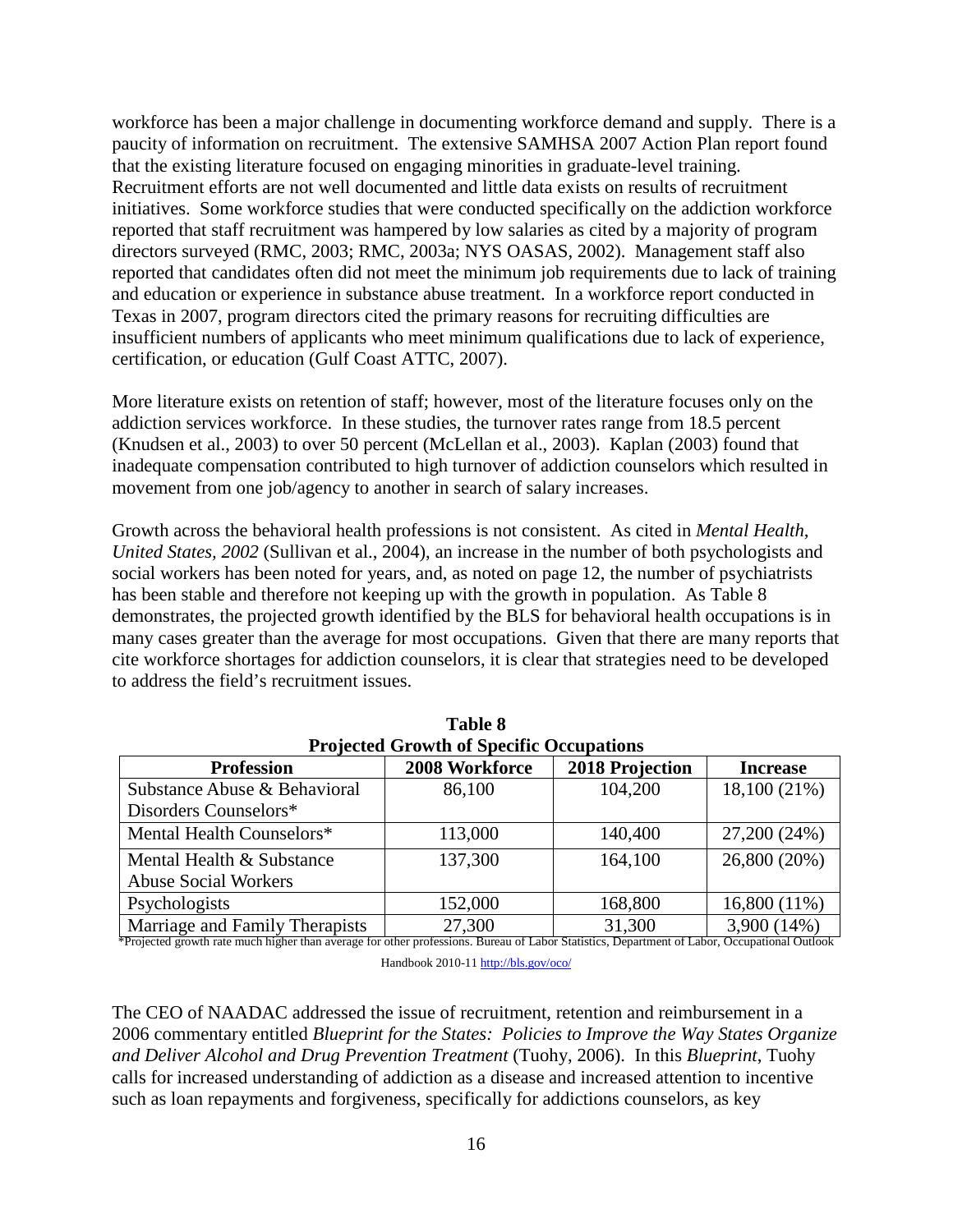ingredients for success in recruitment. Tuohy also calls for adequate rewards as careers progress, with promotions and recognition, as well as assistance for addictions counselors to remain up-todate on the latest advances in the addiction treatment and recovery field in order to retain a highly qualified workforce. Finally, Tuohy recognizes the need for adequate compensation and therefore higher rates of reimbursement for addictions professionals. Tuohy discusses the lack of common national standards or competing standards for key professional areas, especially for addictions professionals, while calling on multiple credentialing bodies to work together toward core competencies that could be widely accepted.

As noted in the aforementioned demographic information, the majority of behavioral health workers are white females in their mid-40s. In its publication, *In the Nation's Compelling Interest: Ensuring Diversity in the Health-Care Workforce,* the IOM (2004) reported that racial and ethnic minority health care professionals are significantly more likely than their white peers to serve minority and medically underserved communities, which would improve problems of limited minority access to care. This report also cites studies that found that minority patients who have a choice are more likely to select health care professionals of their own racial or ethnic background, and that they are generally more satisfied with the care that they receive from minority professionals.

There is also a significant mal-distribution of workers. As found by Greiner and Knebel (2003), behavioral health professionals are in short supply in rural and low income communities. In fact, 55 percent of U.S. counties – all rural – do not have any practicing behavioral health workers. And, as reported earlier, more than three-quarters of counties in the United States have a serious shortage of mental health professionals (Thomas,et al.,2009). Data on the distribution of peers working in either rural or urban areas are not available at this time. Though there is some information about peer specialists, the information is limited in scope.

Data are available on a number of variables for the major disciplines comprising the workforce providing services for persons with mental or substance use disorders. However, these data can only be obtained from a variety of sources. No single source of workforce data, either discipline specific or on a national level, exists that details the demographics, supply, demand or practice information.

# <span id="page-18-0"></span>*Special Issues of the Prevention Workforce*

Particularly difficult issues confront the prevention workforce in behavioral health. Underpinning some of these issues are different models of what constitutes prevention. In the 1950s, public health classified preventive measures in three basic categories, primary, secondary, and tertiary. But in the 1980s, Dr. Robert Gordon proposed a new Operational Classification of Disease Prevention (1983), which restricted "the use of the term 'preventive' to measures, actions, or interventions that are practiced by or on persons who are not, at the time, suffering from any discomfort or disability due to the disease or condition being prevented." As articulated by Gordon and reiterated by the Institute of Medicine in 2004 in the context of behavioral health, these approaches may be for the whole population (universal prevention), for selected sub-populations (selective prevention) or at-risk individuals (indicated) prevention. The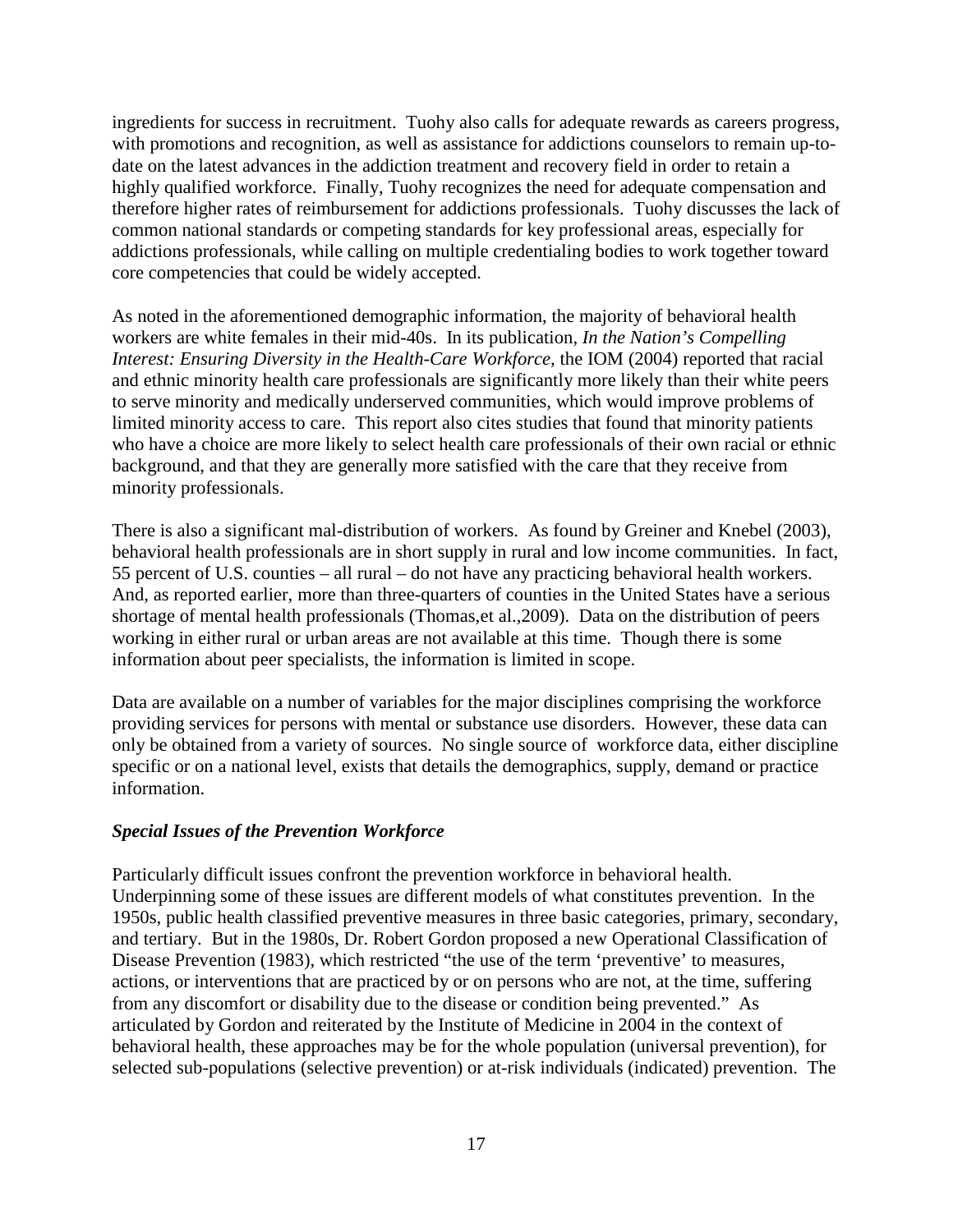implementation of this model in behavioral health depends on a data-driven continuum of evidence-based services.

The lack of a wide-spread understanding of the primary prevention model and the role of prevention in behavioral health leads to a concomitant lack of priority given to funding prevention activities which are evidence-based, well-documented, and known to be both efficacious and cost-effective. The effect of this disparity is cumulative: low salaries force many qualified individuals to leave the field; high staff turnover creates the need for additional training; the cost of training can be prohibitive for programs and individuals.

An additional challenge for prevention professionals is the lack of a national standard for credentialing. Despite the existence of the International Certification Reciprocity Consortium/Alcohol and Other Drug Abuse which provides certification of competency for prevention specialists, state and local programs may use their own certification standards or impose no standards at all. This lack of standardization is compounded by the fact that states vary significantly in their prevention approaches – some are bringing behavioral health and primary care under one roof while others have substance abuse prevention programs within public health or mental illness prevention integrated into specialty mental health services – which further complicates the question of creating one national certification standard to apply across the board.

#### <span id="page-19-0"></span>*Impact of Affordable Care Act and MHPAEA on the Behavioral Health Workforce*

In 2014, up to 38 million more Americans will have an opportunity to be covered by health insurance due to changes under the Affordable Care Act (Congressional Budget Office [CBO], 2010; SAMHSA, 2011). Between 20 to 30 percent of these people (as many as 11 million) may have a serious mental illness or serious psychological distress, and/or a substance use disorder (SAMHSA, 2011). Among the currently uninsured aged 22 to 64 with family income of less than 150 percent of the federal poverty level, 36.8 percent had illicit drug or alcohol dependence/abuse or mental illness (SAMHSA, 2011). However, the Supreme Court decision on June 28, 2012 gave the states the option to expand Medicaid as stipulated in the Affordable Care Act. The CBO therefore reduced by 6 million the number of people who may be covered by Medicaid and the Children's Health Insurance Program (CBO, 2012).

This growth in the number of people who will be identified with a mental or substance use disorder requires an expanded workforce. However, the composition of the workforce will be reshaped by the Affordable Care Act with the move toward more integrated primary and behavioral health care. New integrated care structures such as accountable care organizations and health homes funded or promoted by the Affordable Care Act offer new opportunities for persons with behavioral health conditions, and will necessitate additional training for primary care workers as well as new specialty practitioners as part of the multi-disciplinary teams. Brief interventions and brief treatment will likely be delivered by staff in primary care settings as screening for depression, alcohol and substance abuse becomes a standard part of care. Staff will include health educators, nurse practitioners, care managers, physicians as well as counselors, social workers, psychologists, and addiction specialists.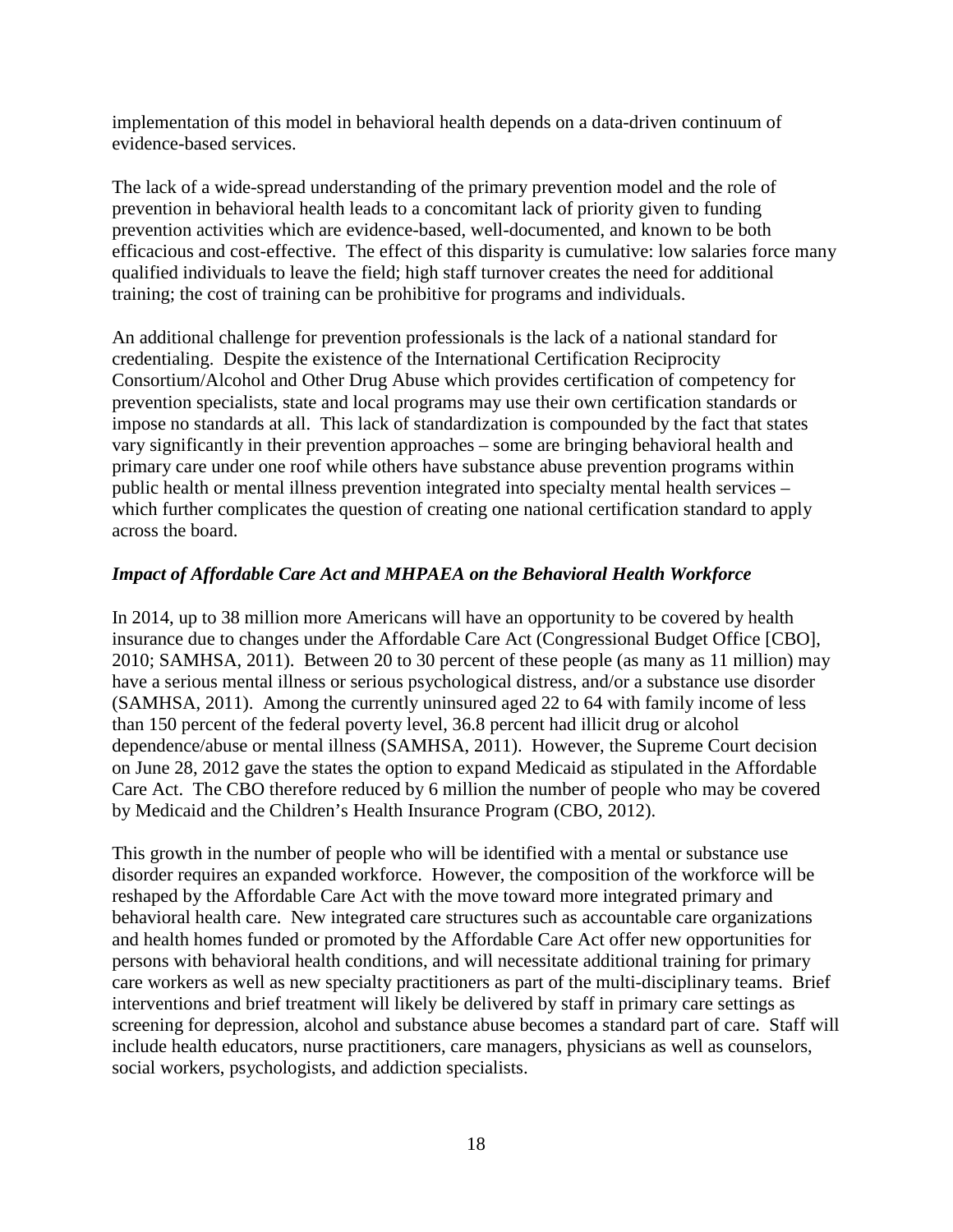Primary care settings differ from the specialty sector. As integration of primary and behavioral health services becomes the standard, there will be a greater emphasis on evidence-based practices and outcomes, especially in light of the HHS National Quality Strategy and SAMHSA's National Behavioral Health Quality Framework which are focused on improving quality of care as well as improving both administrative and clinical processes.

People with more severe and persistent mental and substance use disorders will receive longer term and more intensive treatment, either within a primary care setting or specialty setting. The use of peers to promote long-term recovery is also expanding across the country. These peer specialists, who in some states are now being certified, play a key role in the recovery process serving as role models, navigators, recovery coaches, as well as providing hope, a critical part of the recovery process. These peer specialists are also an important addition to the workforce to help meet the need for services and supports that can be provided by trained persons who are certified but not licensed as traditional health or behavioral health care practitioners.

Creative retooling and repurposing of the existing behavioral health workforce will be required to support integration, with some workers in significantly expanded and changed roles with broader competencies. Great strides will need to be made in the adoption of evidence-based practices, team work skills and collaboration. In primary care setting a team–based approach is used which requires more flexibility in scheduling. New or expanded roles and types of workers are also likely to be needed to facilitate integration, including health educators, behavioral health specialists, and care managers (SAMHSA, 2011).

#### <span id="page-20-0"></span>**Enumeration of Needs**

A number of challenges await the workforce over the next several years. As discussed above, both the demand for services and where services are delivered will change in the coming years. The rise in the use of medications for mental and substance use disorders as well as the integration of care are reshaping who and how services are provided. The use of psychotropic medications has grown exponentially over the past decade. Mojtabai and Olfson (2011) found that antidepressants are the third most prescribed class of medications in the country. However, often these patients are not clearly diagnosed or referred for further assessment as primary care physicians are concerned about a diagnosis that could result in prejudice for the patient and lack of easy access to mental health and addiction professionals. The use of medication assisted addiction treatment is also increasing (SAMHSA, 2011).

Integrated care is predicated on a holistic, public health care model requiring a team approach to primary and behavioral health services. Integrated care will bring additional challenges to the field. Requirements for licensure/certification are not standardized across states and include little, if any, preparation related to physical health conditions or working in primary care settings. National core competencies for behavioral health care are lacking. Practice will be based on science; employing evidence-based approaches will become the norm. However, the adoption of evidenced-based practices still often has a lag time of about 15-20 years. The majority of members of the core primary disciplines (physicians, nurses, social workers, psychologists, physicians' assistants and others) are also likely to have insufficient training in behavioral health.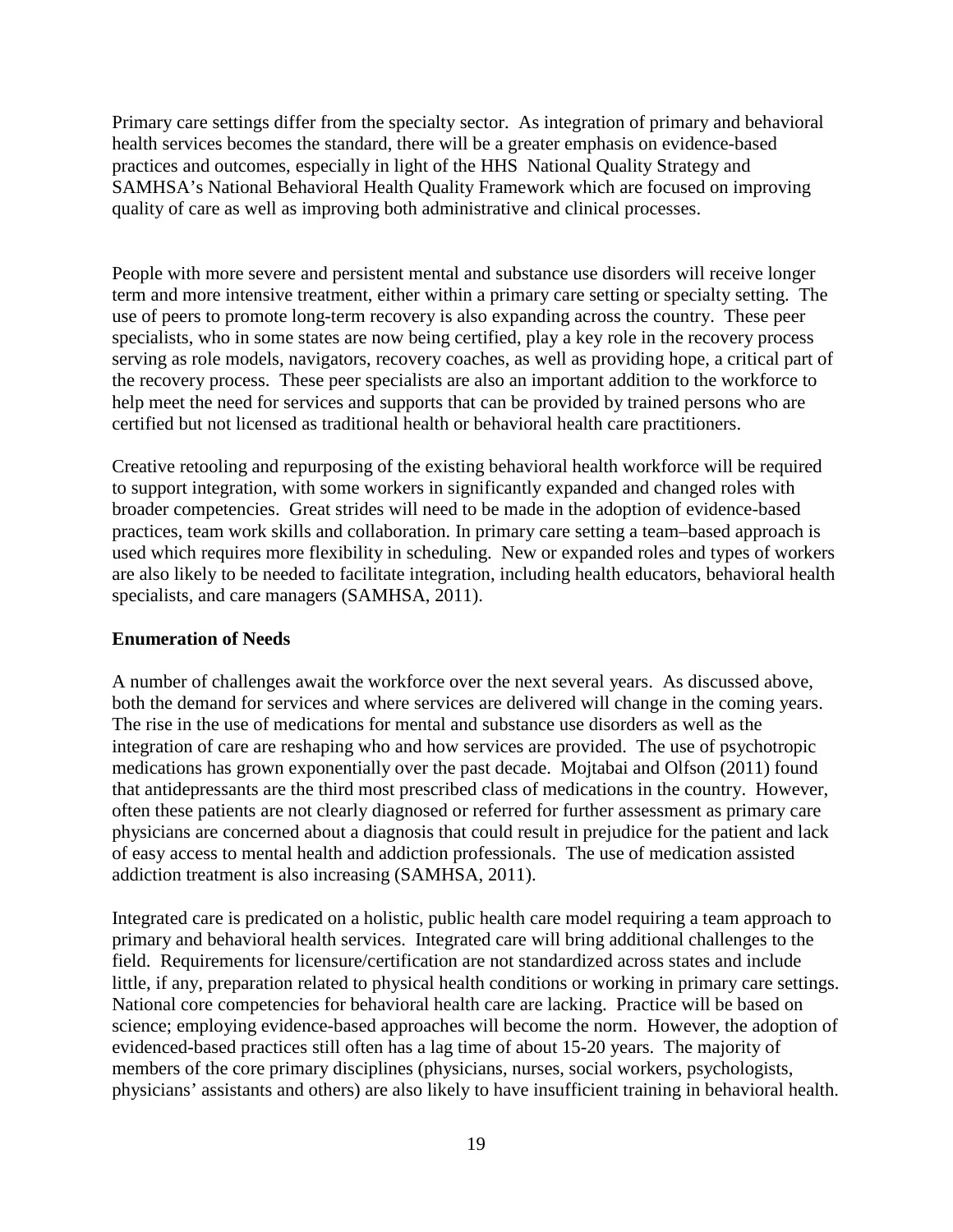In addition, the need for and adoption of interoperable electronic health records and other health information technology is changing practice and increasing the accountability for quality. All of these issues indicate successful integration of care will be predicated on comprehensive training for all staff involved in providing services, whether in primary or specialty care settings and whether in traditional or multi-disciplinary practices.

The prevalence of co-occurring mental and substance use disorders has been documented in the 2010 NSDUH. The findings indicate that 45.1 percent (9.2 million) of the 20.3 million adults with substance use disorders also had a mental illness as compared to 17.6 percent without a substance use disorder. Of the 45.9 million adults who had any mental illness, 20 percent or 9.2 million had a co-occurring substance use disorder. Comparatively, 11.2 million or 6.1 percent of adults with a substance use disorder did not have a mental illness in the past year (SAMHSA, 2011). This underscores the need for the development and promotion of behavioral health competencies among both the addictions and the mental health workforce.

As the use of medication assisted treatment increases and treatment for co-occurring disorders becomes more frequent, employment of physicians in behavioral health settings may increase. Physicians in primary care are also more likely to be prescribing such medications and treating individuals with addictions. The use of physicians also increases the likelihood that primary care will be delivered onsite in community mental health and substance abuse facilities. In a recent study, almost 75 percent of the participating substance abuse treatment organizations indicated that finding a physician in the local community who had experience treating substance use disorders was somewhat or very difficult. More importantly, inadequate funding for physicians' services was negatively associated with the employment of physicians (Knudsen et al., 2012). Physicians report barriers to the use of medication assisted treatment and screening and brief intervention, including not feeling comfortable in managing all components of either type of intervention (Dilonardo, 2011).

Meeting the country's behavioral health needs requires a sufficient supply of well trained, competent workforce. Given the issues discussed in this paper there are some strategies that will help us achieve the promise of better outcomes for people with and at risk for mental and substance use disorders. These may include:

- Promoting cross training for the behavioral health workforce to enhance capabilities to serve individuals with co-occurring disorders and how to work in complex multidisciplinary teams;
- Fostering the expansion of the workforce by recruiting a more diverse workforce and concentrating on underserved populations. Specific populations that need additional services include children and adolescents, geriatric patients, and those living in rural areas. Increasing the use of consumers/persons in recovery, parent/family, and other peers, as well as paraprofessionals and practitioner extenders;
- Disseminating and promoting the adoption of evidence-based practices to reduce the delay in adoption of science-based interventions including ongoing supervision to ensure treatment fidelity;
- Encouraging the development and dissemination of behavioral health core competencies for the primary and other health care workforce;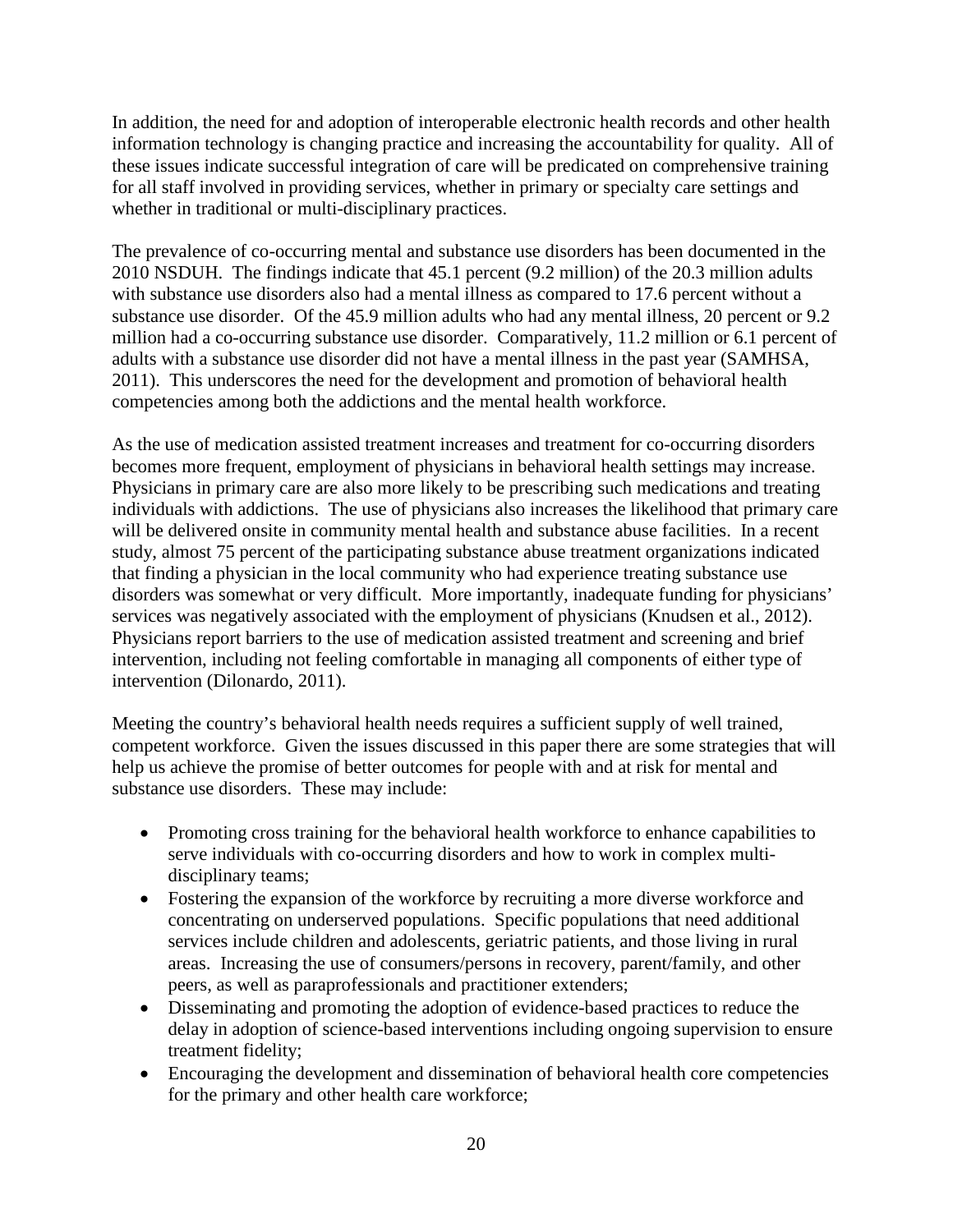- Providing training and education on recovery-oriented care and recovery principles for the behavioral health field; and
- Developing standardized workforce data collection elements that can be collected and analyzed on a regular basis to assist in gathering demographic, setting and practice information.

#### <span id="page-22-0"></span>**SAMHSA and HRSA Workforce Initiatives**

SAMHSA and HRSA each fund workforce initiatives that address many of the challenges facing the behavioral health field. These initiatives provide a broad range of activities that address the needs of the current workforce and provide support for future growth.

On June 5, 2012, SAMHSA and HRSA Administrators held a joint listening session with key behavioral health field leaders. From that session, a consensus emerged about many issues that need to be tackled if the behavioral health workforce is to keep pace with the growing need and rapidly changing health care environment.

This portion of the report is divided into two sections. The first highlights SAMHSA's and HRSA's current workforce programs and other activities to advance the behavioral health workforce, and the second describes workforce collaborations between SAMHSA and HRSA, including results from the joint listening session. Note that for programs spending only a portion of their funds on workforce development activities. The FY 2012 funding levels provided are approximate. Expenditures of FY 2012 funds may vary during project execution in order to be responsive to emerging program needs (e.g., in a given year, a cohort of grantees may or may not demonstrate a need for technical assistance on workforce development).

#### <span id="page-22-1"></span>*SAMHSA Workforce Programs*

#### Addiction Technology Transfer Centers

The ATTC network, which was first funded in 1993, consisted of 14 regional centers and one national coordinating center in the cohort that ended in FY 2011. They provide services in all 50 states, the District of Columbia, Puerto Rico and the Caribbean Basin, and the Pacific Islands. The purpose of this program is to develop and strengthen the workforce that provides addiction treatment services. The ATTCs partner with substance abuse Single State Authorities, treatment provider associations, addiction counselors, multidisciplinary professionals, faith and recovery community leaders, family members of those in recovery, and other stakeholders to: (1) raise awareness of evidence-based and promising treatment and recovery practices; (2) build skills to prepare the workforce to deliver state-of-the-art addiction treatment and recovery services; (3) and change practice by incorporating these new skills into everyday use for the purpose of improving addiction treatment and recovery outcomes. For the first time in its history, the ATTC network has conducted a national workforce survey to obtain information on the state of the current workforce.

This survey, *Vital Signs: Taking the Pulse of the Addiction Treatment Profession* (Ryan, Murphy, & Krom, 2012)*,* provides an overview of the characteristics and workforce development needs of the substance use disorders treatment field.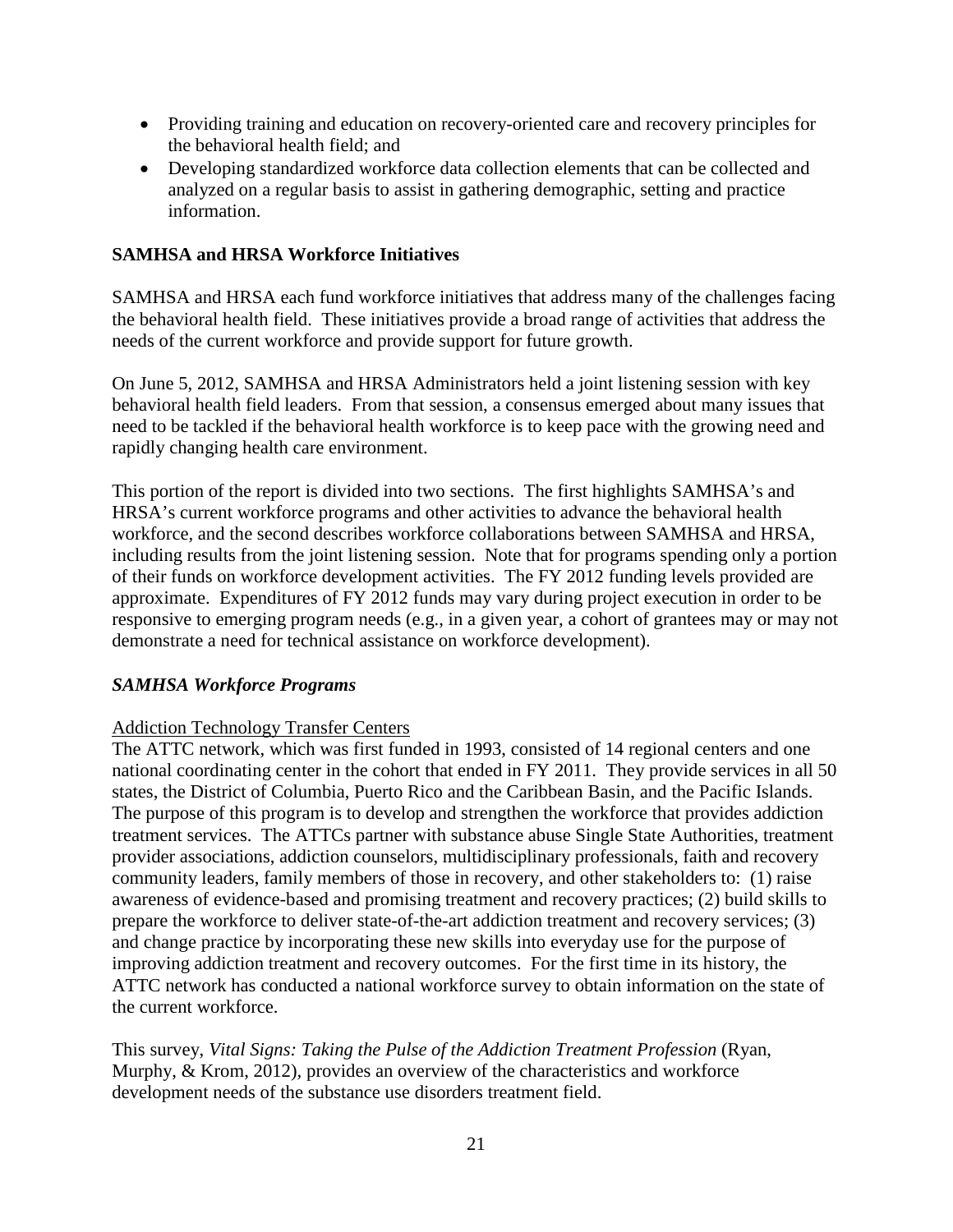The data collection process included a survey of clinical directors; telephone interviews with a selected group of clinical directors; telephone interviews with thought leaders; and a review of existing literature and data sets. The 57-item instrument survey was distributed by ATTC Regional Centers to a sample of 631 programs drawn from the Inventory of Substance Abuse Treatment Services using a dual sampling method to ensure that data would be both nationally and regionally representative. The response rate was 88 percent.

A summary of the national findings about the substance abuse workforce as identified by the ATTC survey is described below.

# *Basic demographics of the Substance Abuse workforce.*

- Sixty-five percent of clinical directors had at least a master's degree and they have, on average, 17 years of experience in the field. Seventy-seven percent are state licensed or certified. About one third are identified as being in recovery from a substance use disorder.
- Thirty-six percent of direct care staff had a Master's degree, and 24 percent had a bachelor's degree as their highest level of education. The majority of direct care staff is currently licensed/certified or seeking licensure/certification. Slightly less than one-third of direct care staff are in recovery from substance use disorders as estimated by their clinical directors.
- Almost one-third of clinical directors are only somewhat proficient in web-based technologies, and almost half of substance use disorder facilities do not have an electronic health record system in place.

# *Common strategies and methodologies to prepare, retain, and maintain the Substance Abuse workforce.*

- Substance use disorder treatment facilities most commonly offer professional development for staff through new employee orientation, ongoing training, and direct supervision. When facilities do not provide for staff training and continuing education, the most commonly reported reason was a lack of funds.
- The majority of survey respondents reported that staff at their facility had been trained in both culturally responsive and gender responsive substance use disorder treatment.
- Clinical directors interviewed emphasized the positive effects that developing relationships with colleges and universities can have on recruiting qualified professionals.

In order to achieve the major goals, the ATTCs utilize technology transfer as a systematic process through which skills, techniques, models and approaches emanating from research are translated, disseminated and adopted by practitioners. They also develop curricula standards for pre-service and academic programs which are compatible with and support SAMHSA's Addiction Counseling Competencies (CSAT, 2006; 2007) and provide a coordinated approach to the training and technology transfer needs of clinical supervisors. ATTCs develop and disseminate educational materials and resources on substance use treatment. They also collaborate on developing and supporting emerging leaders in the field.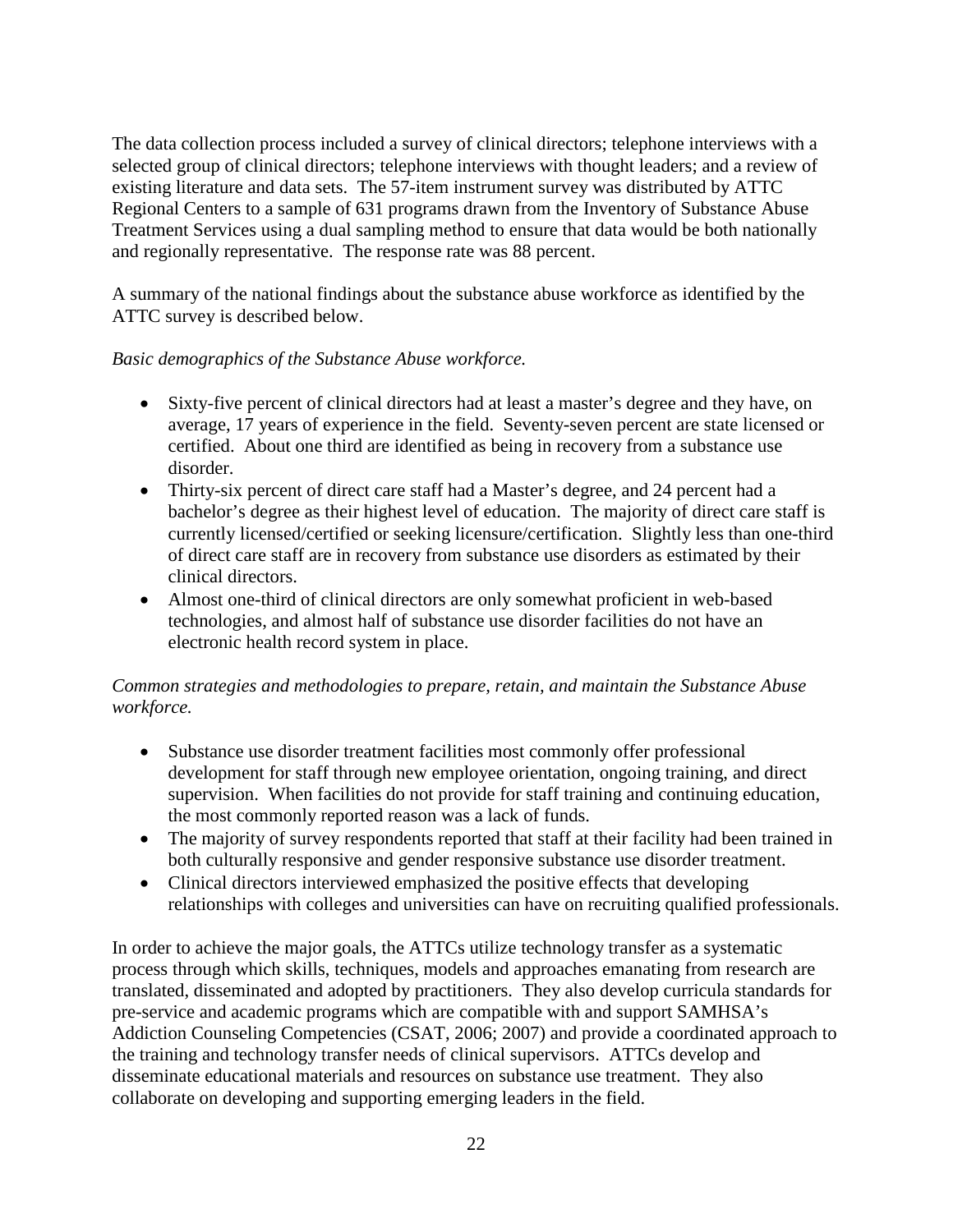Another critical component of technology transfer is to reduce the time it takes for evidencebased practices to be adopted by practitioners. Toward that end, SAMHSA and the National Institute on Drug Abuse (NIDA) have an inter-agency agreement (IAA) to facilitate cooperative effort that foster the timely transfer and implementation of research-based findings from NIDAconducted research, including NIDA's Clinical Trials Network. Through this IAA, NIDA transfers \$1.5 million each year to SAMHSA for the ATTCs to support the NIDA/SAMHSA Blending Initiative. Begun in 2001, this project is designed to meld science and practice together to improve substance use disorder treatment and accelerate the dissemination of research-based drug abuse treatment findings into community-based practice.

There are three components to the Blending Initiative:

- *Blending Conferences* Each is designed to enhance bidirectional communication between researchers, clinical practitioners, and policy-makers regarding innovative scientific findings about drug abuse and addiction.
- *State Agency Partnerships* NIDA works closely with federal and state policy-makers to help identify strategies to accelerate the adoption of science-based practices.
- *Development of Products and Tools* Blending Teams composed of members from the ATTC Network, NIDA researchers, and community treatment providers participating in NIDA's Clinical Trials Network, are convened to design user-friendly tools or "products" that are based on recently tested NIDA research.

These products are introduced to treatment providers to facilitate the adoption of science-based interventions in their communities at nearly the same time that research results are published in peer-reviewed journals.

The ATTC Network touches many people working in the addiction services field, which is attested to by the following data taken from 2010:

- ATTC Network listserv has over 57,000 subscribers.
- There were 987 events with 26,655 participants.
- One hundred eighty-five products accessible on the ATTC Network Websites received 19,940 downloads.
- The ATTC Web site had almost a million (979,680) unique visits and many people visited more than once as there were 2,612,592 total views.

The ATTC program was re-competed in 2012 with 10 geographic ATTCs reflecting the 10 HHS geographic regions, four specialty ATTCS for (1) SBIRT; (2) HIT in Rural Areas; (3) American Indians and Alaska Natives; and (4) Hispanic and Latino Issues and a National Coordinating Center. Funding for the ATTC program was \$9,081,000 in FY 2011 and \$9,064,000 in FY 2012.

# Partners for Recovery

Partners for Recovery (PFR) is an initiative sponsored by SAMHSA to address issues of national significance with respect to recovery, cross-systems collaboration, workforce development, leadership development, and promotion of accurate perceptions of addiction and mental illness and those who experience these conditions. The PFR Initiative supports and provides technical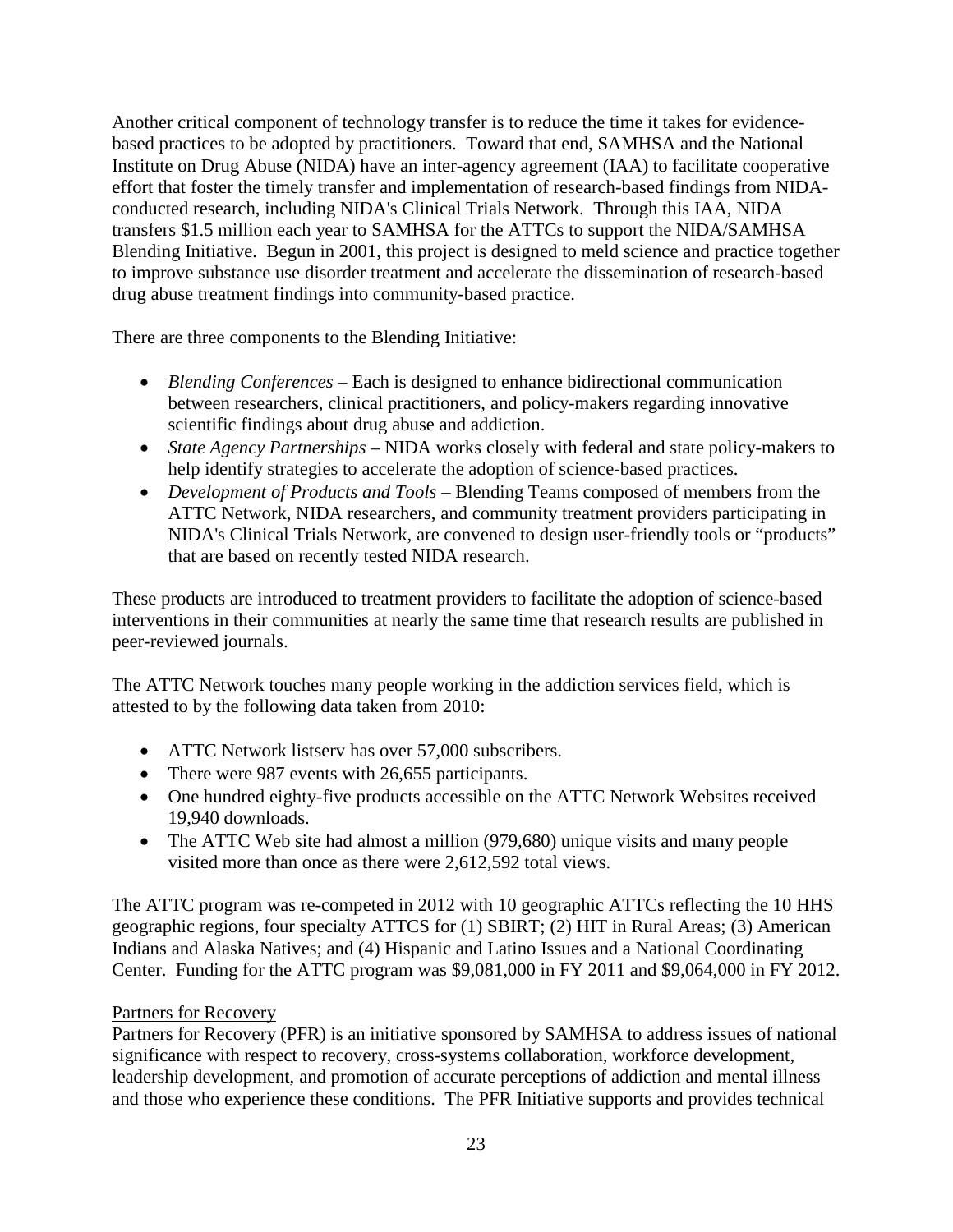resources to those who deliver services related to the prevention and treatment of substance use disorders and co-occurring mental health disorders and seeks to build capacity and improve services and systems of care. One of PFR's core activities is developing and implementing a comprehensive strategy to address workforce issues for the addiction treatment and recovery field. Below are the workforce activities that PFR supported in FY 2011.

- *Advanced Leadership Institute* The Advanced Leadership Institute (ALI) was designed to enhance the leadership development skills of emerging leaders in the addiction field. An objective of the program is to further the development of leaders to impact policy and systems change. This 11-month program trained 28 leaders from across the nation. Leaders' skills are enhanced through an extensive set of development experiences, including individual assessments, an intensive four-day Leader Development Immersion Session, ongoing coaching, a mid-year two-day Booster (i.e., follow-up) Session, and a sophisticated knowledge- and skill-application project. This programming is all supported by a suite of online and print resources available via a site tailored to meet the particular needs of ALI leaders and their coaches. *FY 2011 Budget \$510,000.*
- *School for Prevention Leadership* The School for Prevention Leadership was specifically designed to bolster the substance abuse prevention workforce and to contribute to the professionalization of the field. The School includes a class of 24 scholars, who were competitively selected from across the country. This 10-month program consists of individual and team assessments, a week-long immersion training, a two-and-a-half day re-immersion training, mentoring, and a graduation. *FY 2011 Budget \$336,000.*
- *Environmental Scan on Certification for Peer Specialists and Recovery Coaches* PFR conducted a study to create a more complete picture of the number of, and process for developing, recovery coaches and certified peer specialists, and to facilitate states' readiness for the Affordable Care Act implementation. The report provides information about states that currently have a certification and training process for peer support service provision, the states' expectations concerning competencies, use of a defined curriculum, and the funding streams for these services. The report also provides information concerning Medicaid billing for peer service delivery and the barriers that impede Medicaid reimbursement. Because the Affordable Care Act will result in an increased demand for services for substance use disorders, the use of peer specialists/recovery coaches can help meet the demand for increased services and promote recovery management. *FY 2011 Budget \$56,900.*
- *Lonnie E. Mitchell Historically Black Colleges and Universities Behavioral Health Policy Academy* – The 4<sup>th</sup> Annual Dr. Lonnie E. Mitchell Historically Black Colleges and Universities (HBCU) Behavioral Health Policy Academy provided a unique forum to promote behavioral health on HBCU campuses and build workforce capacity to address the behavioral health needs of the American public. This policy academy offered a framework for facilitated team discussions to support proposed mini-grant implementation plans. Teams left the Policy Academy with action plans for implementing their mini-grant projects and creating sustainable systems of change on their campuses. The Academy continues the legacy and work of the late Dr. Lonnie E. Mitchell, an accomplished educator, administrator, policy advisor and psychotherapist. The 21 mini-grant recipients who attended this conference were charged with the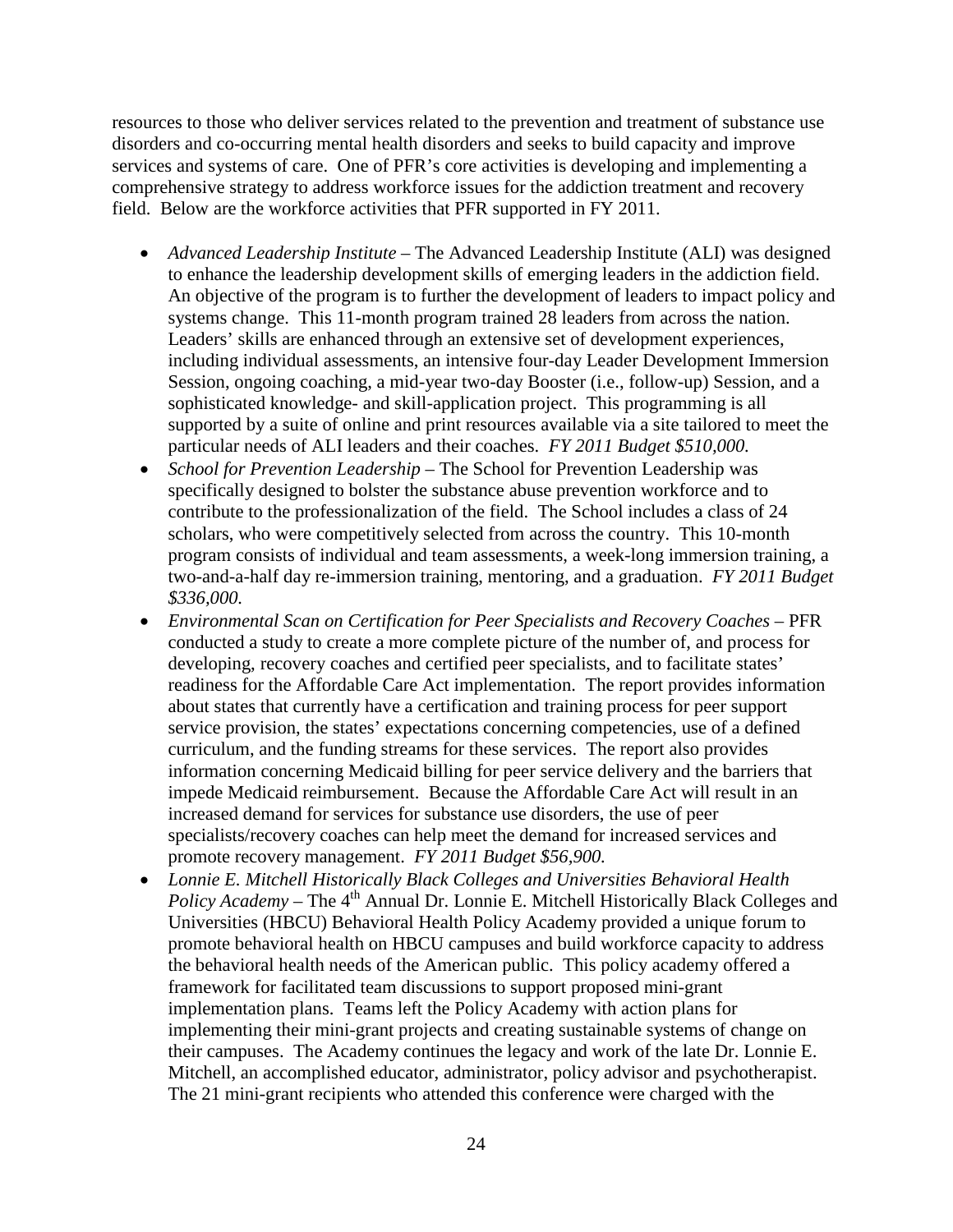following activities during the conference: (1) review campus-specific projects related to identified behavioral health priorities; (2) refine proposed activities to ensure sustainable outcomes; and (3) identify opportunities for collaboration and confirm implementation strategies. *FY 2011 Budget \$390,000*.

The total budget for the workforce initiatives under PFR was \$1,292,900 in FY 2011. SAMHSA estimates based on planned activities that the total budget for the workforce initiatives under PFR is \$300,000 for FY 2012. The funding is from two budget lines: (1) CSAT Program of Regional and National Significance (PRNS) Program Coordination and Evaluation; and, (2) CSAT PRNS Special Initiatives/Outreach.

# Historically Black Colleges and Universities – Center for Excellence in Behavioral Health at Morehouse School of Medicine

The HBCU- Center for Excellence (HBCU-CFE) has three major goals which encompass promoting behavioral health to positively impact student retention, expanding campus service capacity, including the provision of culturally appropriate behavioral health resources, and facilitating best practices dissemination and behavioral health workforce development. Though the latter goal most directly relates to workforce development, the workforce development tasks assigned to the HBCU-CFE are:

- Promoting evidence-based and emerging best practices in behavioral health and disseminating information about effective practices to member institutions;
- Facilitating on-site and distance learning opportunities for HBCU students and faculty in behavioral health and workforce development, leadership, and other related activities;
- Facilitating the mentoring of students by schools and highlighting model programs in behavioral health;
- Partnering with programs for regional and local training initiatives with tracks specifically addressing HBCUs; and
- Promoting awareness and access to behavioral health resources, SAMHSA's publications and web-based material and other related resources.

In addition, a number of specific activities performed by the HBCU-CFE that are directed toward enhancing the capability and capacity of the workforce include the following:

- Enhance workforce development opportunities through partnerships with communitybased providers and organizations.
- Increase the number of HBCU students interning in the behavioral health field.
- Increase HBCU student exposure to career options in the behavioral health workforce.
- Establish and/or increase HBCU partnerships with local, regional and state entities committed to increasing diversity in the behavioral health workforce.

Funding for the HBCU-CFE in FY 2011 was \$1.5 million. Funding for the HBCU-CFE in FY 2012 was \$500,000.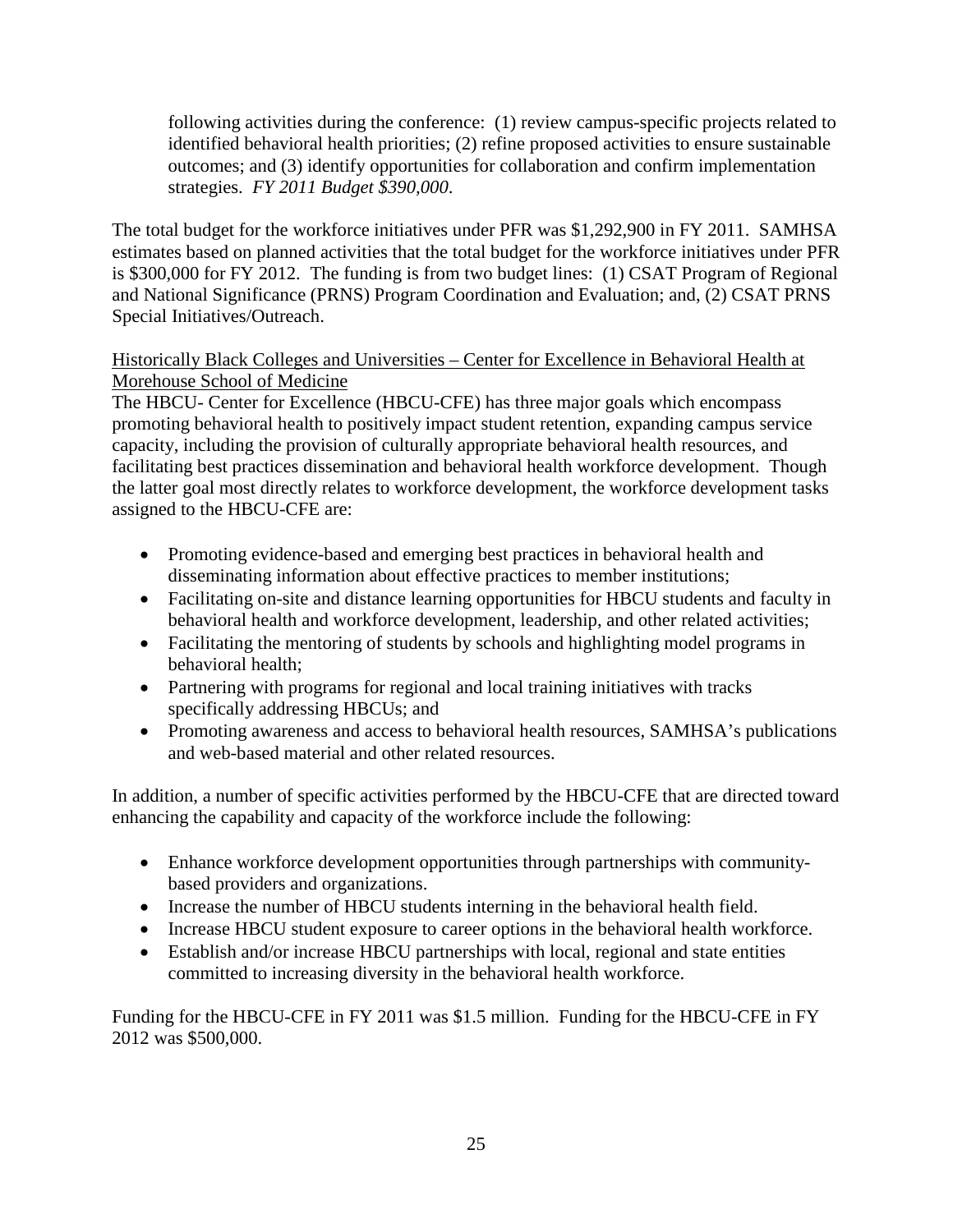#### Minority Fellowship Program

The objective of the Minority Fellowship Programs (MFP) is to increase the knowledge of issues related to mental health conditions and addictions among minorities, and to improve the quality of mental health services and substance abuse prevention and treatment delivered to ethnic minority populations. SAMHSA provides grants to encourage and facilitate the doctoral and post-doctoral development of nurses, psychiatrists, social workers, psychologists, marriage and family therapists, and professional counselors by providing funding to organizations which oversee the fellowship opportunities.

Program goals are to support doctoral training in mental health and substance abuse services by:

- Promoting culturally competent mental health and substance abuse services provided to ethnic minority populations;
- Increasing the number of professionals delivering mental health and substance abuse services to ethnic minority populations; and
- Increasing the general knowledge and research of issues related to ethnic minority and substance abuse treatment.

The MFP increases the pool of professionals qualified to provide leadership, consultation, training, and administration to government and public and private organizations concerned with the development and implementation of programs and services for under-served ethnic minority persons with mental and/or substance use disorders. In FY 2011, there were 120 fellows in the MFP and, of those, six reported they are planning to specialize in the substance use disorders field.

In 2011, SAMHSA funded a three-year program which awarded five grants for a total amount of \$4,073,000, from the Center for Mental Health Services (CMHS; \$3,455,000), Center for Substance Abuse Prevention (CSAP; \$71,000), and CSAT (\$547,000). In 2012, SAMHSA awarded five continuation grants and one new grant to include professional counselors in the program for a total amount of \$4,975,941, from CMHS (\$4,388,665), CSAP (\$67,471), and CSAT (\$519,807).

# Knowledge Application Program

SAMHSA's Knowledge Application Program (KAP) addresses the knowledge application needs of behavioral health treatment providers by synthesizing, publishing, and disseminating substance abuse treatment and related mental health best practices.

KAP serves as a primary source of information dissemination on strategies, best practices, and protocols for service delivery by the workforce. KAP is responsible for identifying target audiences for the SAMHSA products, tailoring products to the specific needs of those audiences, and developing specialized marketing plans for the products to ensure the appropriate information is transmitted to the right audience in the most effective format in a timely manner. It is supported by follow-on activities which help the intended audience use the information.

Among the products developed by KAP are the Treatment Improvement Protocols (TIPs) and the TIP collateral products; Technical Assistance Publications (TAPs), independent publications on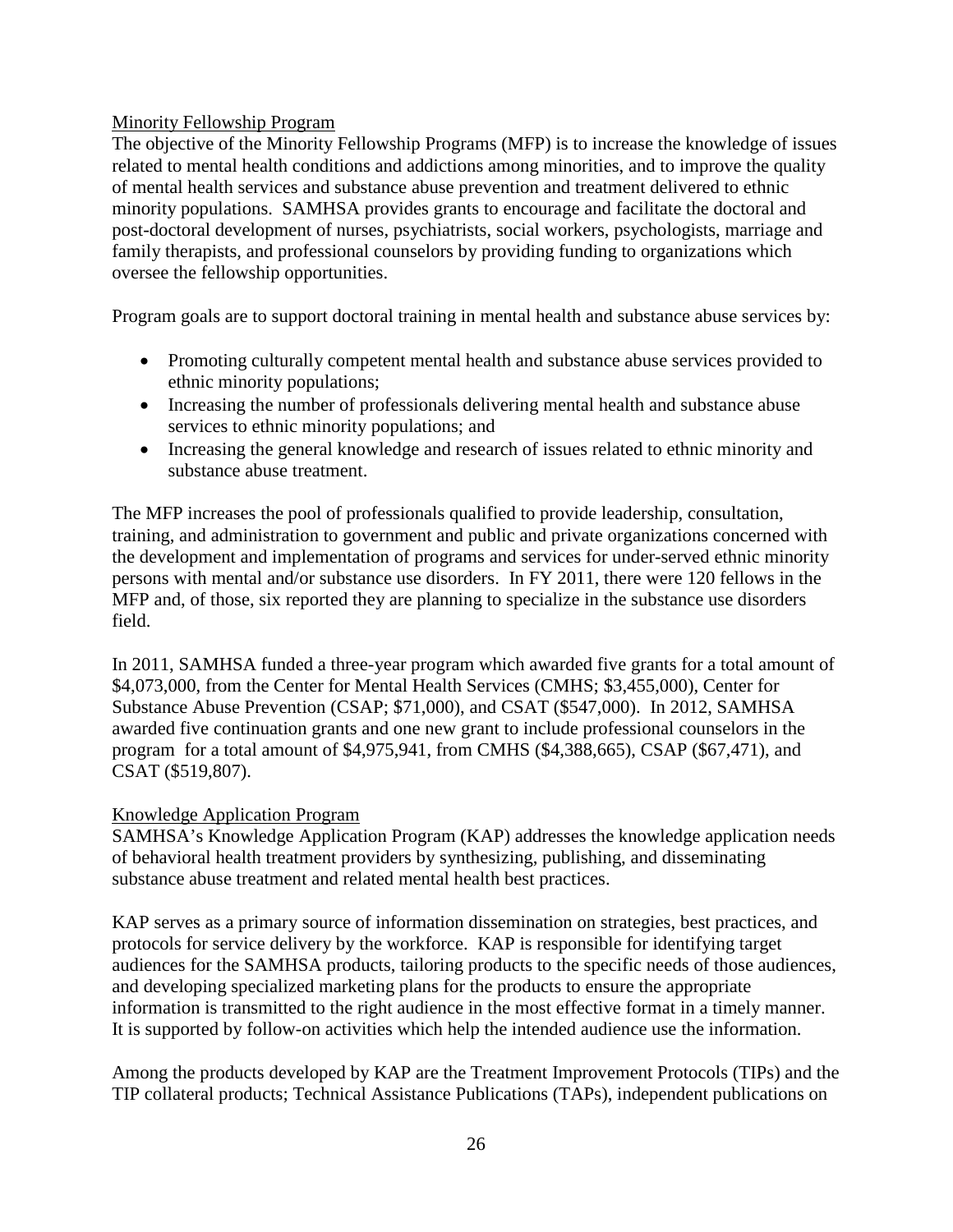topics such as *Anger Management*, *Substance Abuse Relapse Prevention for Older Adults*, and *Brief Counseling for Marijuana Dependence*; and many consumer publications/brochures.

In 2011, the KAP program:

- Cleared and printed two TIPS;
- Produced 41 TIP collateral and other materials including Quick Guides, KAP Keys, and Consumer booklets;
- Produced and disseminated five Advisories and a *SAMHSA In Brief*;
- Produced a DVD with three family education videos;
- Continued the development of eight TIPS and two TAPs; and
- Started the development of one new TIP.

In addition, KAP is moving ahead with strategies in knowledge dissemination using modern technology.

SAMHSA funding for the KAP program was \$3,893,339 in FY 2011. SAMHSA funding for the KAP program was \$2,500,000 in FY 2012. The funding for the KAP for FY 2012 is from: CSAT PRNS Screening for Brief Intervention and Referral Treatment, Targeted Capacity Expansion-General, Post Partum Women, Access to Recovery, Children & Families, Treatment Systems for Homelessness, Minority AIDs Initiative, Opioid Treatment Programs/Regulatory Activities, Substance Abuse Prevention and Treatment and Block Grant-Set Aside.

Screening, Brief Intervention and Referral to Treatment Medical Residency Program General medicine physicians are positioned to play a critical role in the recognition and treatment of patients with, or at risk for, substance use disorders. Since its inception in 2008, the SBIRT Medical Residency Program's primary purpose has been to develop and implement training programs to teach medical residents skills to provide evidence-based screening, brief intervention, brief treatment and referral to specialty treatment for patients who have, or are at risk for, a substance use disorder. Another purpose of the program is to promote adoption of SBIRT through delivery of training to local and statewide medical communities for wider dissemination of SBIRT practices. This program promotes systemic change in residency programs by integrating SBIRT into the curriculum on a long-term basis so that SBIRT will be a component of the education provided to each successive class of medical residents. SBIRT Medical Residency Program grant funds are used to develop SBIRT curricula and clinical training as part of residency programs for physicians in primary care to include family medicine, internal medicine, obstetrics and gynecology, pediatrics, emergency medicine, trauma, psychiatry and others. In 2011, there were 17 medical residency programs participating in the program.

In 2011, 1,335 residents were trained through the Medical Residency grant program, with a total of 3,998 trained to date. In addition, grantees have trained 1,944 non-residents (e.g., physician assistants, psychologists, social workers, other health care professionals) during the 2011 reporting period, and 8,572 since 2008.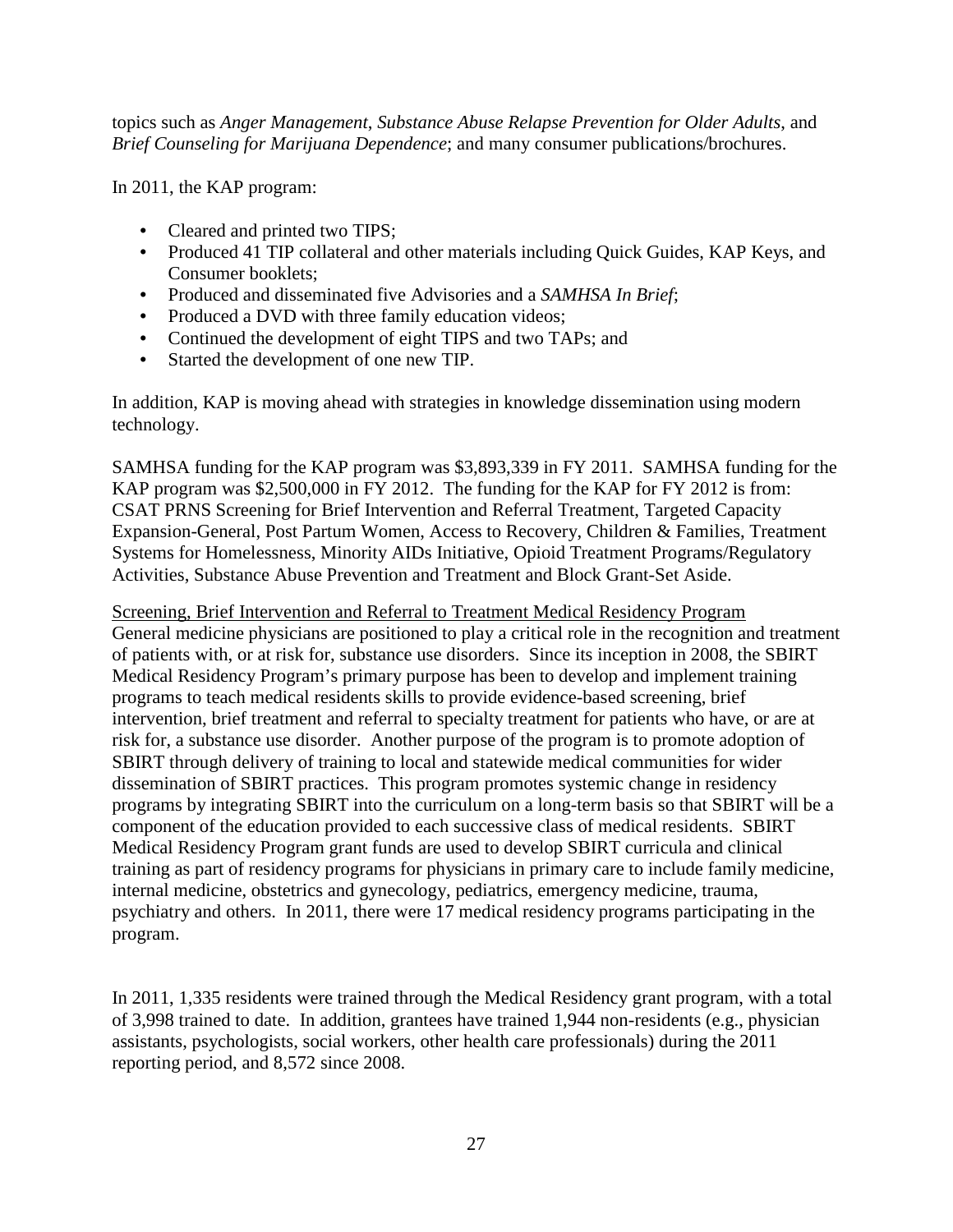In 2011, the SBIRT Medical Residency program was funded at \$5,865,000. In 2012, the SBIRT Medical Residency program was funded at \$6,221,000.

#### Prescribing Opioids for Chronic Pain

SAMHSA'S courses on "Prescribing Opioids for Chronic Pain: Balancing Safety & Efficacy" are designed for primary care physicians, as well as dentists and oral surgeons, advance practice nurses, and physician assistants. They were developed in consultation with the American Academy of Pain Medicine and an independent panel of experts in medical education, pharmacology, pain management, regulation, and addiction. The courses are approved for 6.5 hours of Category one credit under the Physician Recognition Award<sup>TM</sup> program of the American Medical Association, as well the accreditation programs of the American Academy of Family Physicians and the American Osteopathic Association. Topics addressed in this training include evidence-based strategies for patient selection, risk assessment, and patient education, factors in selecting an appropriate opioid, techniques for effective patient monitoring, and knowledge of why and how to stop prescribing opioids and management of the patient with a different approach.

Courses are delivered in face-to-face training sessions and are also available online. Through September 2011, courses have been delivered at 40 sites in the continental U.S. and Alaska and have reached more than 6,000 health professionals. Special versions of the course have been developed for military medical personnel and staff of the Indian Health Service. Actual attendance at the 12 courses delivered between October 1, 2010, and September 29, 2011, was 1,478. In addition, an estimated 1,800 physicians have viewed recordings of the live courses that are posted on the sponsors' websites or distributed on DVDs. During this same time period, more than 2,500 registrants had completed at least one online course, and over 3,000 separate course certificates had been issued.

For FY 2011, the cost to conduct seven live and three online courses was \$350,000. For FY 2012, the cost is \$350,000.

Physician Clinical Support System for the Treatment of Substance Use Disorders The Physician Clinical Support System (PCSS) is a national project to support physicians who are treating opioid dependent persons with methadone or buprenorphine. In July 2011, SAMHSA awarded the PCSS for Opioid Therapies, to the American Academy of Addiction Psychiatry. The purpose of this grant is to develop a free national mentoring network that will provide clinical support (e.g., clinical updates, consultations, evidence-based outcomes, and training) to physicians, dentists and other medical professionals in the appropriate use of opioids for the treatment of chronic pain and opioid-related addiction. This initiative contributes to SAMHSA's efforts to address the nationwide issue of morbidity and mortality caused by misuse/abuse and fatal drug interactions involving opioids used in the treatment of addiction and chronic pain. The target population for the clinical support system includes primary care physicians, pain specialists, psychiatrists, and other non-addiction medical practitioners who treat opioid dependent patients and are less familiar with opioid dependence treatment than addiction specialists. In addition, addiction specialists will also be encouraged to participate in the PCSS or serve as mentors for physicians desiring to treat opioid dependent patients with buprenorphine products.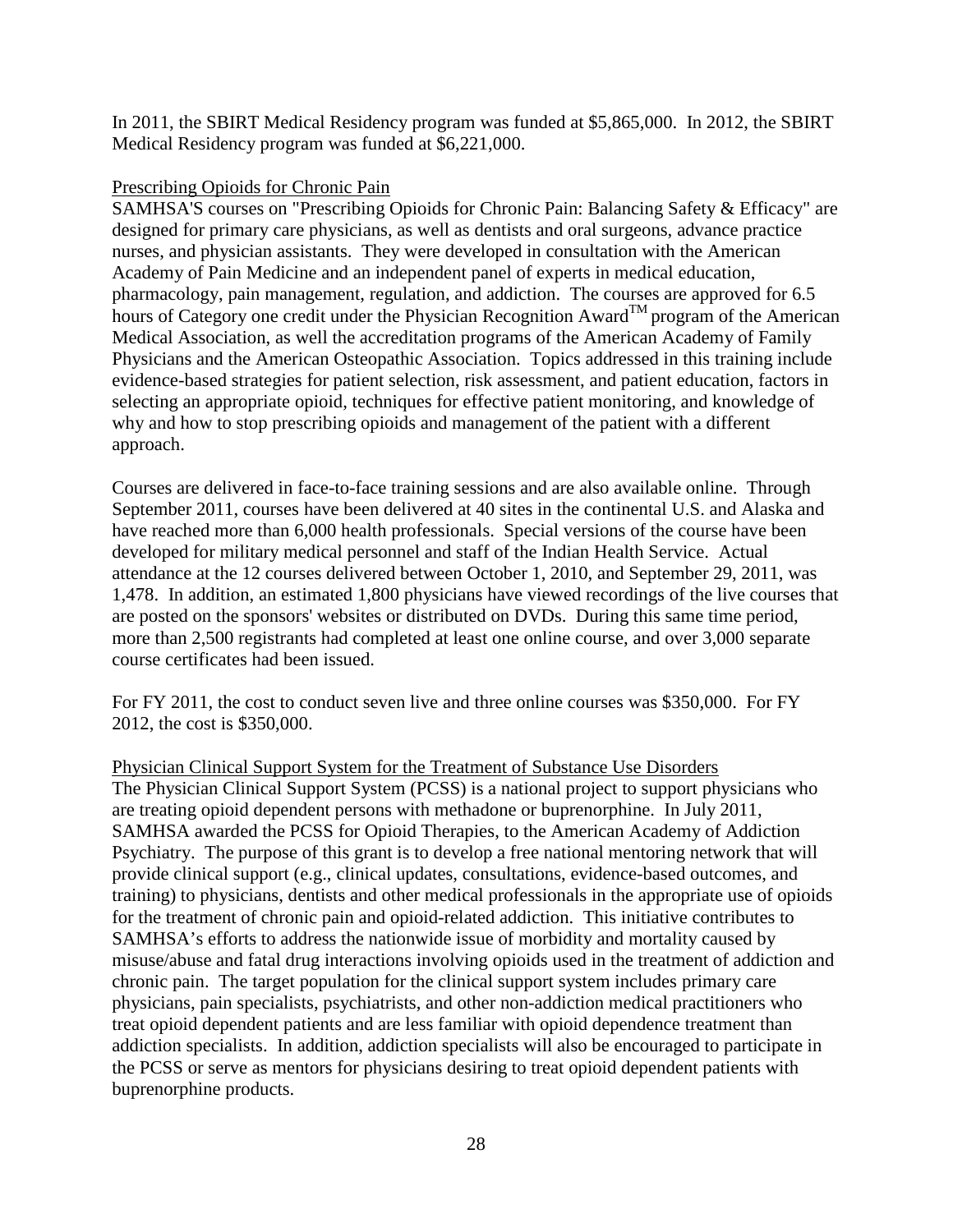#### In FY 2011, funding for this program was \$500,000. In FY 2012, funding for this program was \$500,000.

# Physician Clinical Support System-Opioids

The purpose of the PCSS-Opioids grant is to develop a free national mentoring network that will provide clinical support (e.g., clinical updates, consultations, evidence-based outcomes and training) to physicians, dentists, and other medical professionals in the appropriate use of opioids for the treatment of chronic pain and opioid-related addiction. This initiative is targeted to prescribers (physicians, dentists) and other health professionals working in SAMHSA-certified opioid treatment programs as well as those prescribers using opiate-based therapy for chronic pain. The training and clinical support provided under this initiative address the specific complexities that are inherent in opioid-based therapy and the ways in which those complexities affect the appropriate care of individuals being treated for chronic pain and opioid-related addiction.

The PCSS-Opioids grant funds are used primarily to support infrastructure development, including the following types of activities:

- Establish and maintain a cadre of expert clinicians and educators to provide support for qualified health care providers preparing for, or engaging in, opioid use in treatment of chronic pain and opioid-related addiction;
- Disseminate authoritative and standardized clinical materials and clinical tools;
- Promote PCSS-Opioids services to identified target populations;
- Provide mentoring support, observation of practice, and consultative services by phone and e-mail that promote and support qualified health care providers in the use of opioids in the treatment of opioid-related addiction and chronic pain; and
- Educate prospective practitioners through web site (educational webinars) and published resources, such as TIPS containing science-based best practice guidelines for the treatment and maintenance of patients with opioid dependency and chronic pain.

Funding was provided to the following groups: American Academy of Addiction Psychiatry; American Osteopathic Academy of Addiction Medicine; American Psychiatric Association, American Dental Association, American Society for Pain Management Nursing, and International Nurses Society on Addictions.

In FY 2011, funding for this program was \$500,000. In FY 2012, funding for this program was \$500,000. In FY 2011, this program was funded from the Opioid Treatment Programs/Regulatory Activities budget. In FY 2012, this program was funded from the Opioid Treatment Programs/Regulatory Activities budget.

# Prevention Fellowship Program

The Prevention Fellowship Program, funded by the SAMHSA's CSAP, was launched in 2006 as an effort to build a workforce of substance abuse prevention professionals. The Prevention Fellowship Program addresses workforce development issues in the substance abuse prevention field by: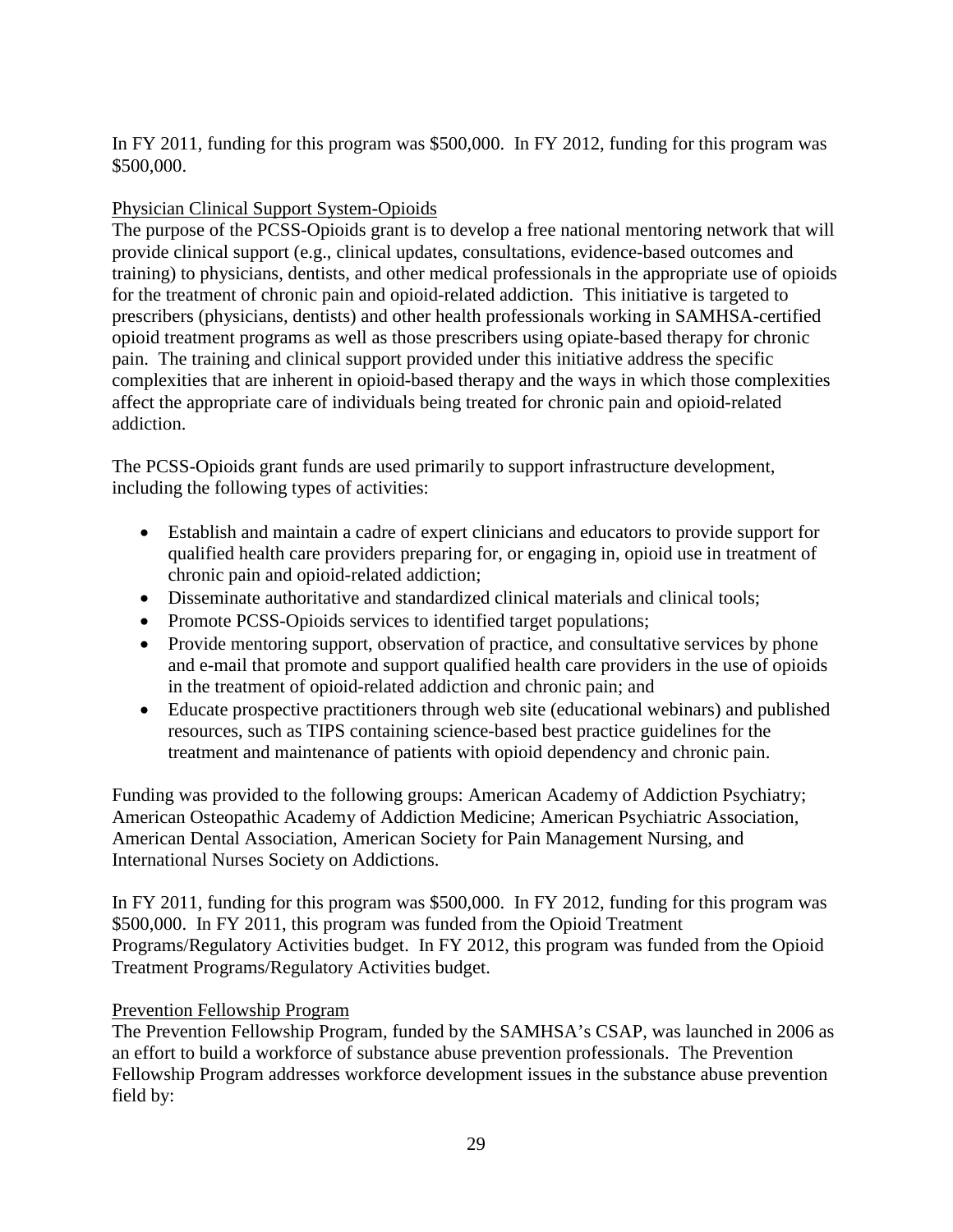- Addressing the challenges facing the substance abuse field, including barriers to effective staff recruitment and retention, low wages, high turnover, inconsistent training and credentialing, and aging worker retirements;
- Providing opportunities for individuals to strengthen and apply knowledge gained through their academic programs and work experience in prevention service programs, sharpen their skills, and develop strong networks among a range of other public health professionals; and
- Covering all of the cross-cutting principles in the SAMHSA Strategic Plan through formal educational experiences, training, work experience, coaching, mentoring, and research/literature review.

The 103 fellows, who have participated in the Prevention Fellowship Program since its inception in 2006, represent 43 states, six U.S. territories, and two national organizations that support substance abuse prevention systems. Of the four completed cohorts from 2006 through 2009, 74 participants have enrolled in the program and over 70 percent have graduated. Of the program graduates, 85 percent have become certified by the IC&RC. Post fellowship employment data indicate that over 45 percent of fellows have pursued positions and/or post graduate education in the prevention field. There were 15 fellows in the FY 2011 cohort.

FY 2011 funding was \$1,691,284 for the Prevention Fellows Program. FY 2012 funding was \$1,058,771 for the Prevention Fellows Program. This program is funded from the CSAP PRNS Strategic Prevention Framework.

#### Recovery to Practice Initiative

This initiative seeks to advance a recovery-oriented approach to mental health care by developing, promoting, and disseminating training curricula on how to translate the concept of mental health recovery into practice; and by providing a Recovery to Practice (RTP) Recovery Resource Center for mental health professionals engaged in this work. The RTP initiative includes two complementary components: (1) creating a Recovery Resource Center for mental health professionals complete with web-based and print materials, training, and technical assistance for professionals engaged in the transformation process; and (2) creating and disseminating recovery-oriented training materials for each of the major mental health professions. Through these two major components, the RTP initiative aims to foster a better understanding of recovery, recovery-oriented practices, and the roles of the various professions in promoting recovery.

The national mental health professional organizations that are receiving funding to develop recovery-oriented educational materials and train thousands of psychiatrists, psychologists, psychiatric nurses, social workers, and mental health peer specialists are: American Psychiatric Association, American Psychological Association, American Psychiatric Nurses Association, Council on Social Work Education, and National Association of Peer Specialists. In addition to these organizations, beginning in 2011, NAADAC has also been included as a key partner in the Recovery to Practice initiative.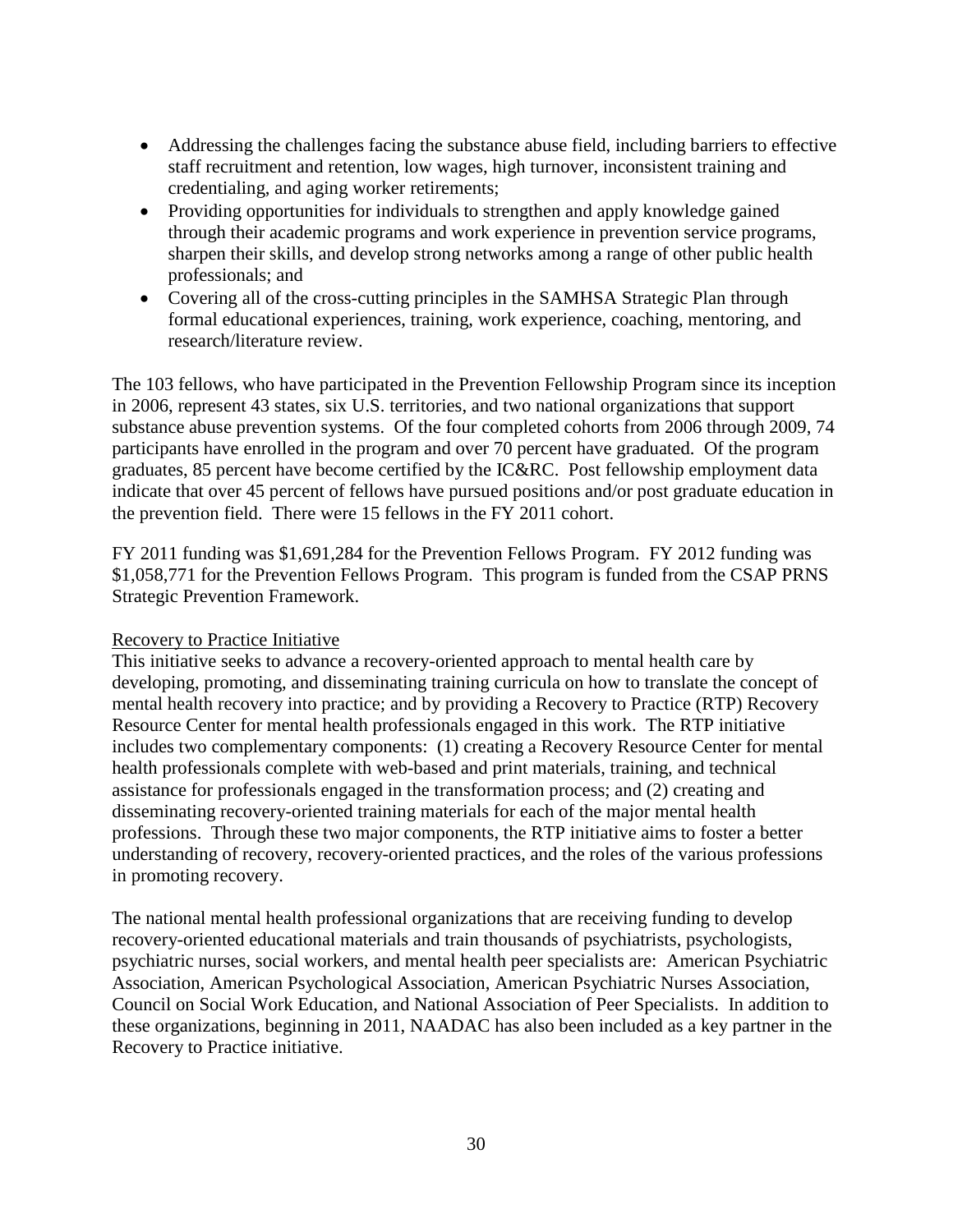With recovery-oriented training materials, mental health professionals will be able to embrace and practice recovery-oriented approaches while enhancing their core personal and professional values. In addition, they will learn new ways of working collaboratively across professions to more effectively support individuals with mental illnesses in entering into and pursuing recovery.

In FY 2011, the funding was \$836,000. In FY 2012, the funding was \$1,030,000.

# Mental Health Care Provider Education in HIV/AIDS Program

The Mental Health Care Provider Education (MHCPE) in HIV/AIDS Program trains mental health professionals who are currently providing services for individuals living with HIV/AIDS. The MHCPE curriculum focuses on building a knowledge base and skills in the medical, neurobehavioral, psychosocial, counseling and testing issues that may arise for mental health care providers as they care for individuals affected by HIV/AIDS. Three organizations currently provide the bulk of the training to their respective affiliates. The American Psychiatric Association provides training to psychiatrists, residents, and psychiatry medical students on the psychiatric and neuropsychiatric aspects of HIV/AIDS. The American Psychological Association primarily provides training to psychologists through their HIV Office for Psychology Education Program. This includes training in the ethics curriculum, with 10 additional HIV specific curricula. The National Association of Social Workers provides training primarily to social workers and social work trainers, focusing on triple diagnosis and adherence. In FY 2011, 3,000 persons were trained.

In FY 2011, the funding for this training program was \$973,544. In FY 2012, the funding for this training program was \$785,717.

# Supplemental Security Income and Social Security Disability Insurance Outreach, Access and Recovery Training

The primary goal of the Supplemental Security Income (SSI) and Social Security Disability Insurance (SSDI) Outreach, Access, and Recovery (SOAR) Initiative is to train providers to develop successful SSI and SSDI applications for individuals who are homeless by increasing the quality of the disability applications and thereby reducing the decision time cycle for approvals.

In 2011, the SOAR Technical Assistance Center conducted five four-day train-the-trainer workshops in 41 states and the District of Columbia resulting in 131 new trainees. Five two-day trainings were conducted by SOAR technical assistance Center staff in four states with 140 participants. An additional 160 trainings were conducted by SOAR trainers in 40 states and the District of Columbia for a total of 4,138 participants.

In FY 2011, the funding for the SOAR training program was \$2,141,668. In FY 2012, the funding for the SOAR training program was \$2,355,824.

# Parent Support Provider Initiative

The purpose of the National Parent Support Provider and Youth Support Specialist Initiative is to expand the children's behavioral health workforce in America. This initiative addresses the critical shortage of trained workers in the field of children's services delivery by developing core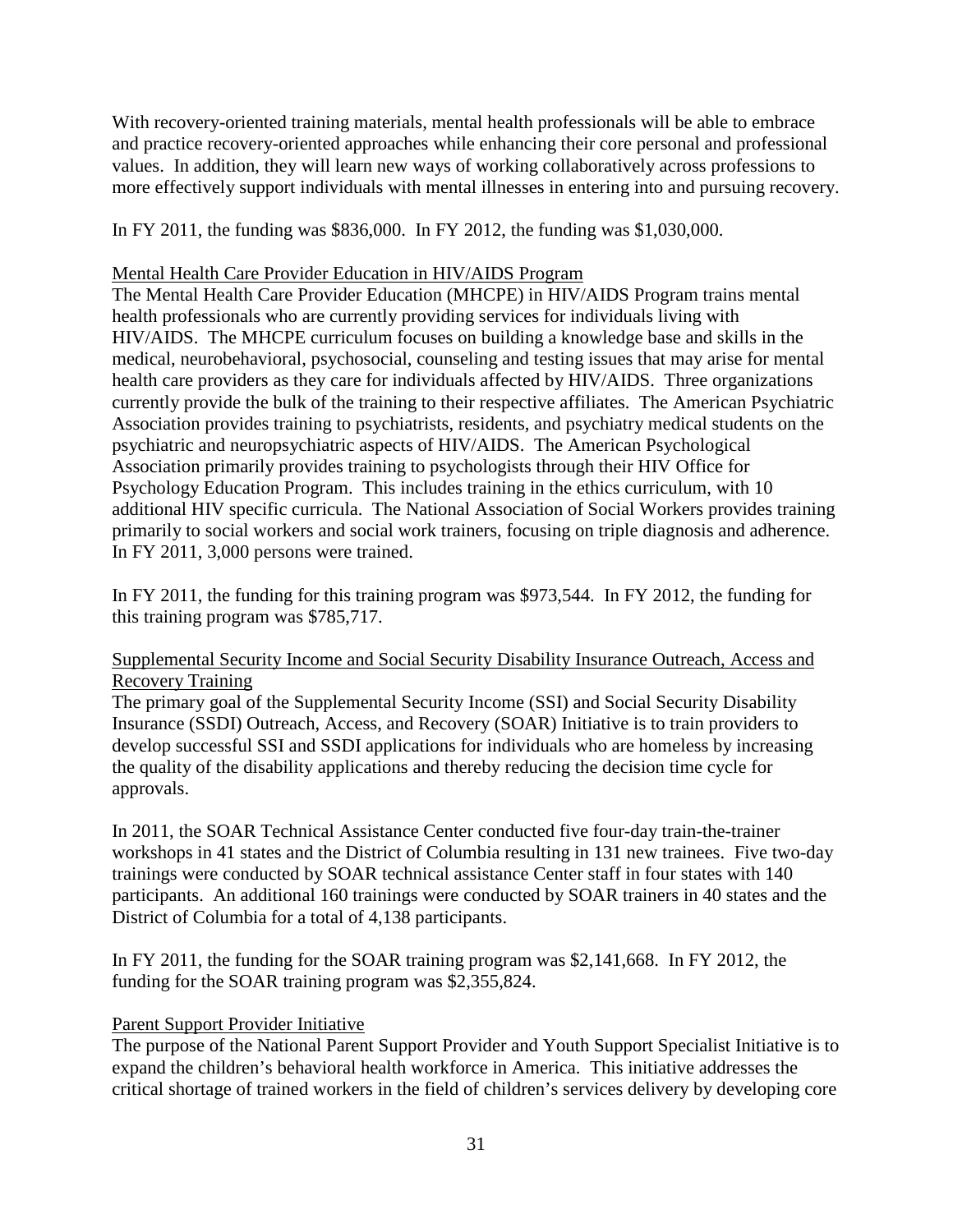competencies and conducting workforce trainings. Certification is provided through the Certification Commission of the National Federation of Families for Children's Mental Health which requires a national exam and on-going training and supervision. In the first month of the national certification (March 2012), 70 persons applied for testing.

In FY 2011, the funding for this initiative was \$150,000. No SAMHSA funds were available for FY 2012.

#### Child and Adolescent Psychiatry Resident Fellowship

The purpose of SAMHSA's Child and Adolescent Psychiatry Fellowship Program is to train child and adolescent psychiatry second year residents in public sector service and communitybased child and adolescent psychiatry policy and practice. The fellows receive an introduction into the operation of the federal government and the American Academy of Child and Adolescent Psychiatry, including issues related to federal and state programs for children who have mental health challenges. The selected fellows have the opportunity to become involved with research, as well as to improve their writing, evaluation, and presentation abilities.

This program does not have a budget, but is supported by SAMHSA staff's time with the fellows.

#### National Suicide Prevention Lifeline

An objective of the National Suicide Prevention Lifeline is to increase and improve public access to crisis intervention services while promoting a consistent and evidence-informed approach to crisis hotline, chat, and text services throughout the network. Since its launch in January 2005, the Lifeline has sponsored nine Applied Suicide Intervention Skills Training (ASIST) workshops for Trainers during which 88 Lifeline centers received training. ASIST is a training program which offers a complete model of suicide first-aid intervention that provides a consistent approach to helping those contemplating suicide from initial contact through follow-up. As a result, 390 ASIST workshops have trained a total of 4,650 individuals, both professionals and volunteers alike.

In FY 2011, funding for the Lifeline training was \$100,000.

#### Prevention Practices in School Program – Implementing the Good Behavior Game in the Nation's Disadvantaged Communities

The Prevention Practices in School initiative trains teachers and school staff to implement the Good Behavior Game (GBG) which prevents aggressive and disruptive behavior among young children in the short term and prevents antisocial behavior and the use of illicit drugs in the longer term.

Workforce development is continuous throughout the project cycle and an integral part of this program. Teachers must meet specific criteria to be considered fully trained, and the coaching models implemented in schools ensure that this is being accomplished. Training also takes place repeatedly every school year, and teachers, coaches, and project directors are able to take booster training sessions. Furthermore, specific aspects or parts of the GBG are also offered to nonteaching school staff.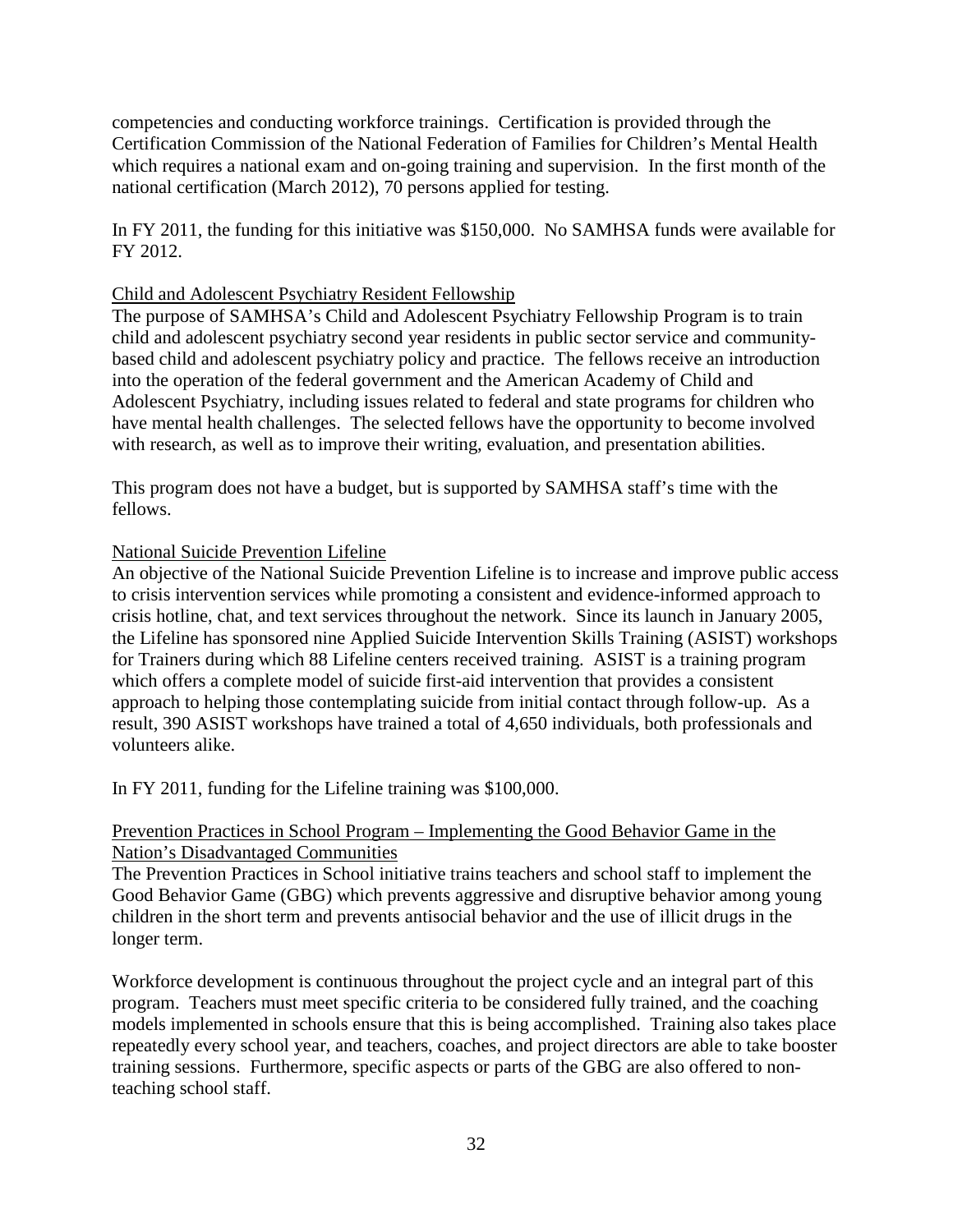At the close of the first year of the project, more than 400 coaches and teachers have been trained in GBG, and over 250 teachers are implementing GBG successfully in 21 school districts. In FY 2011, this program was funded at \$735,000.

#### Suicide Prevention Resource Center

The Suicide Prevention Resource Center (SPRC) has been funded by SAMHSA since 2003 to provide technical assistance, training, and materials to increase the knowledge and expertise of suicide prevention practitioners and other professionals serving people at risk for suicide. SPRC also promotes collaboration among a variety of organizations that play a role in developing the field of suicide prevention. SPRC created a Provider Initiatives staff team to develop initiatives to increase the capacity of health and behavioral health care providers who can play a role in identifying and helping individuals at risk of suicide. Specifically, SPRC's Provider Initiatives aim to serve five provider groups with the potential to intervene effectively with suicidal patients: primary care, emergency departments, inpatient psychiatry, substance abuse, and mental health. SPRC's current Provider Initiatives include the following:

- *Assessing and Managing Suicide Risk: Core Competencies for Mental Health Professionals* – A one-day workshop to increase the knowledge and confidence of behavioral health professionals to work with suicidal clients and patients. Between October 2010 and the present, 4,267 social workers, psychologists, mental health counselors, psychiatrists, psychiatric nurses, and other professionals completed Assessing and Managing Suicide Risk through workshops sponsored across the country. This total includes 1,087 professionals of the U.S. Navy.
- *Counseling on Access to Lethal Means* An online workshop designed for providers who counsel people at risk for suicide, primarily mental health and medical providers, but also clergy and social service providers. Since the course was launched in October 2011, 364 professionals have completed the course.
- *The Suicide Prevention Toolkit for Rural Primary Care Practices* Offered online, as a downloadable PDF, and in hard-copy. The *Toolkit,* developed by SPRC in collaboration with the Western Interstate Commission for Higher Education (WICHE), offers information and tools necessary to equip primary care settings to reduce suicide risk among their patients. The online *Toolkit* received 9,860 unique hits since October 1, 2011. SPRC staff co-led several of WICHE's in-person workshops based on the toolkit and have provided technical assistance to approximately 75 primary care practices in 20 states, including Alaska, Hawaii, Idaho, and Washington, during that time period.

In FY 2011, funding for the SPRC training program was \$470,000. In FY 2012, funding for the SPRC training program was \$470,000.

#### National Action Alliance for Suicide Prevention

The Action Alliance is a private-public collaborative advanced by SAMHSA to support implementation of the Surgeon General's National Strategy for Suicide Prevention and to increase and support both public and private efforts to reduce deaths by suicide and provide services for persons with serious thoughts of suicide. The Clinical Care and Intervention Task Force of the Action Alliance produced a report, *Suicide Care in Systems Framework,* which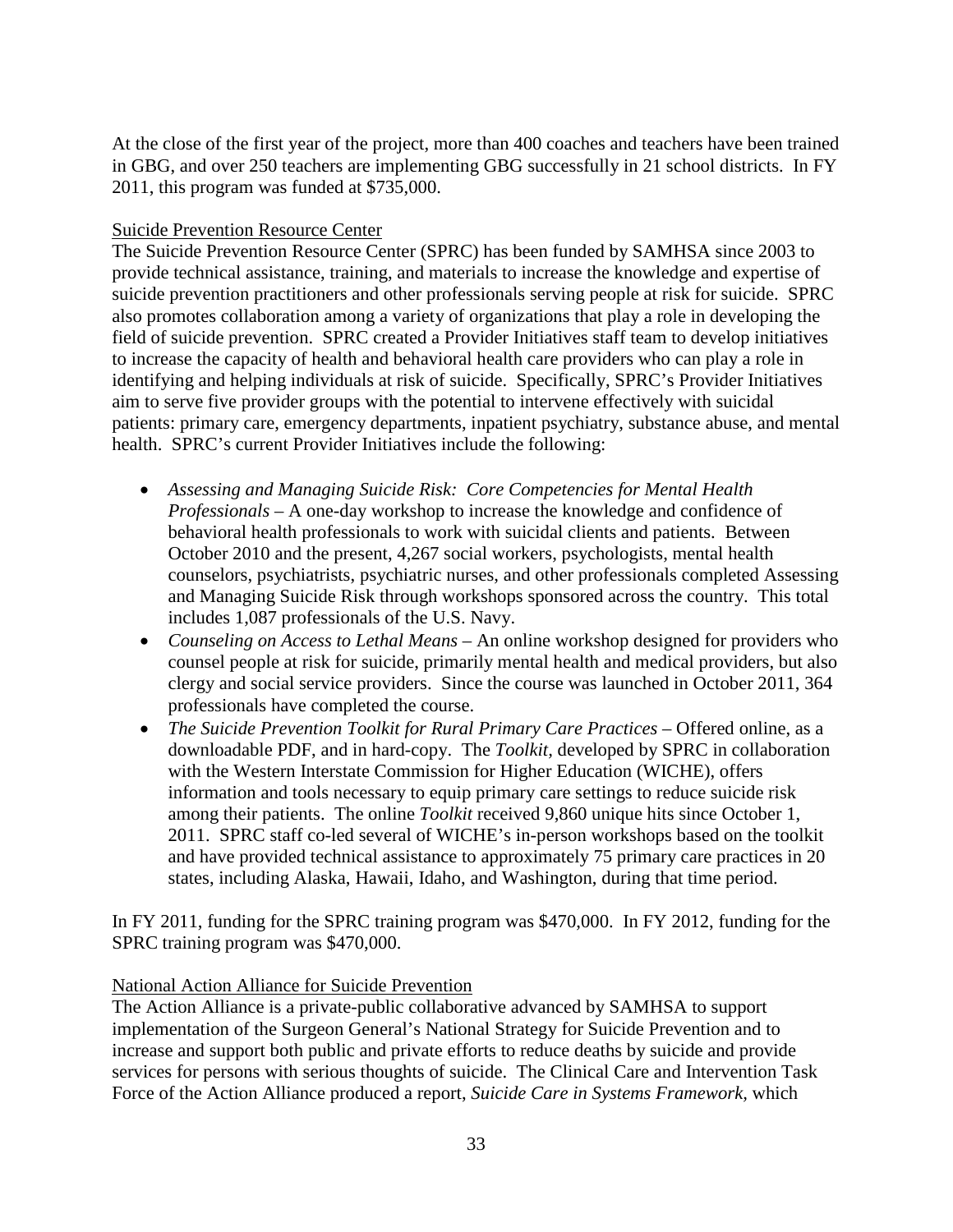recommended a "whole systems" model for implementing innovative, effective suicide care in health and behavioral health populations. The Clinical Care and Intervention Task Force is working with SPRC to develop web content, materials, and technical assistance for health and behavioral health organizations wishing to adopt the leadership, systems, and workforce development required for success. Another task force, the *Clinical Workforce Preparedness Task Force,* is working to define the gaps, problems, or opportunities in training relevant to suicide prevention across all health and behavioral health professions. Research has indicated that many behavioral health professionals do not receive training in suicide risk assessment, management or treatment. The task force is in the process of assessing the current standards in the field, including assessing the presence of training standards with regard to suicide in all state licensing organizations, among health and mental health professional organizations, and in postgraduate degree programs.

Total funding for the Action Alliance was \$1,000,000 in FY 2011 and \$500,000 in FY 2012. This funding covered convening, educating, report production, and other costs, including staffing of the Action Alliance. Of this total, the amount spent on preparing workforce standards cannot be separated from the other expenses associated with that task force or of the overall Action Alliance.

Garrett Lee Smith Campus and State/Tribal Grantee Workforce Development Efforts The goals of the Garrett Lee Smith (GLS) Suicide Prevention Program are: assisting communities, colleges, and universities in their efforts to prevent suicide attempts and completions, and to enhance services for youth aged 10-24, including college students with mental health and substance abuse problems that may lead to suicidal thoughts or actions. The GLS grantees use a portion of their funding to train behavioral health providers both on campuses and in the surrounding communities. Grantees provide trainers to conduct evidencebased clinical intervention programs for mental health providers; the overwhelming majority of who have not yet received professional training in assessing patients for suicidal risk or managing suicidal patients. An estimated 91,811 behavioral health care workforce persons have been trained in the GLS state and tribal program and 30,120 from the Campus program for a total of 121,931 trained. Some of the evidence-based trainings they conduct include *Assessing and Managing Suicide Risk*, *Recognizing and Responding to Suicide Risk: Essential Skills for Clinicians, Dialectical Behavioral Therapy* and *Motivational Interviewing*.

In 2011, funding for these cooperative agreements was \$34,500,000. In 2012, funding for these cooperative agreements was \$34,300,000. As described above, some of these funds are being used for workforce activities. However, separating out the funds used exclusively for workforce activities has not been possible to date.

#### Project Linking Actions for Unmet Needs in Children's Health

Project Linking Actions for Unmet Needs in Children's Health (LAUNCH) is an early childhood-focused, prevention and wellness promotion grant program, the goal of which is to ensure that all young children (birth to age 8) reach their developmental potential so that they can be successful in school and beyond. Project LAUNCH grantees work at the state, tribal and local community levels to increase coordination across child serving systems, and improve access to high quality care and evidence-based programs for young children and their families. Key to the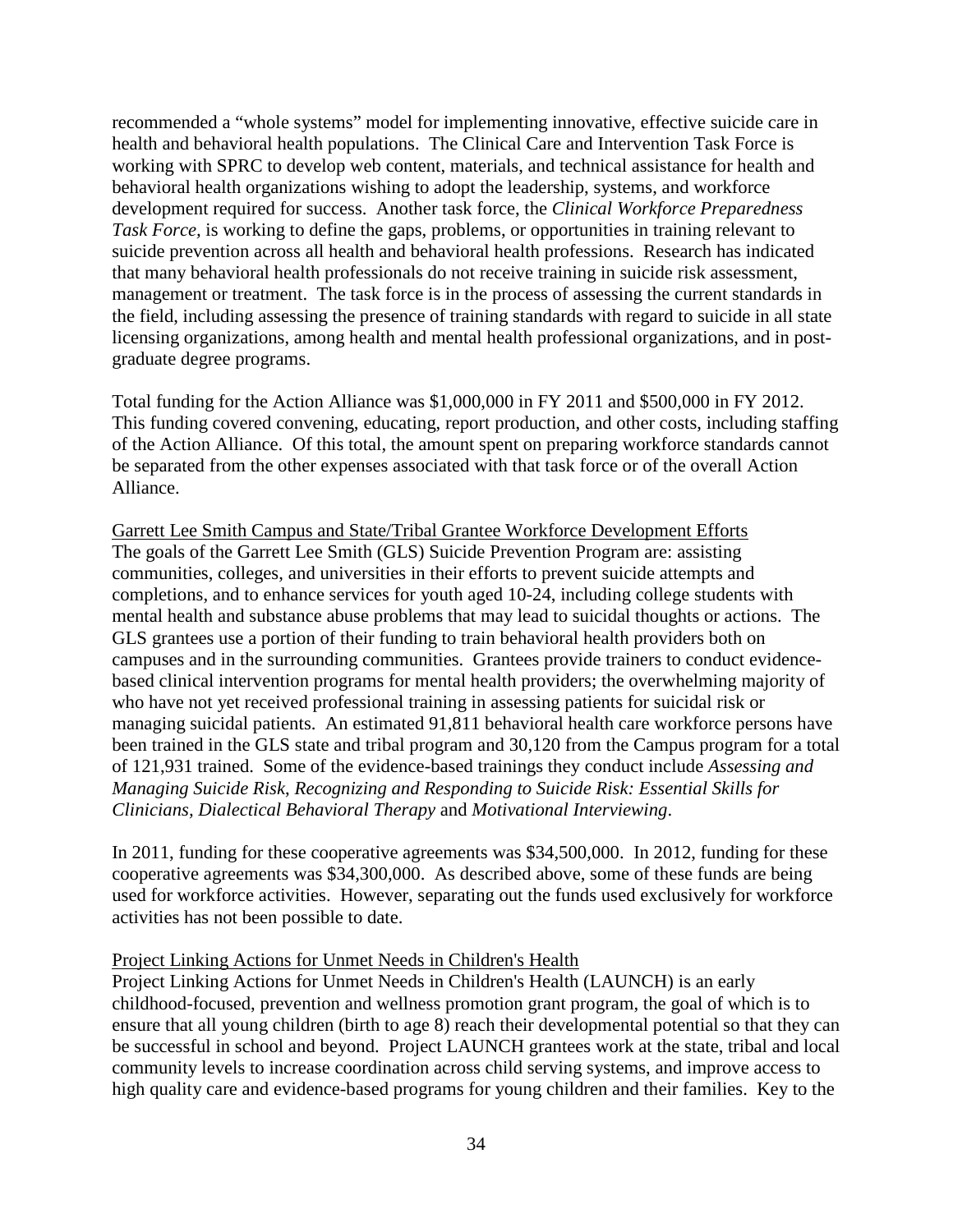Project LAUNCH model is workforce development activities that increase knowledge about healthy child development (particularly healthy social and emotional development) and behavioral health issues. Project LAUNCH grantees conduct a wide variety of workforce development activities with providers from multiple disciplines, including primary care providers, teachers (early education and elementary schools), home visitors, child care providers, child welfare professionals, and policymakers. Workforce development activities seek to: (1) increase knowledge of early child development, particularly social and emotional development, and children's behavioral health; (2) train providers on the appropriate use of developmental screening and assessments (including administration and interpretation); (3) train providers in evidence-based prevention practices, including individual, group, child- and family-focused interventions; and (4) help child care providers and educators to create center and classroom environments that foster healthy child development and appropriately address behavioral challenges.

In the first two and half years of the Project LAUNCH Initiative, grantees trained over 11,000 providers in 24 states and communities.

Grantees generally spend about 10-12 percent of their budgets on workforce development. Depending on the cohort (as each cohort is funded at a different level) this comes out to about \$70,000–\$100,000 per year/grantee. In addition, at the initiative level, the Technical Assistance Center (with an annual budget of \$1.72 million) spends roughly 45 percent of its budget on training and workforce development for grantees.

In FY 2011, the approximate annual expenditure on workforce development through Project LAUNCH was about \$2,700,000. In FY 2012, the approximate annual expenditure on workforce development through Project Launch was about \$3,749,000.

#### National Child Traumatic Stress Network

Through cross-network collaborations, the National Child Traumatic Stress Network (NCTSN) groups have developed intervention approaches and associated training and dissemination products that are now being used and evaluated to improve treatment and services for children and adolescents who experience domestic and community violence, medical trauma, refugee trauma, out-of-home placement, and traumatic grief.

The NCTSN has provided over 20,000 trainings to over one million people and has developed resources for child/adolescent trauma on the NCTSN website, which receives more than 2,000 visits a day and houses over 150 Network-developed resources downloaded more than 50,000 times a year. They have developed online training in evidence-based trauma interventions, one of which has had more than 20,000 participants complete the program. A Learning Center website has also been developed that provides access to 10 expert webinars on trauma topics that have been viewed by over 7,000 individuals. In addition, the Network has developed an intensive learning collaborative model for service providers and conducted 17 of these learning collaboratives for more than 800 service providers.

In FY 2011 and FY 2012, the funding for NCTSN grantees to conduct provider training and other workforce development activities was approximately \$10,000,000 per year.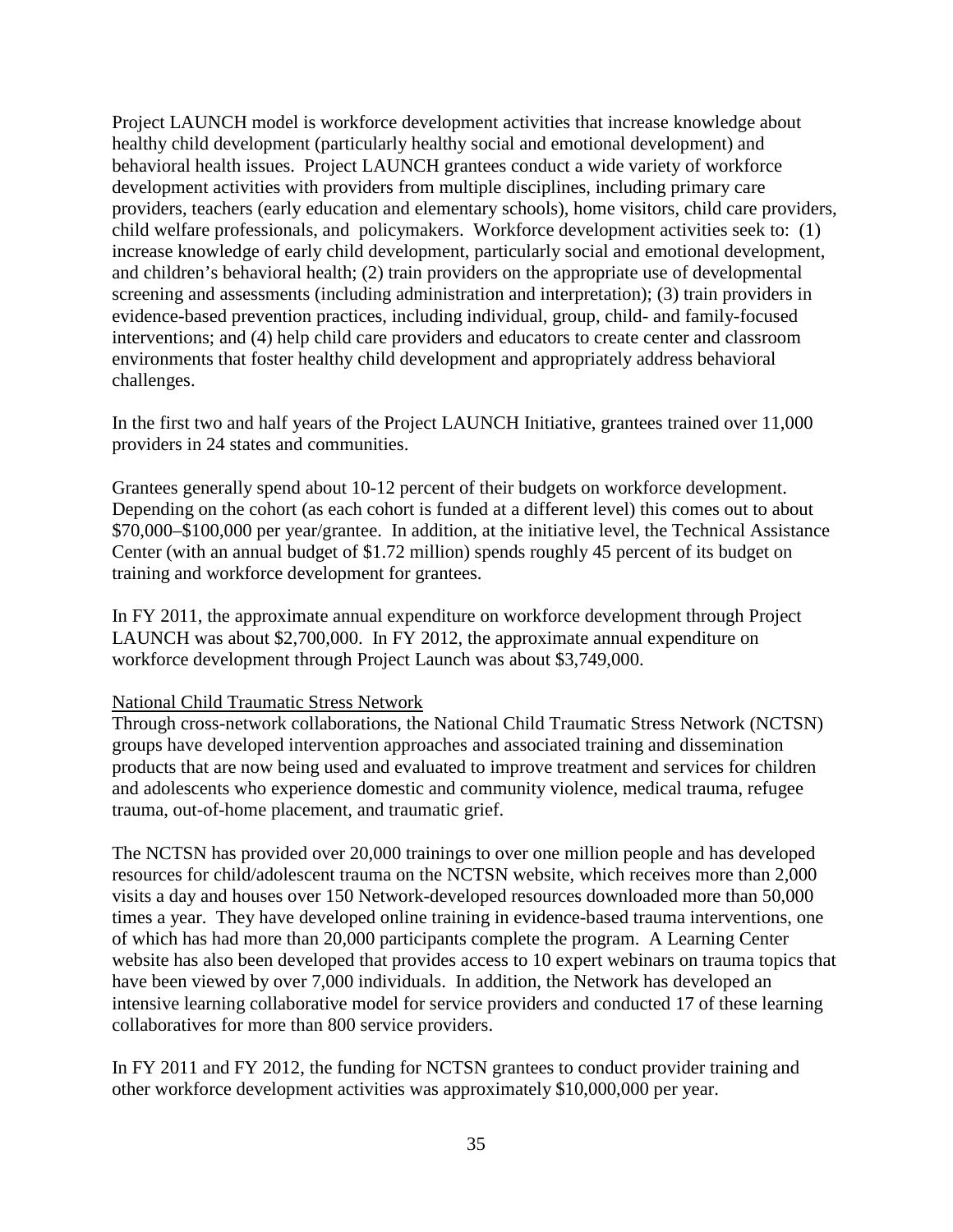# Center for Promoting Alternatives to Seclusion and Restraint Through Trauma-Informed Approaches and the National Center for Trauma Informed Care

The purpose of this Center is to provide national leadership in reducing the pervasive, harmful, and costly health impact of violence and trauma by integrating trauma-informed approaches throughout health and behavioral health systems, and to divert people with substance abuse and mental health disorders from criminal and juvenile justice systems into trauma-informed treatment, supports, and recovery. The goals for the Center are to expand the use of traumainformed practices to end the use of seclusion, restraint, and other coercive practices. The contract tasks provide for the development of a structured learning process to be used in implementation of trauma informed care in a collaborative and integrated manner that integrates consumer/ survivor voice and leadership, including training, virtual training, remote and on-site technical assistance, meeting logistics, product development, process evaluation, and knowledge dissemination.

In 2012, the Center completed 157 training/technical assistance events. Forty-one events focused principally on trauma-informed practices and 116 focused on the reduction of seclusion and restraint through trauma-informed practices. Many requests involved multiple systems, and project staff work with applicants to encourage collaboration and cross-systems training whenever possible. Approximately 10,000 people received training/technical assistance through this contract since 2010. In addition to the trainings, four webinars were conducted. The Center also produced a number of products including reports, issue briefs and guides, and have convened conferences focused on the use of peers to prevent the use of seclusion and restraints and implementing trauma informed care in services systems.

The budget for the Center for FY 2011 was \$2,477,198. The FY 2012 budget was \$2,612,681.

#### SAMHSA GAINS Center for Behavioral Health and Justice Transformation

The SAMHSA GAINS Center's primary focus is on expanding access to community-based services for adults diagnosed with co-occurring mental illness and substance use disorders at all points of contact with the justice system. The SAMHSA GAINS Center developed curricula to train criminal justice professionals to understand the impact of trauma on men and women with serious mental illness and to improve safety by learning new ways to interact with people who are traumatized. The training is targeted to police, community corrections (probation, parole, and pre-trial service officers), and court personnel (judges, attorneys, case managers and treatment providers). Over the past 12 months, 350 people have been trained in 10 cities. The program also includes a train-the-trainer curriculum that focuses on justice specific community service providers, court administrators, court deputies, district and assistant district attorneys, judges, probation officers, re-entry staff, treatment court coordinators, forensic or clinical caseworkers, community service boards, and state mental health and substance abuse agencies. In February 2012, a day and a half train-the-trainer event was held for 36 individuals including community service providers, court administrators, court deputies, district and assistant district attorneys, judges, probation officers, re-entry staff, treatment court coordinators, forensic or clinical caseworkers, community service boards, and state behavioral health agencies.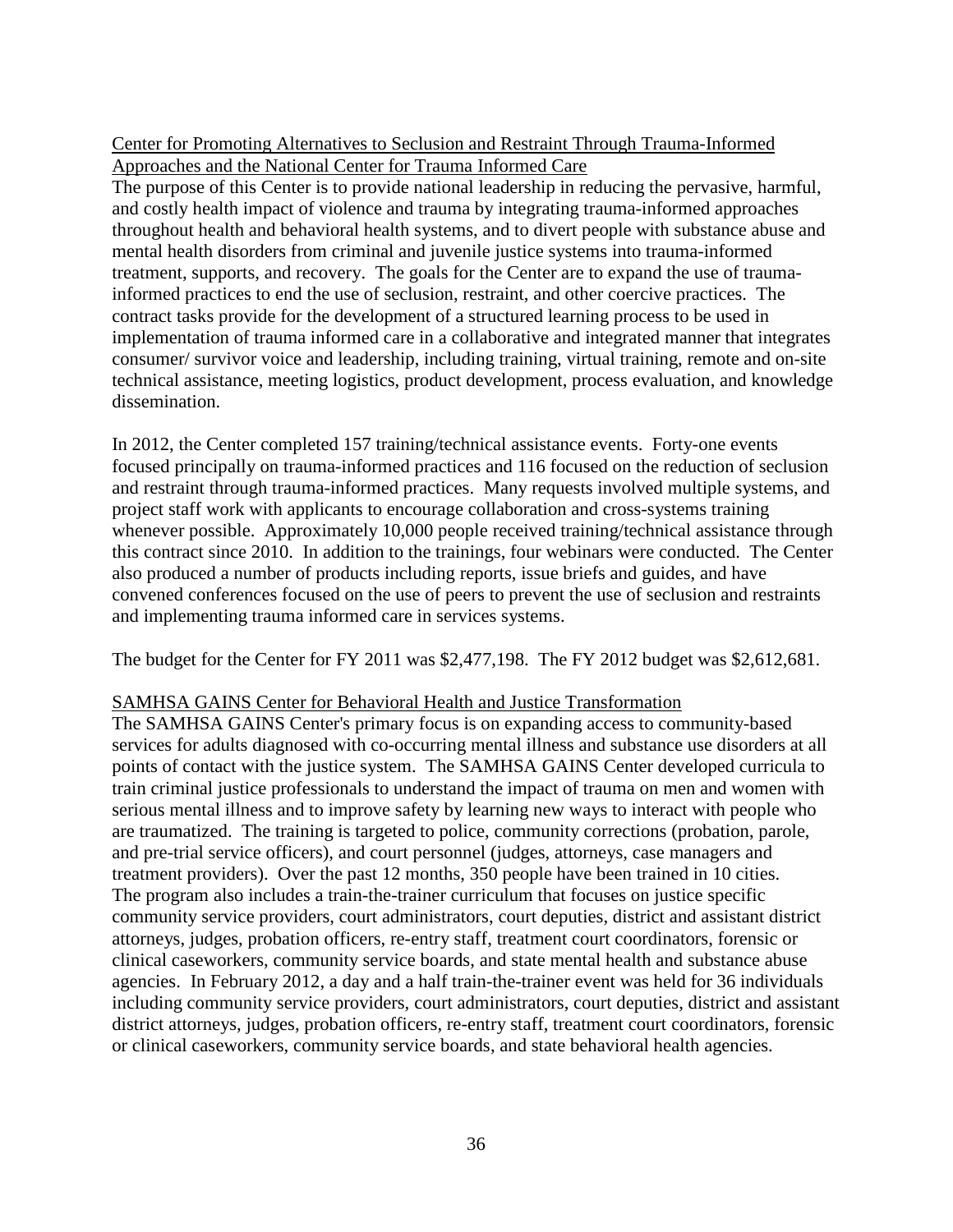In FY 2011, funding for the GAINS Center training program was \$70,000. In FY 2012, funding for the GAINS Center training program was \$70,000.

Bringing Recovery Support Services to Scale – Technical Assistance Center Services The Bringing Recovery Supports to Scale Technical Assistance Center Strategy (BRSS TACS) contract meets a major need to identify effective approaches to develop and sustain behavioral health care recovery support initiatives in states and systems across the nation. Specifically, it will provide policy and practice guidelines and information and technical assistance to states, systems, providers, and others to assist in transforming behavioral health services.

This project intends to support the expansion and integration of recovery supports via the development and operation of a Resource Center on Recovery Supports. This will be accomplished through three main tasks – policy and practice analyses, training and education, and technical assistance. The Resource Center is a partnership among people in recovery from addictions who have experience working in the addictions recovery field and people in recovery from mental health problems and conditions and/or serious emotional disabilities who have experience working in the mental health consumer field, as well as people with co-occurring disorders, trauma, and a variety of allies, supporters, and other stakeholders in recovery-oriented services and systems.

As part of SAMHSA's BRSS TACS initiative, SAMHSA hosted an Expert Panel on the provision of peer recovery support services which included components specifically focused on the development of Recovery Coaches/Peer Specialists. One outcome of this effort is to develop guidelines for States working with Recovery Coaches and Peer Specialists working with both the mental health and addictions recovery populations.

In FY 2011, this effort totaled approximately \$50,000. In FY 2012, this effort totaled approximately \$50,000.

#### The National Network to Eliminate Disparities in Behavioral Health

In 2008, SAMHSA established the National Network to Eliminate Disparities in Behavioral Health (NNED) to promote workforce development for community-based behavioral health organizations that serve diverse racial, ethnic and sexual minority communities.

These organizations often have limited resources for and access to training for their staff. The NNED, a virtual network of these community-based provider organizations, provides the following opportunities to advance the capacity and strengthen the quality of this workforce:

• *Best practices in implementation science* – NNEDLearn provides six training tracks on selected evidence-based and culturally adapted practices. These are practices that have been selected by the NNED membership. Participants in these tracks convene with a master trainer for a two-day training, and continue with six months of regular follow-up coaching to support implementation of the newly acquired practice. Examples of training tracks include Motivational Interviewing, Culturally Adapted Cognitive Behavioral Therapy for Latinos, Empowering Our Spirit Suicide Prevention for Tribes, and Strengthening Families, Seeking Safety. In the past two years of the NNEDLearn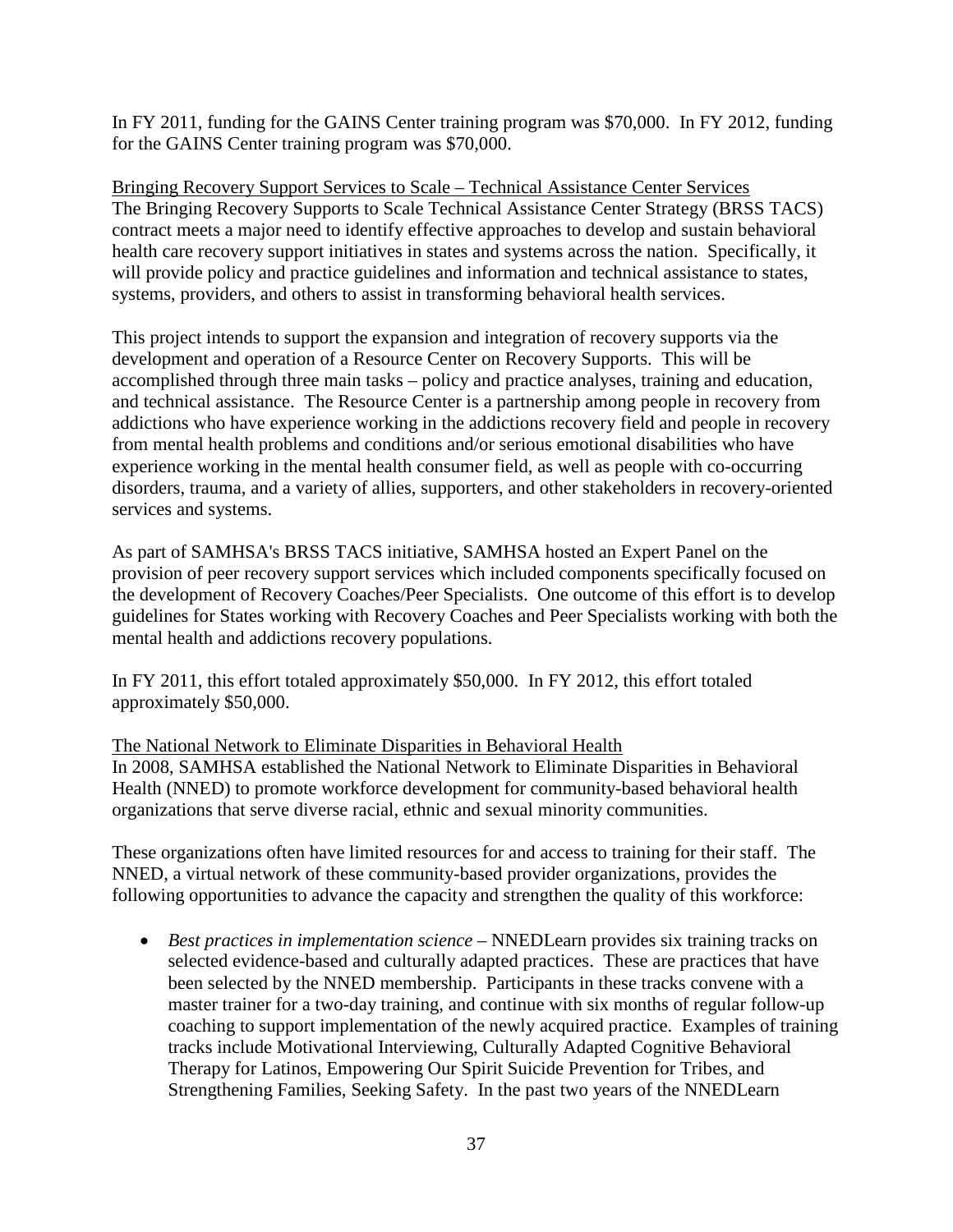training, 250 participants representing over 45 community-based organizations have participated in this intensive, skill-building training.

- *Virtual Communities of Practice* Training on a specific practice through webinars, teleconferences and a virtual online "office space" and discussion forum. Each Communities of Practice (CoP) is led by an expert trainer or developer of the practice. Examples of interventions addressed in these CoPs include Project Venture (an evidenced-based substance abuse prevention practice for tribal youth), Multi-Family Group Treatment for Latino Families, and Bienvenido – A Mental Health Promotion for Latino Immigrants. Nine CoPs have been offered, serving over 150 practitioners from community-based behavioral health organizations.
- *NNEDShare* A repository of emerging and innovative interventions geared to improving outreach, engagement, practice and outcomes for diverse cultural populations. This is a searchable database on the NNED website that promotes cross-agency sharing and peer-to-peer training and technical assistance. The NNED has been effective in bringing workforce training opportunities and in–language training to diverse community-based organizations.

Evidence-based and community-culturally based practices have been shared and collaborations built among the participants in the NNED, toward the goal of advancing quality care for these communities. Since 2008, the NNED has grown from 35 to 534 community-based organizations in 2012.

In both FY 2011 and 2012, the NNED initiative was funded at \$625,000. This activity is funded out of the agency overhead funds, consistent with our  $501(d)(3)$  authority. The  $501(d)(3)$ authority allows SAMHSA to tap programs to "carry out administrative and financial management, policy development & planning....functions."

#### Provider Business Operations Contract

In light of coming changes brought by the opportunities of the Affordable Care Act, SAMHSA is undertaking a special effort to train and develop learning collaboratives for providers serving persons with behavioral health needs in a specialty setting. This effort will assist providers with business planning, compliance requirements, use of HIT, billing requirements, and the process of being part of a provider network for an insurance company. Without this help, many specialty providers will not be ready to move into the world of provider networks that are part of Qualified Health Plans and increasing managed care in Medicaid and employer-based insurance mechanisms. Furthermore, the number of available specialty providers serving persons with more extensive addiction and mental health needs will decline below already unacceptable levels.

FY 2012 funding for this effort includes \$1,627,972. This activity is funded out of the agency overhead funds, consistent with our  $501(d)(3)$  authority. The  $501(d)(3)$  authority allows SAMHSA to tap programs to "carry out administrative and financial management, policy development & planning….functions."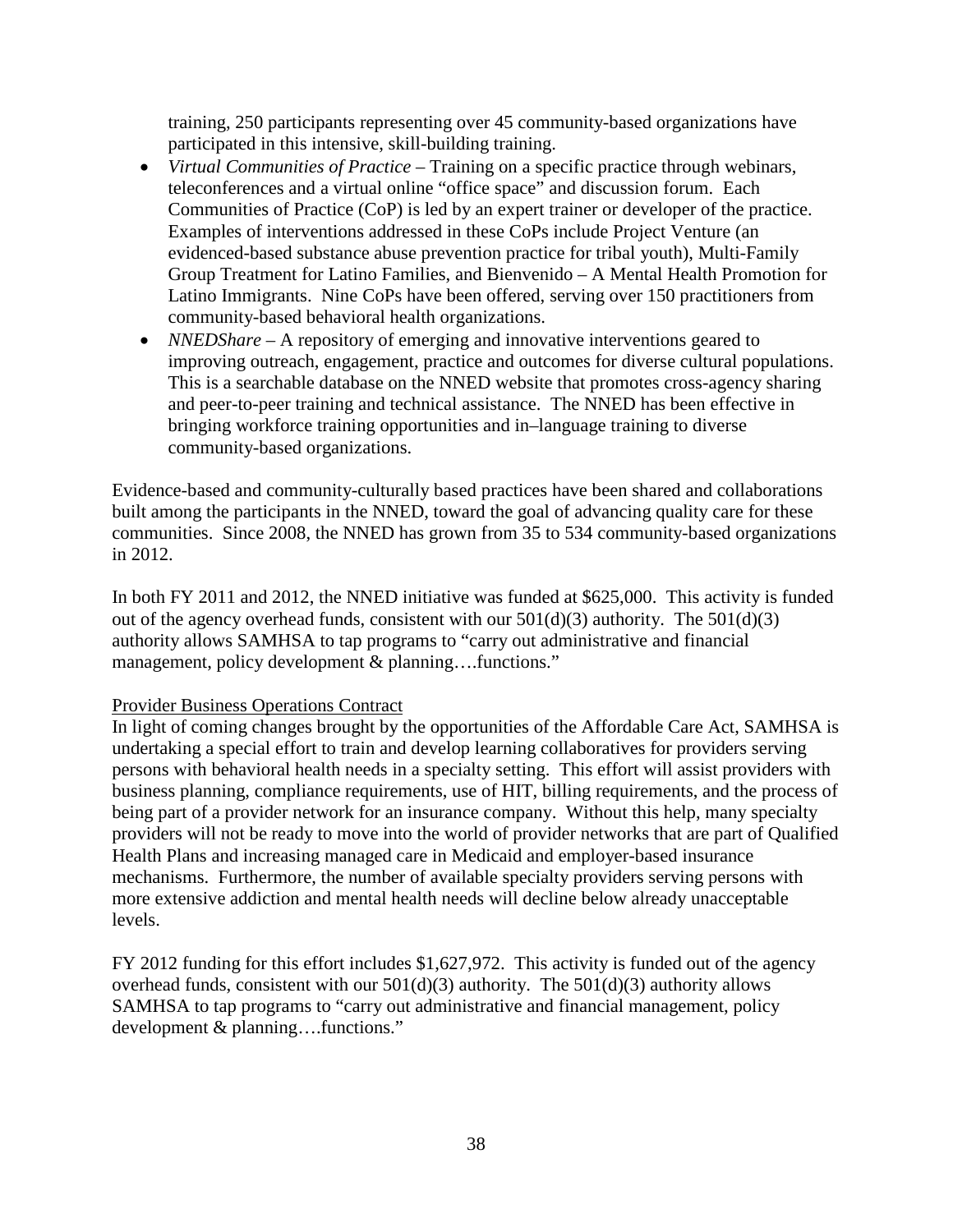#### <span id="page-40-0"></span>*HRSA Behavioral Health Workforce Programs*

HRSA recognizes the importance of behavioral health and the links among mental, physical and emotional wellbeing. This is reflected across HRSA's broad portfolio of programs and services. HRSA promotes integrated behavioral health service delivery in primary care settings and effective referral arrangements, when indicated, to specialty behavioral health provider organizations.

Delivering mental health and addiction services in primary care settings helps to reduce the prejudice and discrimination often experienced by persons with mental health or substance abuse problems. Serving people with behavioral health concerns in collaborative primary care settings supports a "no wrong door" approach to care.

The framework HRSA uses is built on efforts to position primary care within the broader context of community health, to align primary care and behavioral health seamlessly, and to consistently build relationships with stakeholders to improve the delivery and access of health and behavioral health services to vulnerable populations. Examples of HRSA programs focusing on behavioral health include the following.

#### Health Centers

The Affordable Care Act makes a major investment in Health Centers expanding and strengthening these providers. Today these centers operate 8,500 clinics across the country, serving over 20 million patients regardless of their ability to pay. Two-thirds of health centers provide mental health treatment or counseling services, and one-third provides substance abuse counseling and treatment. According to health center data, depression is among the top ten primary reasons that patients visit a health center*.*

These services are provided in large part through over 5,000 FTE behavioral health providers in health centers. This includes more than 400 psychologists, 400 psychiatrists, nearly 1,400 licensed clinical social workers, 1,000 licensed mental health counselors, and 875 substance use disorder treatment providers. HRSA provides training and resources for these professionals and for the primary care professionals to increase their knowledge and skills about the prevention and treatment of mental and substance use disorders.

HRSA encourages its health center grantees to include the SBIRT approach; and SBIRT is now a service indicated on the yearly health center data reporting system that HRSA administers.

#### HRSA Workforce Specific Programs

Strengthening the behavioral health workforce is a critically important component of HRSA's overall efforts to expand the nation's health care workforce. HRSA's National Health Service Corps, which also received strong support through the Affordable Care Act, are health professionals who provide primary health care services in underserved communities in exchange for either loan repayment assistance or scholarships to help pay the costs of their medical education. With investments from the Affordable Care Act, the Corps had over 9,908 health professionals serving in underserved communities in 2012.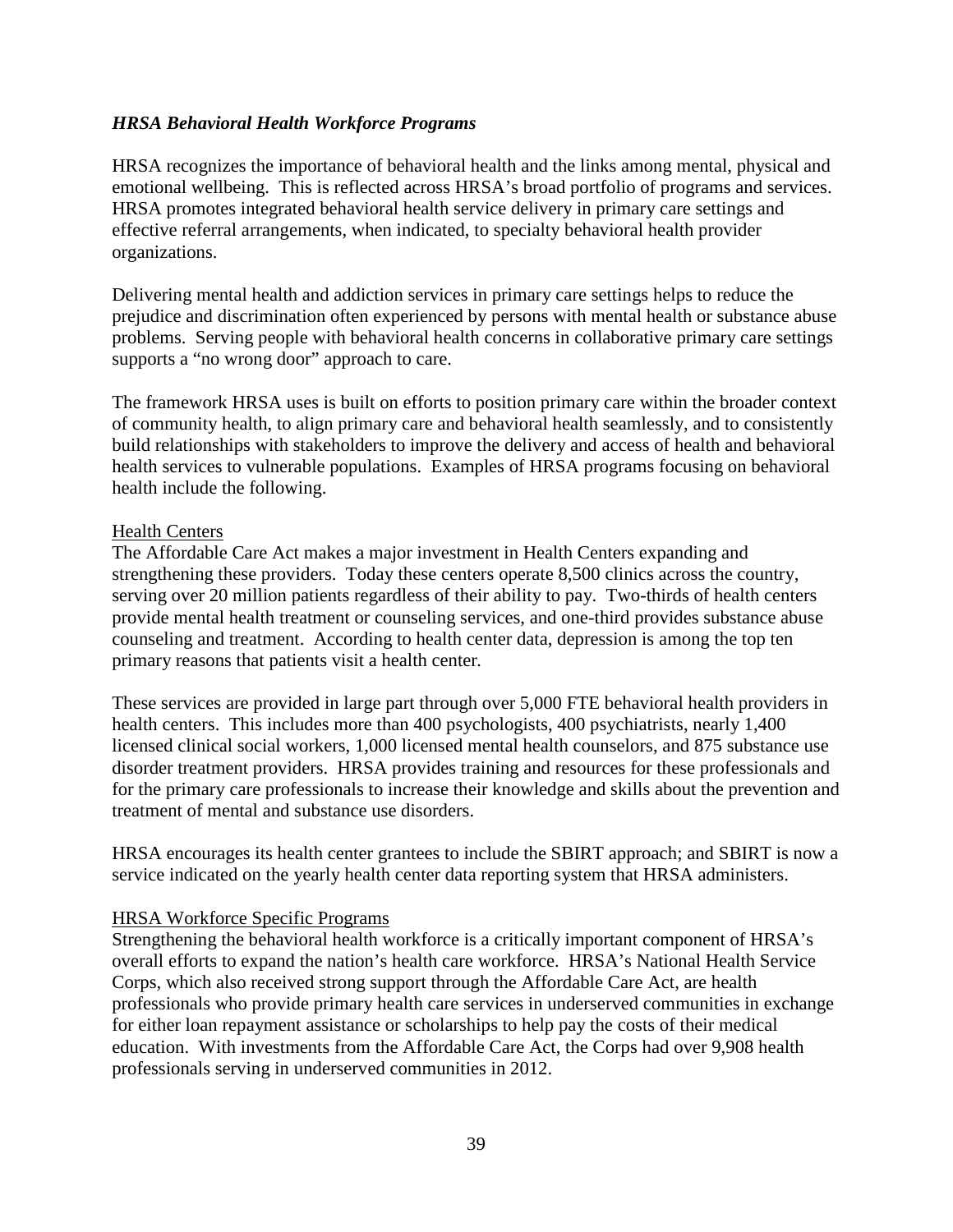In 1995, when psychologists, social workers, psychiatrists and other behavioral health providers were first admitted to the Corps, there were exactly *five awardees*. As of September 2012, roughly three out of 10 NHSC clinicians in the field are primary care mental health or substance abuse practitioners for a total of 2,809 practitioners in the following disciplines: psychiatrists, clinical psychologists, clinical social workers, licensed professional counselors, marriage and family therapists, and psychiatric nurse specialists. NHSC mental and behavioral health practitioners may provide substance abuse treatment.

HRSA also supports the Graduate Psychology Education Program which provides grants to train psychologists working with underserved populations. For academic year 2010-2011, there were 710 trainees, of which 416 (58 percent) served in medically underserved communities.

HRSA has a new Mental and Behavioral Health Education and Training Grants Program that aims to increase the number of social workers and psychologists who pursue clinical work with high-need and high-demand populations. As a result of this funding, accredited graduate social work schools and accredited psychology schools will be able to increase their overall number of enrolled students, create more field placement and internship slots for students, and ultimately increase the number of clinical providers working with underserved populations. These professionals may work with individuals with mental illness, with substance use disorders, or with both.

HRSA's Veterans' Mental Health Project was created to address the post-deployment mental health and substance abuse issues of veterans and their families through the training of primary care providers across the nation.

# <span id="page-41-0"></span>*SAMHSA - HRSA Workforce Collaborative Initiatives*

Implementation of the Affordable Care Act will require an expanded and appropriately trained workforce. Many of the authorized workforce activities were delegated to HRSA for implementation either through the expansion of existing programs or new authorizations. To better integrate the delivery of behavioral health and primary care in this new environment, SAMHSA and HRSA began a number of collaborative efforts to enhance the workforce. Some of these activities are supported through a formal IAA, while others reflect a more informal emphasis on data analysis, model development for integrated primary and behavioral health care, technical assistance for integrated programs or those wishing to develop integrated approaches, information sharing, joint training, and other collaborative efforts.

# Center for Integrated Health Solutions

SAMHSA and HRSA are jointly funding a national resource center that provides training and technical assistance to community behavioral health programs, community health centers, and other primary care organizations. The resource center helps develop models of integrated care across behavioral health and primary care. This effort recognizes the increasing role primary care plays in screening, preventing and treating mental health and substance abuse problems, and the need for persons with serious mental illness to have their primary health care needs addressed in the same setting where they receive care for the mental health condition(s).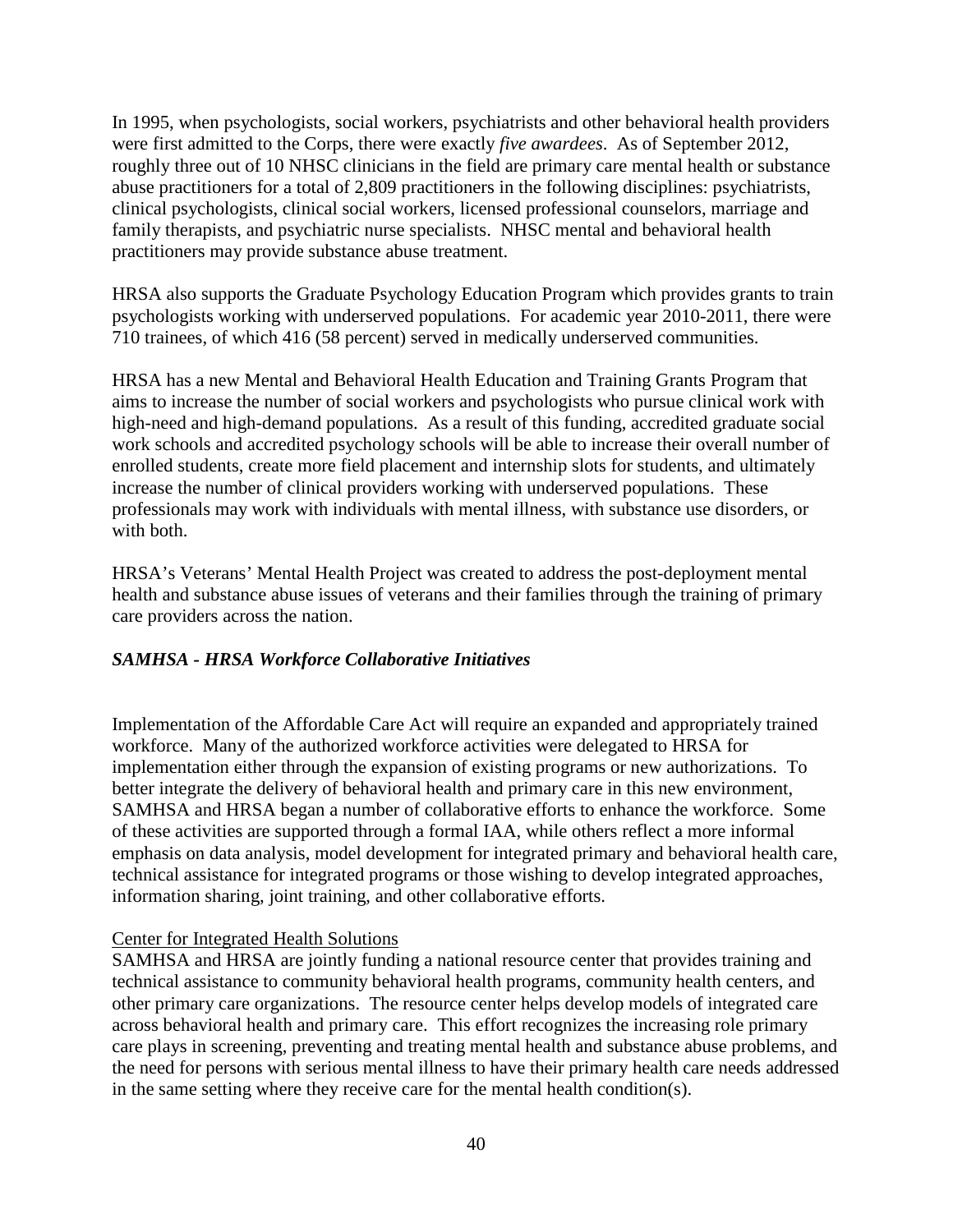The CIHS provides training and technical assistance on the bi-directional integration of primary and behavioral health care and related workforce development. The CIHS provides training and technical assistance to the currently funded 64 community behavioral health organizations that have SAMHSA Primary and Behavioral Health Care Integration (PBHCI) grants as well as to community health centers and other primary care and behavioral health organizations.

The CIHS has engaged in a wide array of activities that impact the full continuum of workforce communities under PBHCI. Some of the highlights are below.

#### *Curriculum Development*

- Psychiatrist Training Curriculum Developed a 6 Module Psychiatrist Curriculum designed to increase psychiatrists' capacity to practice and/or consult in integrated health settings.
	- o Module 1: Introduction to Primary Care Consultation Psychiatry
	- o Module 2: Building a Collaborative Care Team
	- o Module 3: Psychiatrist Consulting in Primary Care
	- o Module 4: Behavioral Health in Primary Care
	- o Module 5: Medical Patients with Psychiatric Illness
	- o Module 6: The role of the Psychiatrist in the Public Mental Health System.
- Whole Health Action Management Developed a national curriculum and pilot tested the curriculum with consumers and staff representatives from 50 out of 56 SAMHSA PBHCI grantees. The program creates workforce capacity by preparing consumers to serve as health educators and coaches. The two-day *Whole Health Action Management Peer Support Training* guides participants through a person-centered planning process to set a whole health and resiliency goal. Once the goal is set, the participant guide shifts to creating and self-managing new health behavior by implementing an eight-week whole health peer support group that engages in a weekly action plan for success. The training is designed to support the emerging peer workforce to move into new health integration service models like health homes.
- Primary Care Physician Training Curriculum Developed a Primary Care Physician Training Curriculum designed to create capacity for primary care physicians to treat and support individuals with a serious mental illness. Prevalence, Serious Mental iIllness Characteristics, Pharmacological and Behavioral Interventions are highlighted.
	- o Module 1: Working with Patients with a Severe and Persistent Mental Illness; What Should Primary Care Physicians Know?
	- o Module 2: Update on Psychopharmacology for Primary Care Physicians; Depression and Anxiety Part I & II.
- Masters Level Social Work Competency-Based Curriculum The Integrated Healthcare Curriculum for Schools of Social Works is a competency-based curriculum to prepare Masters of Social Work students for behavioral health practice focused on integrative and collaborative primary-behavioral health care. The curriculum will prepare future Masters level social workers to enter the workforce with the needed competencies to provide and lead integrated health care.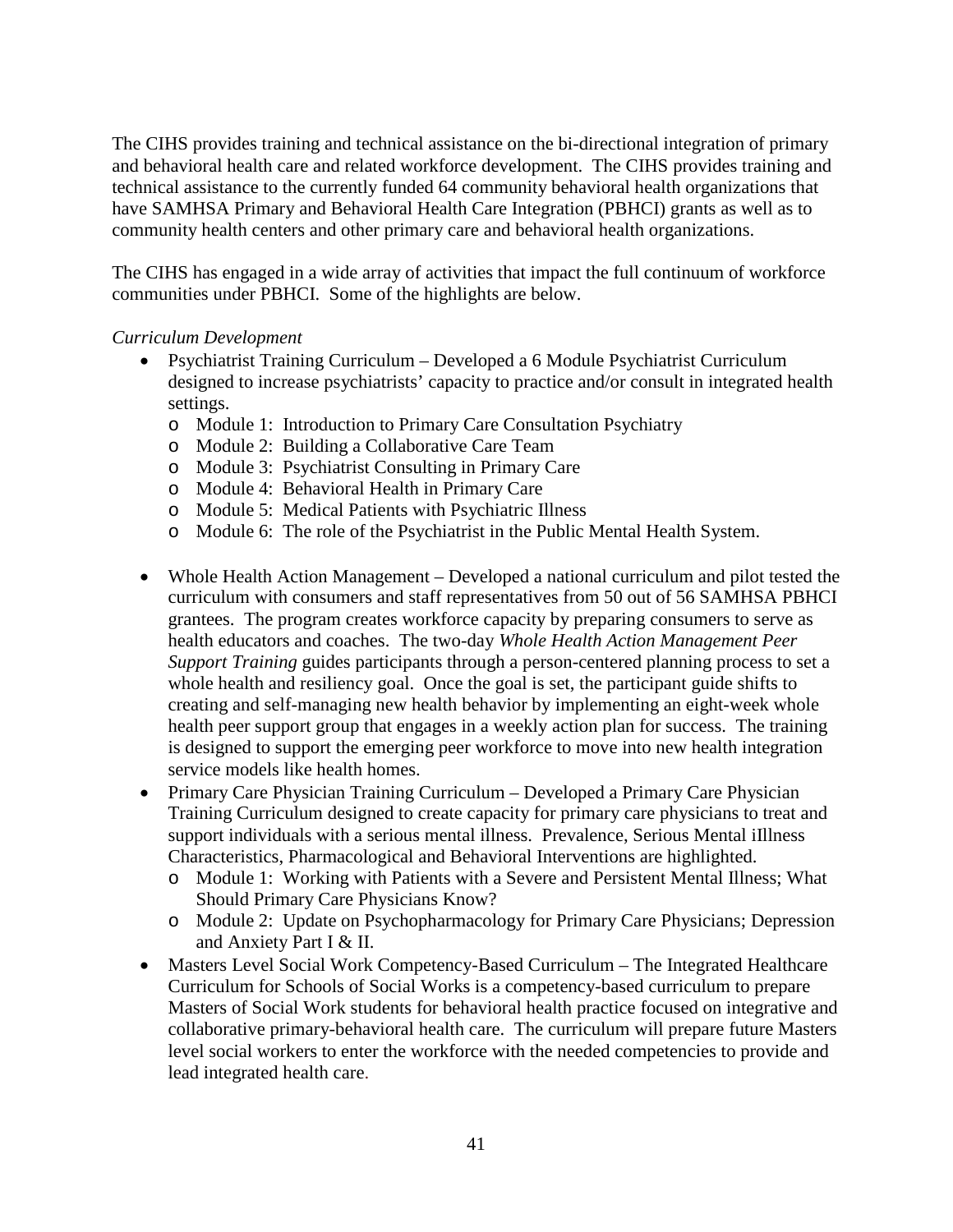# *Trainings*

- Health Navigator/Care Management Training The Health Navigator/Care Management training program is designed to transform traditional mental health case management programs into assuming responsibility for the whole health of the individuals they serve. The day-long training covers a variety of topics related to a new and broader knowledge base for case managers. The program conducted seven, two-day Health Navigator Trainings for SAMHSA PBHCI grantee organizations.
- Mental Health First Aid Training Mental Health First Aid (MHFA) is a public education program that creates capacity within communities to identify, understand, and respond to signs of mental illnesses and substance use disorders. MHFA introduces individual participants to risk factors and warning signs of mental health problems and substance use disorders, builds understanding of their impact, and overviews common treatments. Those who take the 12-hour course to certify as Mental Health First Aiders learn a five-step action plan encompassing the skills, resources and knowledge to help an individual in crisis connect with appropriate professional, peer, social, and self-help care.
	- o Trained five rural health centers in MHFA.
	- o MHFA training for federal staff.
	- o Provided statewide Primary Care Association training to Northwest Region for 25 FOHC<sub>s</sub>.
	- o Provided MHFA Training for three federal agencies.
	- o Completed a Spanish translation of MHFA.
- Suicide Prevention Training for Primary Care Practices This training is targeted to increasing the capacity of primary care practitioners and behavioral health professionals who work in or frequently collaborate with primary care, rural providers, FQHC's, and residency programs in family medicine to identify and intervene with those at risk of suicide. Seventy-six percent of individuals who die by suicide had contact with their primary care practitioners in the month prior to their suicide. The training supports the implementation of state-of-the-art suicide prevention practices while minimizing the disruption of normal operations. The training is tailored to meet the needs of the primary care site or educational center. CIHS conducted four trainings in rural communities.
- Integrated Care Conference Track The NACHC developed an integrated care track for FQHC on the importance of Integrated Healthcare and factors they could consider when training their workforce.

# *Integrated Health & Wellness Training Scholarships*

- Cherokee Integrated Health Model CIHS provided two scholarships for SAMHSA PBHCI Grantee teams to visit Cherokee Health Systems to learn from integrated treatment team approaches.
- University of Massachusetts Certificate Program in Primary Care Behavioral Health CIHS provided scholarships for up to 80 individuals from PBHCI grantee organizations the opportunity to participate in the Certificate Program in Primary Care Behavioral Health provided by the University of Massachusetts Medical School.
- University of Colorado Denver Tobacco Cessation and Wellness Program CIHS contracted with the University of Colorado Tobacco Cessation and Wellness Program to develop an assessment tool to provide direct technical assistance. The assessment tool is being piloted with SAMHSA PBHCI grantees.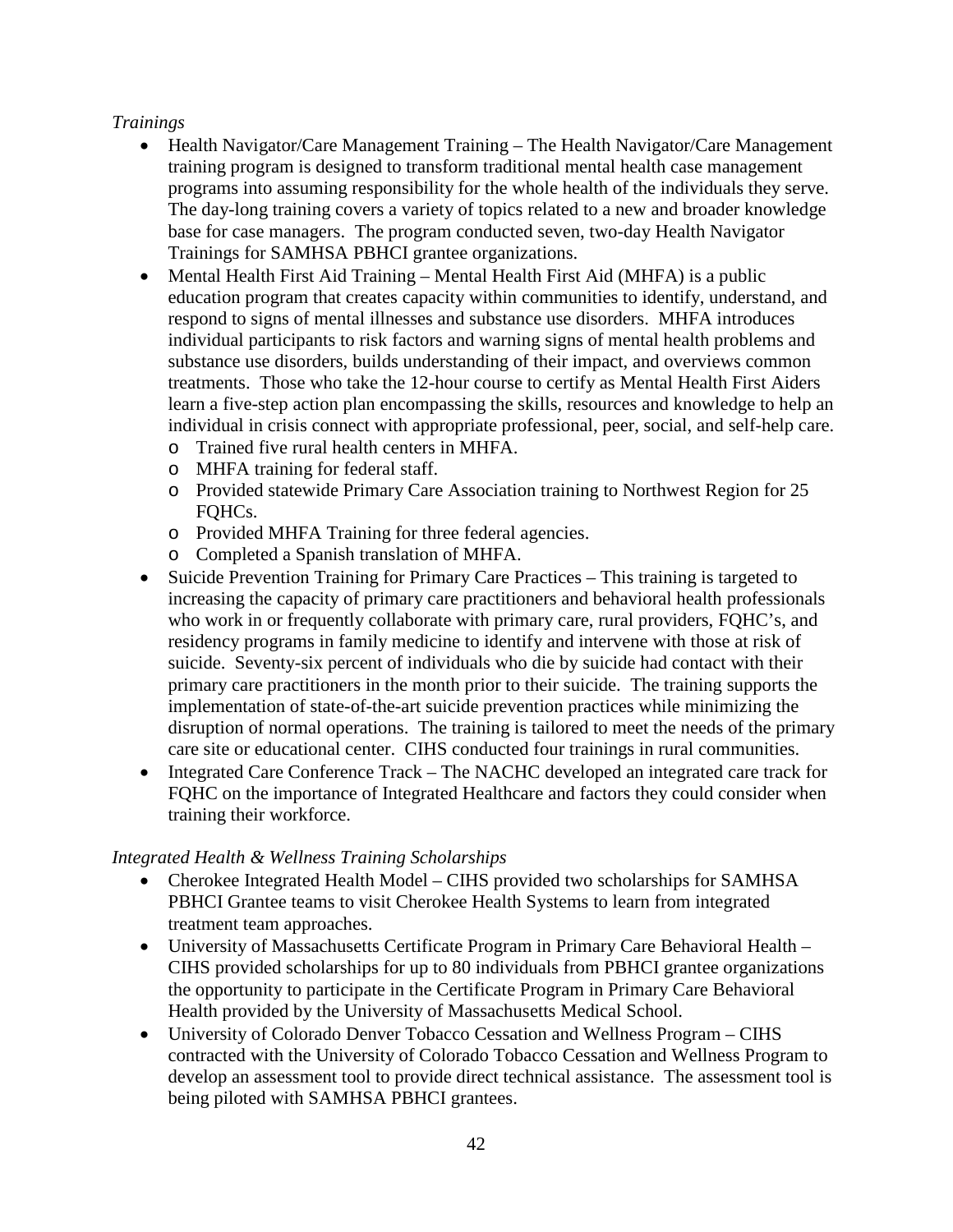# *Stakeholder Meeting*

• Workforce Issues: Integrating Substance Abuse Services into Primary Care Summit – CIHS provided technical and logistical support to the White House Office of National Drug Control Policy, SAMHSA, and HRSA hosted event about *Workforce Issues: Integrating Substance Abuse Services into Primary Care Summit* on August 10-11, 2011. Deliverables included Meeting Planning, Workforce Report, Presentation, and Summit Summary Report.

# *Workforce Webinars*

CIHS conducts various webinars targeted towards different workforce areas, for example:

- Sharing of information in an electronic environment.
- Specific confidentiality and consent law and regulations for certain substance abuse treatment records (42 CFR Part 2).
- Motivational Interviewing.
- The role and practice of peer supports.
- National Health Service Corp (NHSC).
- InSHAPE approach to wellness for individuals with a serious mental illness.
- Short-term behavioral health interventions in primary care.
- Smoking cessation, for practitioners working in FQHCs.

# *Products*

- Accessing the National Health Service Corp: A Guide for Community Behavioral Health Providers and Primary Care Partners – This guide assists behavioral health sites in becoming NHSC-approved sites and expanding the behavioral health workforce in those communities. The guide includes opportunities to recruit practitioners and clinicians interested in NHSC employment and an overview of the NHSC loan repayment benefits.
- CIHS Workforce Guiding Principles This document is a compilation of areas and characteristics that organizations implementing integrated health strategies can use to guide the development of workforce strategic plans.
- Workforce Resource Inventory This inventory is a compilation of workforce resources (trainings, articles, literature, tools) related to integrated primary and behavioral health care.
- Gap Analysis of Integrated Health Workforce This analysis is a review and synthesis of existing literature and resources related to integrated primary and behavioral health workforce to identify gaps and develop recommendations for future initiatives.
- Peer Roadmap This product outlines the states that have incorporated a definition for the use of peers for the delivery of services within their Medicaid State Plan.

In FY 2011, funding for this cooperative agreement was \$350,000 from HRSA and \$5 million from SAMHSA's PBHCI program funding As described above, funds are being used for workforce activities; however, separating out the funds specific to workforce development activities has not been possible, as many activities support grantees, develop workforce, provide training, and produce and disseminate materials at once.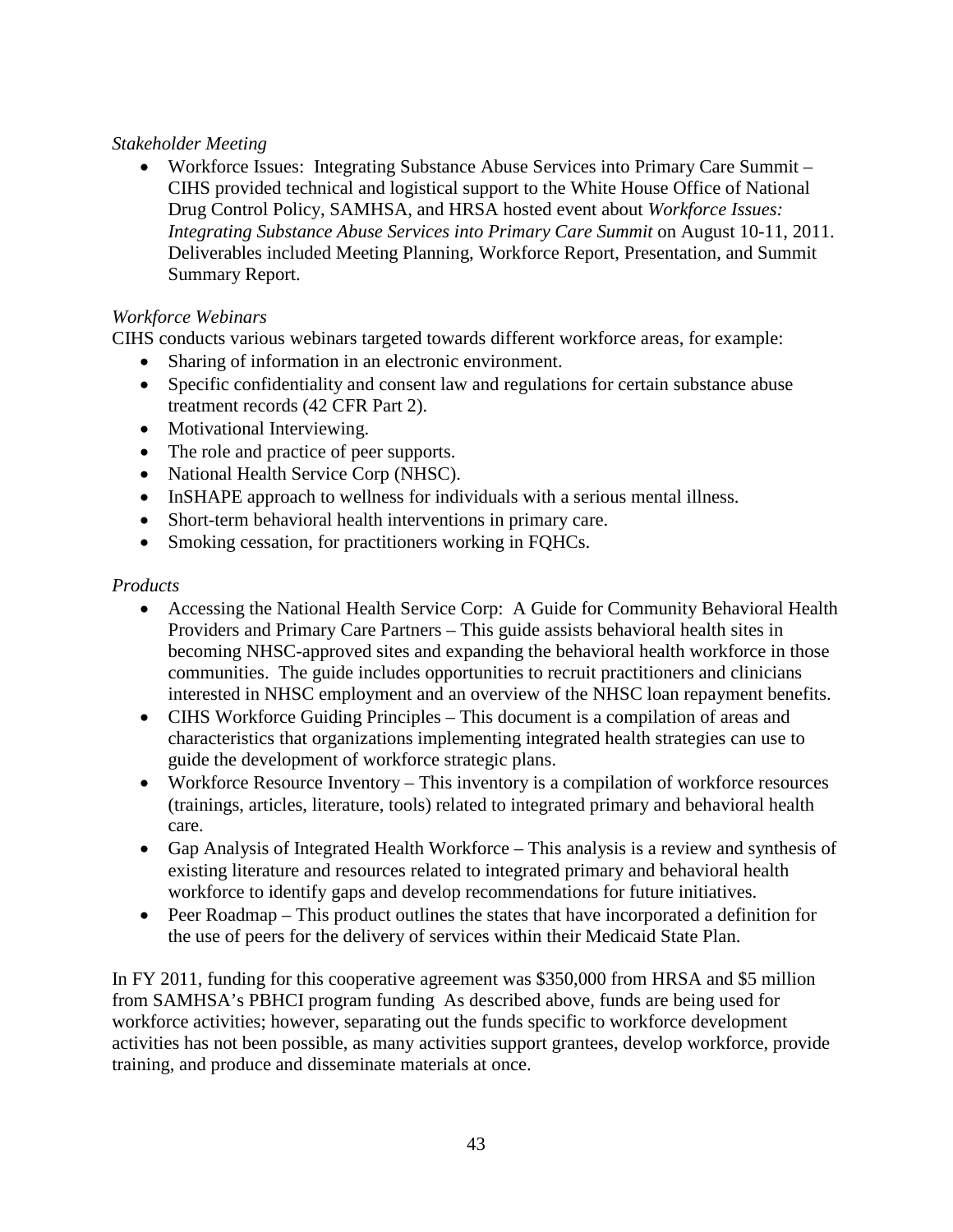In FY 2012, the funding from SAMHSA for this Center was limited by Congressional Appropriations to \$2,000,000, and now supports only SAMHSA grantees. HRSA continued to contribute \$365,000 for this joint effort allowing CIHS to maintain a broader impact within the limits of available funding.

#### SAMHSA and HRSA Behavioral Health Minimum Data Set Project

As has been referenced in this report, the lack of any national database or information on the addiction services and mental health workforce is a major hindrance in identifying and remedying issues. In 2011, SAMHSA entered into an IAA with HRSA to ensure the inclusion of the behavioral health workforce in HRSA's development of a Minimum Data Set (MDS) for the health care workforce. The purpose of this IAA is to:

- Develop guidelines for minimum data sets;
- Support and assist stakeholders with the collection of behavioral health professions data;
- Provide technical assistance and resources to enhance stakeholder data collection efforts;
- Build a national behavioral health workforce dataset; and
- Identify possible methods for providing federal agencies access to such data.

In order to accomplish the objectives of this project, HRSA and SAMHSA are identifying which occupations to include in the behavioral health workforce database, data sources, and what data are being collected; developing the questionnaire to be used; identifying the organizations in each chosen behavioral health care profession that are best able to implement the MDS; and recruiting these organizations to participate in the MDS.

This is a one-year project that is underway, with HRSA's National Center for Healthcare Workforce Analysis taking the lead. SAMHSA and HRSA are working closely together, with SAMHSA staff providing subject matter expertise to HRSA staff that provides oversight and management of the project.

In FY 2011, the budget for this project was \$500,000. No SAMHSA funds were available for FY 2012.

# Military Culture Training

The purpose of the IAA is to facilitate cooperative efforts between SAMHSA and HRSA, Bureau of Health Professions in order to provide technical assistance, competency and curriculum development, continuing education, and related evaluation to the primary care and education field related to the mental and behavioral health and substance abuse issues of veterans and their families.

SAMHSA provides technical consultation on the mental and behavioral health and substance abuse needs of veterans and their families to the project team, as requested, and provides necessary feedback, review, and comment to HRSA in order to provide technical direction to the contractor. HRSA through the National AHEC Organization (NAO) provides technical assistance to the primary care and education workforce focused on the mental and substance abuse issues of veterans and their families to include curriculum development and interprofessional continuing education for health care providers on the mental and substance abuse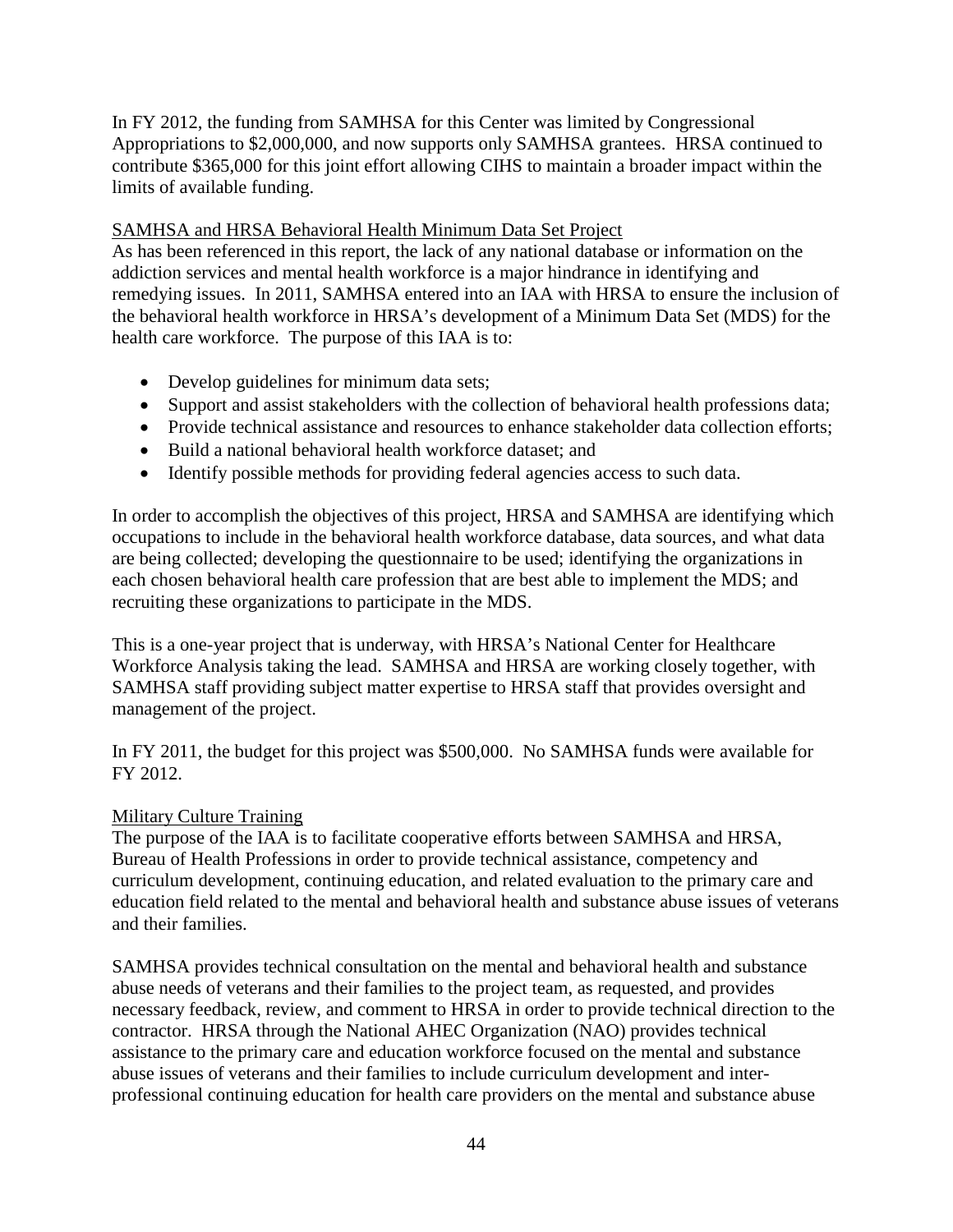issues of veterans and their families. In addition, the NAO will evaluate the effect of the continuing education curriculum/courses on the practice of participating health care providers. SAMHSA provided \$500,000 in FY 2011 to support this effort. No SAMHSA funds were available for FY 2012.

#### Other SAMHSA/HRSA Collaborations

Given the importance of workforce issues, SAMHSA and HRSA are working to optimize the potential to collaborate, maximizing the efficiency of authorized and appropriated funds. Examples of such collaborations include HRSA's request for SAMHSA's assistance on the selection of behavioral health training and speakers for the NHSC Awardee conferences, which are conducted several times a year for those in the loan repayment program. The topics are reviewed annually and are selected based on the needs expressed by the conference attendees and the evidence-based practices that are available.

Another example is the coordination of education and training opportunities in HBCUs through the respective contracts that SAMHSA and HRSA have with the Morehouse School of Medicine. Though only just begun, the goal of this collaboration is to foster more cross-training that would enhance integration and provide expanded audiences for the offerings from each of these centers.

SAMHSA and HRSA are also identifying information and materials available from SAMHSA needed by HRSA funded community health centers to make those resources available to practitioners in those settings.

SAMHSA and HRSA are also working with other HHS agencies and offices to develop training for community health workers on the use of SBIRT. This training will be conducted in collaboration with the Department of Labor and through a HRSA-funded AHEC provider, with funding from HRSA, SAMHSA and the Office of Assistant Secretary for Health.

# <span id="page-46-0"></span>*SAMHSA/HRSA Joint Listening Session*

Recognizing the importance of the behavioral health workforce, SAMHSA and HRSA jointly hosted a listening session for behavioral health stakeholders on June 5, 2012, specifically to discuss and identify behavioral health workforce issues and approaches to addressing them.<sup>[5](#page-46-1)</sup>

The joint listening session focused on four behavioral health workforce areas: (1) capacity; (2) data; (3) training and education; and (4) the non-traditional workforce. This summary incorporates the major themes that SAMHSA and HRSA heard during this listening session, as well as written comments received after the meeting. SAMHSA and HRSA thank those in attendance, both in person and by teleconference, for their involvement and efforts on workforce issues, and also those who took the time to provide additional written comments.

# *Behavioral Health Workforce Capacity*

<span id="page-46-1"></span><sup>&</sup>lt;sup>5</sup> A summary of current HRSA and SAMHSA workforce activities related to topics raised or addressed at the joint listening session are captured in Appendix A, some of which are also captured in the body of this report.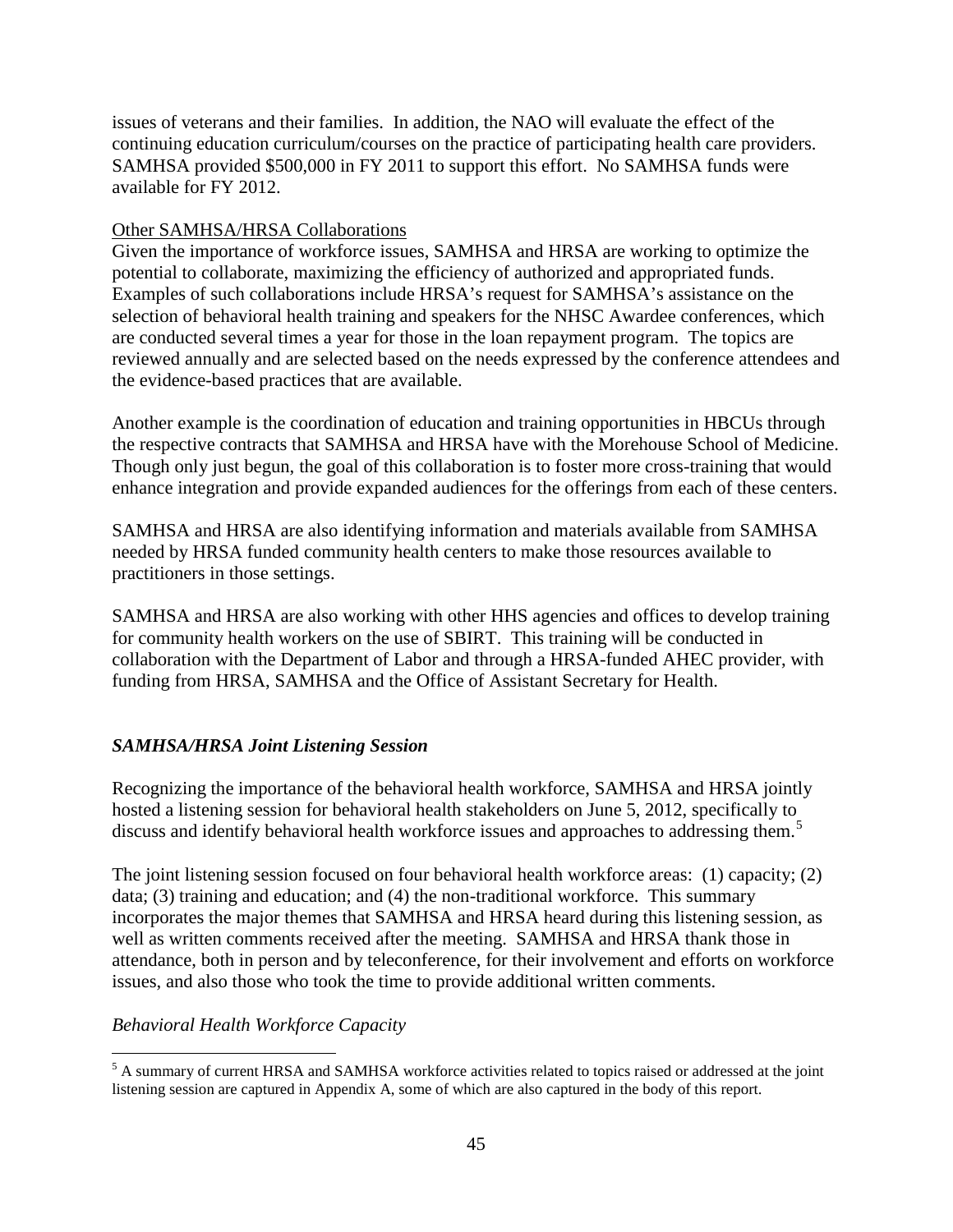Increasing the behavioral health workforce capacity was a major area of concern and the themes from the discussants included:

- Continue to build behavioral health workforce capacity through the NHSC.
- Develop, recruit and support for behavioral health professions at all educational levels.
- Improve professional training through development of more internship placements in safety net provider locations, such as health centers, and provide direct student support for education through scholarships and loan repayment.
- Encourage the use of technology to expand the reach to clinicians, such as use of Internet capabilities for therapies, while ensuring clear standards and monitoring of professionals to assure public protection.
- Modeled on the SAMHSA-HRSA CIHS, expand efforts to provide professional cross training of staff in both primary and behavioral health care to promote integrated care for persons with mental health or addiction problems.
- Recruit potential workers earlier in the educational pipeline to encourage interest in behavioral health careers.
- Promote development of career development pathways, especially for substance abuse counselors.
- Identify and address the state credentialing and licensure issues that make it increasingly difficult for those with lower level licenses to bill independently in insurance-based payment systems.
- Address inadequate payment issues for services performed by community mental health and substance abuse centers.

# *Data Needs and Collection Processes*

Several of the attendees expressed enthusiasm for the current SAMHSA-HRSA MDS initiative and recommended:

- Continue support to develop the MDS for behavioral health professionals as it will provide core, consistent, and continuous data on demographics, practices, and settings.
- Review current public and professional association data collection efforts to see what workforce elements they contain that could be incorporated into the MDS.

# *Training and Education Needs*

A number of key themes arose during this part of the listening session including:

- Increase efforts to train the workforce in cultural diversity (including lesbian, gay, bisexual, and transgender [LGBT] issues) and promote internship training in culturally diverse settings.
- Expand pre-professional efforts such as cross-training of behavioral staff and primary care staff regarding integrated care and disseminate information on how to develop effective multidisciplinary primary and behavioral health teams.
- Encourage the incorporation of technology to more effectively deliver training and education.
- Promote training on motivational interviewing and other evidence-based practices for behavioral health services.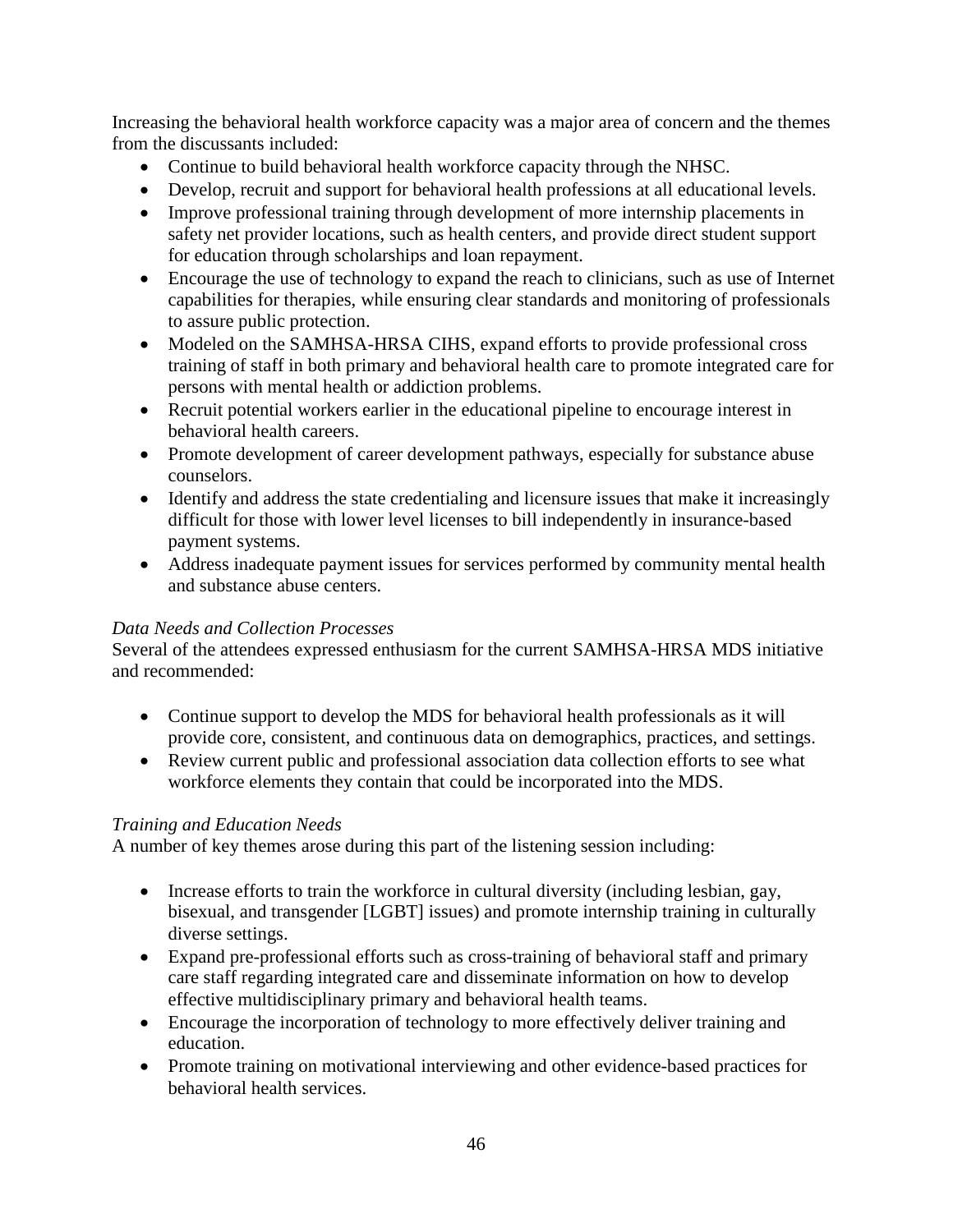- Foster effective methods of teaching evidence-based practices to increase adoption in the field, such as greater use of clinical supervision and applied continuing education programs.
- Encourage the inclusion of peers, persons in recovery, mental health consumers, and family members in professional education and training programs and in research programs that identify evidence-based practices.
- Assist providers and persons in recovery to develop and capture practice-based evidence to identify effective and emerging practices.
- Prepare primary and behavioral health safety net professionals to successfully join provider networks of managed behavioral health organizations.

# *Non-Traditional Workforce*

Comments on the growth and greater use of the non-traditional workforce related to such issues as the need for appropriate training and education, as well as increased treatment capacity. The non-traditional workforce needs to be included in data collection efforts, including those in recovery from mental and substance use conditions, as well as community health workers, patient navigators, and health educators. Additional recommendations included:

- Continue to support the clarification of needed competencies for peers and family members; encourage creation of a peer professional career ladder, including training and supervision of peers by peers.
- Collect and disseminate information on state-specific descriptions of peer services for Medicaid programs and other insurers, including: identification of peer services that are reimbursed; descriptions of coverage limitations or specific supervision or training requirements; payment mechanisms and rates; and how to encourage the greater inclusion of peers in integrated health care teams.
- Encourage funding of innovations and services that include peers in accountable care and other alternative payment programs, as well as in block grant and competitive grant programs where possible.
- Build bridges between peer counselors, health educators, and community health workers in primary care settings; encourage their participation in prevention and wellness issues as well as programs or activities that help people maintain their recovery.
- Include peers as navigators and enrollment/eligibility assistants in state and federally facilitated health insurance marketplaces and in Medicaid expansion programs.
- Work with community colleges to develop curriculum and supports for peer and other alternative practitioners to assist licensed behavioral health practitioners.

# <span id="page-48-0"></span>**Conclusion**

The behavioral health workforce in the United States is dedicated, passionate and capable. Whether conducting prevention activities or services; serving persons with addictions, persons with mental illness, persons with both, or their families; or supporting people in recovery, they are without question a small but mighty force working to protect, maintain and improve the health of America. Yet, as a whole, the workforce is too few, aging into retirement, inadequately reimbursed; inadequately supported and trained, and facing significant changes affecting practice, credentialing, funding, and ability to keep up with changes in practice models driven by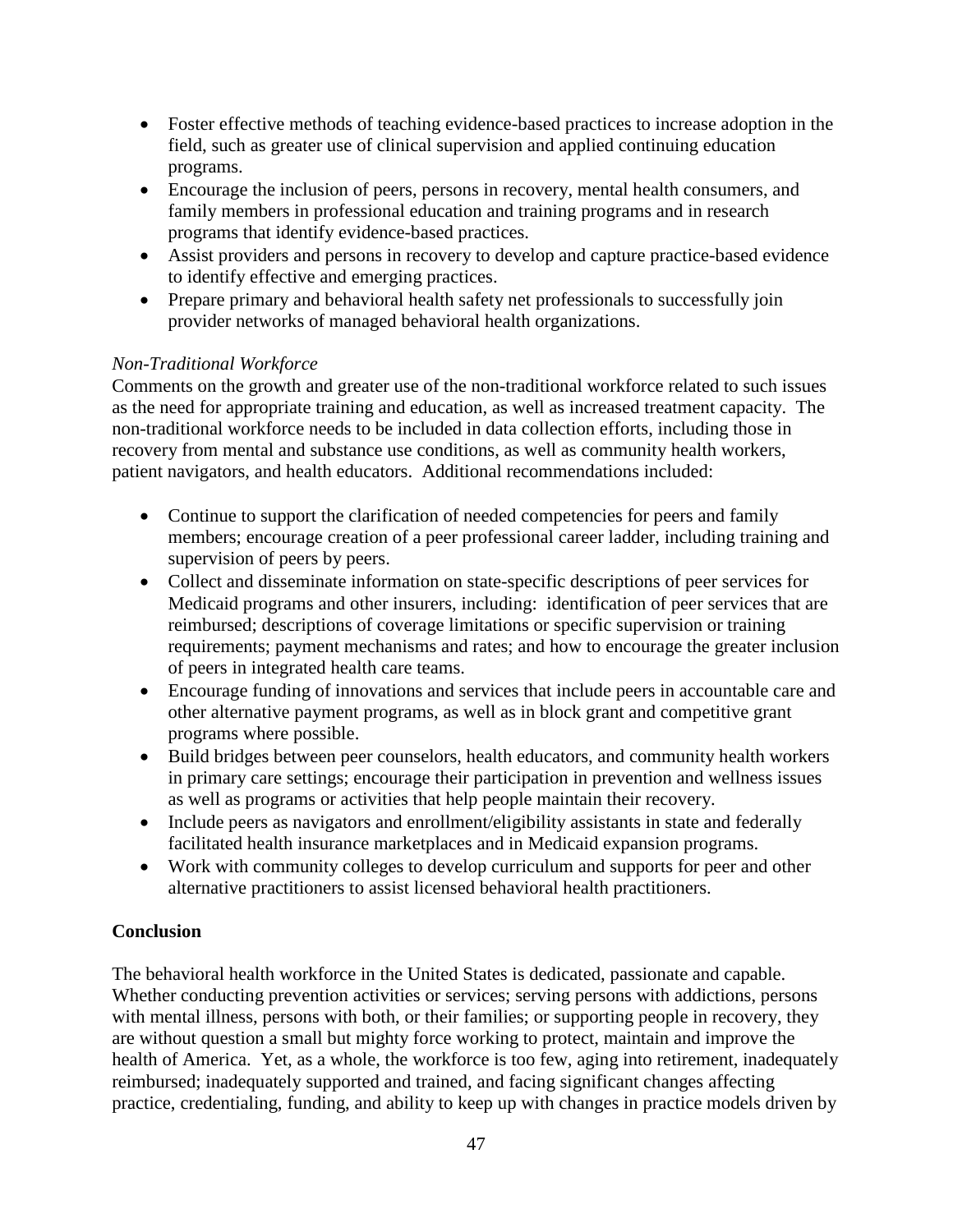changing science, technologies and systems. Additionally, the aging of the population, the many new veterans with behavioral health needs and individuals with new access to coverage making it possible for them to get treatment for their addiction and/or mental illness will strain the already overtaxed workforce. Prevention, treatment and recovery supports will not be available, if there are not sufficient numbers of adequately trained preventionists, mental health and addictions professionals, and licensed or certified peer and alternative providers.

While SAMHSA and HRSA, as federal agencies, collaborate extensively and have significant programs and activities to train and support new and existing providers, each is limited by its authorities and its funding in what they can do to address the critical issues.

The issue of workforce development in the behavioral health field has long been a critical one. Recent moves in the behavioral health care field toward services integration along with the passage of health reform legislation have further heightened the need for the development of a well-trained, highly skilled, diverse and productive workforce. Now, more than ever, the scarcity of strong, standardized data on the workforce poses itself as an issue to be addressed. SAMHSA and HRSA will continue to include this significant issue in their strategic planning and programming to the extent their authorities and funding allow. They will also continue their collaborative efforts with each other and with other federal partners to ensure that the needs of the addiction and mental health workforce are identified and at the forefront as other health care workforce issues are discussed and addressed.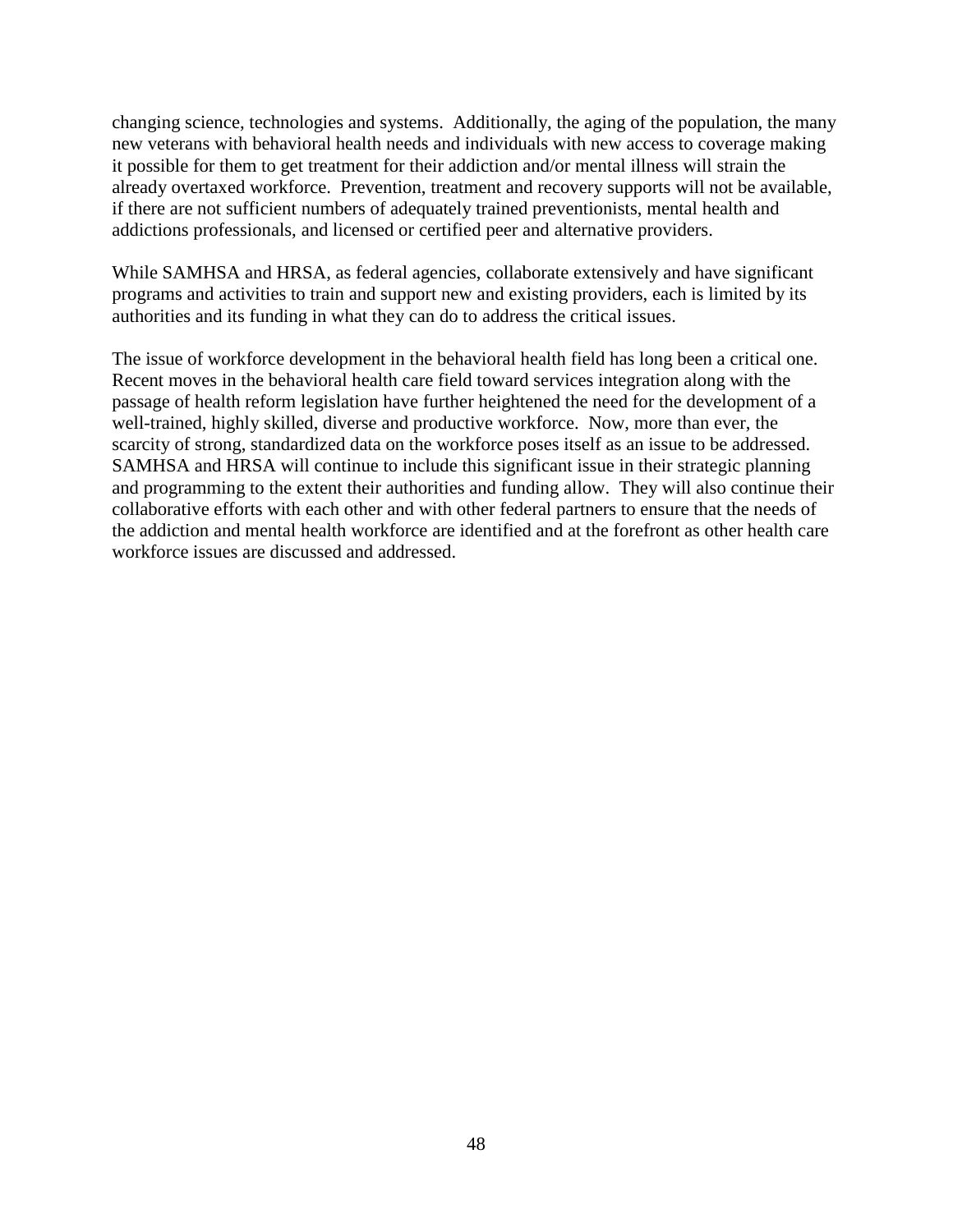#### <span id="page-50-0"></span>**APPENDIX A: Examples of SAMHSA-HRSA Activities Related to Behavioral Health Workforce – Listening Session Summary**

On June 5, 2012, the Substance Abuse and Mental Health Services Administration (SAMHSA) and the Health Resources and Services Administration (HRSA) hosted a listening session with stakeholders that focused on four behavioral health workforce areas: capacity, data, training and education, and the non-traditional workforce. The thoughtful input, both at the meeting and in correspondence, is being considered as both agencies move forward with program plans. To assist in understanding SAMHSA and HRSA workforce activities already underway, the following summary of current SAMHSA and HRSA activities was developed.

# **Behavioral Health Workforce Capacity**

# OVERALL CAPACITY

The Mental and Behavioral Health Education and Training Grants (MBHETG) Program: HRSA has awarded 24 accredited social work and psychology programs with 3-year funding. The MBHETG program encourages education and training addressing the behavioral health needs of high-need and high-demand populations by: (1) increasing the number of enrolled graduate social work and psychology students; and (2) creating more internship and field placement slots to increase the number of knowledgeable clinical providers working with highneed and high-demand populations.

# National Health Services Corps (NHSC):

HRSA's NHSC builds healthy communities by strengthening the health care workforce and continues to support individuals in behavioral and mental disciplines and practices/sites. The SAMHSA-HRSA Center for Integrated Health Solutions (CIHS) has developed a guide to assist behavioral health sites in understanding the NHSC and the process for becoming an approved NHSC site (see [http://www.integration.samhsa.gov/sliders/NHSC\\_doc.pdf\)](http://www.integration.samhsa.gov/sliders/NHSC_doc.pdf).

#### Advanced nursing educational efforts include behavioral health:

HRSA's Advanced Education Nursing Traineeship (AENT) supports traineeships for primary care Nurse Practitioners (NP), some of which are psychiatric/mental health NPs. The Advanced Nursing Education (ANE) program and the Nurse Education, Practice, Quality, and Retention (NEPQR) program promote inter-professional education with behavioral health social workers.

# INTEGRATED PRIMARY CARE AND BEHAVIORAL CARE WORKFORCE

Integrated Summit: In August 2011, ONDCP, HRSA, and SAMHSA sponsored the "Workforce Issues: Integrating Substance Abuse Services into Primary Care Summit." Identified workforce needs included: increasing addictions training in primary care professional's curricula, the necessity for career ladders and greater role definitions between primary care and behavioral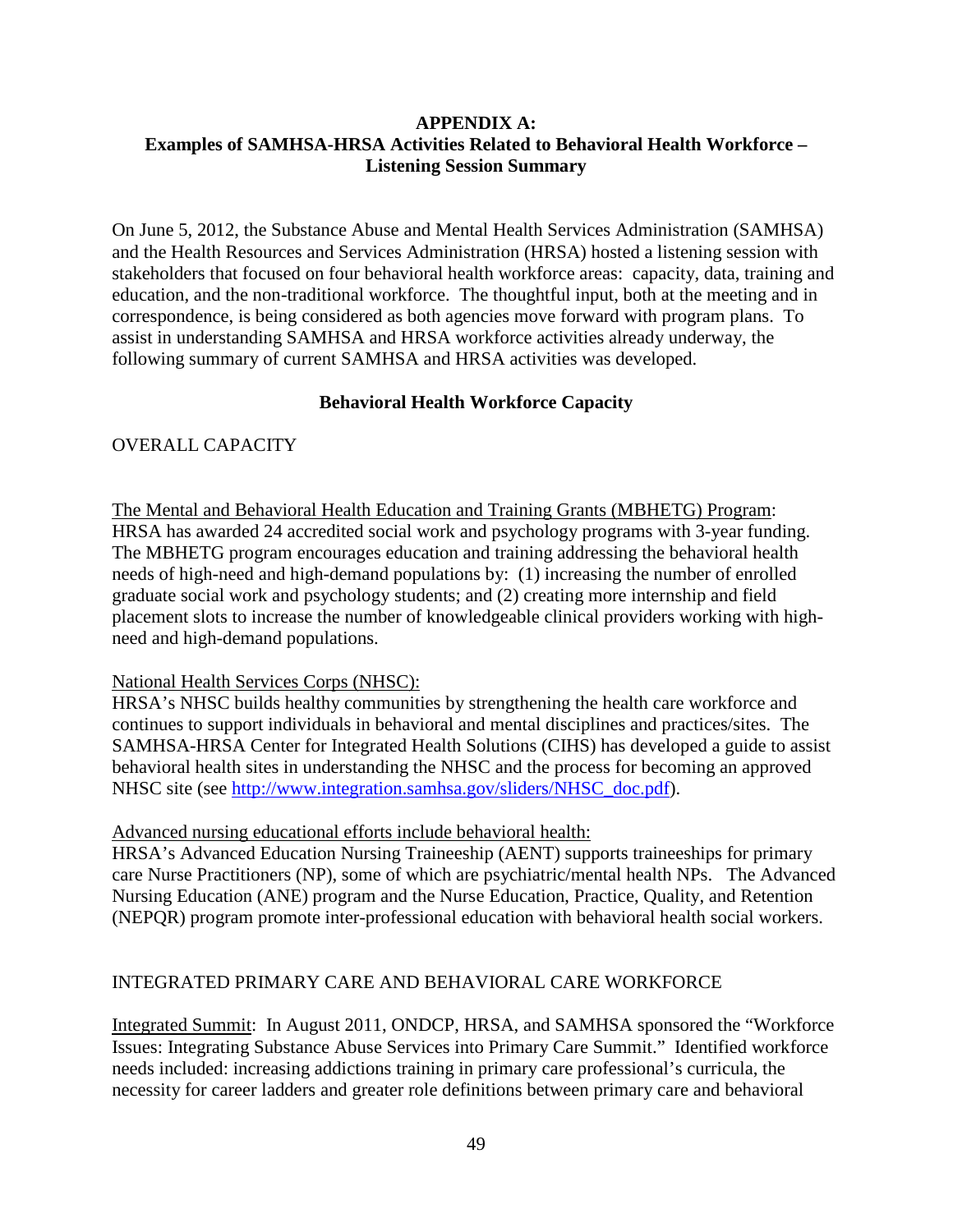health specialists.

#### Graduate Psychology Education (GPE) Program:

HRSA grants in the GPE program support interdisciplinary training for health service psychologists to provide mental and behavioral health care services to underserved populations, such as those in rural areas, older adults, children, chronically ill or disabled persons, and victims of abuse or trauma, including returning military personnel.

Geriatric Training for Physicians, Dentists, and Behavioral and Mental Health Professionals Program: The Geriatric Training for Physicians, Dentists, and Behavioral and Mental Health Professionals Program supports 1-year faculty retraining and 2-year fellowship programs to assist physicians, dentists, and behavioral and mental health professionals who teach or plan to teach geriatric medicine, geriatric dentistry, or geriatric behavioral and mental health. The program supports learning on caring for elderly people at different levels of wellness and functioning. It provides training with elderly from diverse socioeconomic, racial, and ethnic backgrounds in a range of services, such as geriatric consultation, acute care, dental care, psychiatry, day and home care, rehabilitation, extended care, ambulatory care, and community care for older people with mental retardation.

# INTEGRATED PRIMARY CARE AND BEHAVIORAL CARE IN THE WORKFORCE

Integrated Summit: In August 2011, the White House Office of National Drug Control Policy, HRSA, and SAMHSA sponsored the "Workforce Issues: Integrating Substance Abuse Services into Primary Care Summit." The summit identified many workforce needs, including: increasing addictions training in primary care professional's curricula, the necessity for career ladders, and a greater role for definitions between primary care and behavioral health specialists.

#### Multidisciplinary training includes behavioral health under Area Health Education Centers (AHECs):

HRSA's AHEC grantees (i.e., medical schools, nursing schools, and health sciences centers) organize interdisciplinary and inter-professional training involving psychologists and other behavioral health professionals as practicable. Specific behavioral health topics include motivational interviewing, other evidence-based practices, and inclusion of peers/consumers in education and training.

# Regional workforce training:

SAMHSA's Addiction Technology Transfer Centers (ATTCs) accelerate lasting change in behavioral health care systems by translating, disseminating and promoting the adoption and implementation of effective and culturally-sensitive clinical practices. They offer distance education productions and workforce development. In addition to providing region-specific training and systems change efforts, the ATTC Network has areas of national focus that include leadership institutes and collaboration with the National Institute on Drug Abuse (NIDA) to develop products and promote the adoption of evidence-based practices.

#### Behavioral health workforce in health centers:

HRSA's Bureau of Primary Health Care (BPHC) is working through the SAMHSA-HRSA CIHS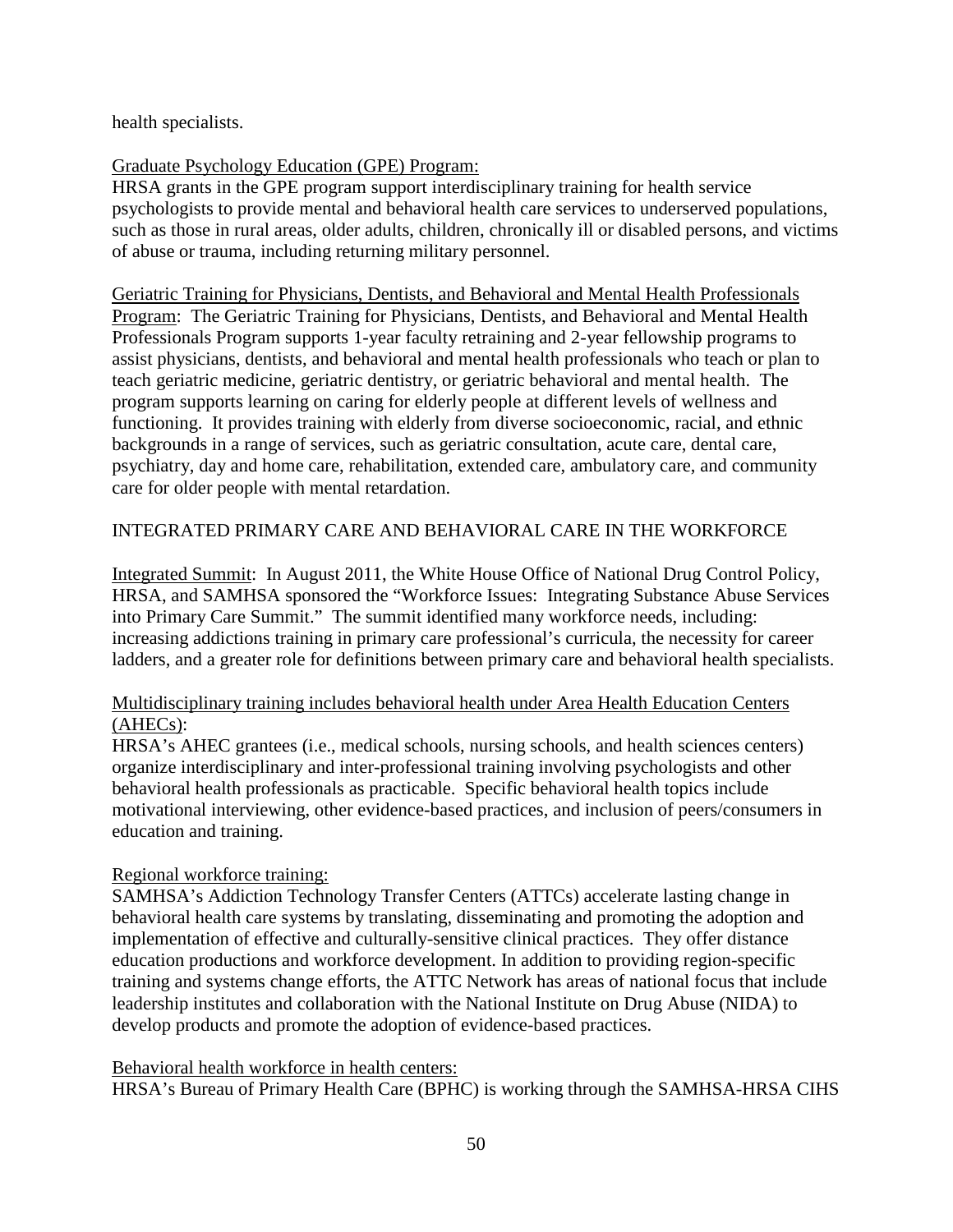to build workforce capacity across health centers with limited behavioral health capacity through the provision of training and technical assistance on integrated care.

#### CROSS TRAINING BETWEEN PRIMARY CARE AND BEHAVIORAL CARE

Training in pain management for prescribing physicians, nurses and dentists: SAMHSA supports face-to-face and online continuing medical education (CME) courses, entitled *Prescribing Opioids for Chronic Pain: Balancing Safety & Efficacy*, on safe opioid prescribing for chronic pain for primary care physicians, oral surgeons, advanced practice nurses, and physician assistants.

# Training physicians for prescribing buprenorphine:

Through the Prescribers Clinical Support System for Buprenorphine (PCSS-B), SAMHSA offers the eight hour training required to apply for a buprenorphine waiver required to prescribing privileges. The training is a combination of CD-based training and face-to-face training.

Screening, Brief Intervention and Referral to Treatment (SBIRT) Medical Residency Training: SAMHSA supports the SBIRT Medical Residency Training grants, designed to train the next generation of physicians in SBIRT practice. This program includes curriculum development and training for current residents and the primary care community in SBIRT practices.

#### Psychologists in Health Centers:

In July 2011, HRSA's BPHC hosted a grantee training specific to the hiring of psychologists at health centers: "The Value of Psychologists in Health Centers." Topics covered included current statistics on psychologists in health centers and how integrated service increases financial outcomes and quality of care; improves clinical staff recruitment and retention; and provides other benefits for the health centers.

# PIPELINE ACTIVITIES FOR BEHAVIORAL HEALTH PROFESSIONS

# The Health Careers Opportunity Program (HCOP):

HRSA's HCOP exposes students throughout the educational pipeline to a wide array of health careers, including careers in behavioral health. The grantees provide academic enhancement, structured summer programming in health centers, academic health careers clubs and gradespecific curriculum.

#### NHSC pipeline activity:

HRSA's NHSC attended the National Association of Student Financial Aid Administrators National Conference in Chicago in July 2012 and will generate awareness amongst financial aid administrators, including those in the mental and behavioral health field.

#### AHEC pipeline activities:

HRSA's AHEC grantees provided health career training and/or academic enhancement experiences to 9-12th graders that included behavioral health careers. Emphasis is placed on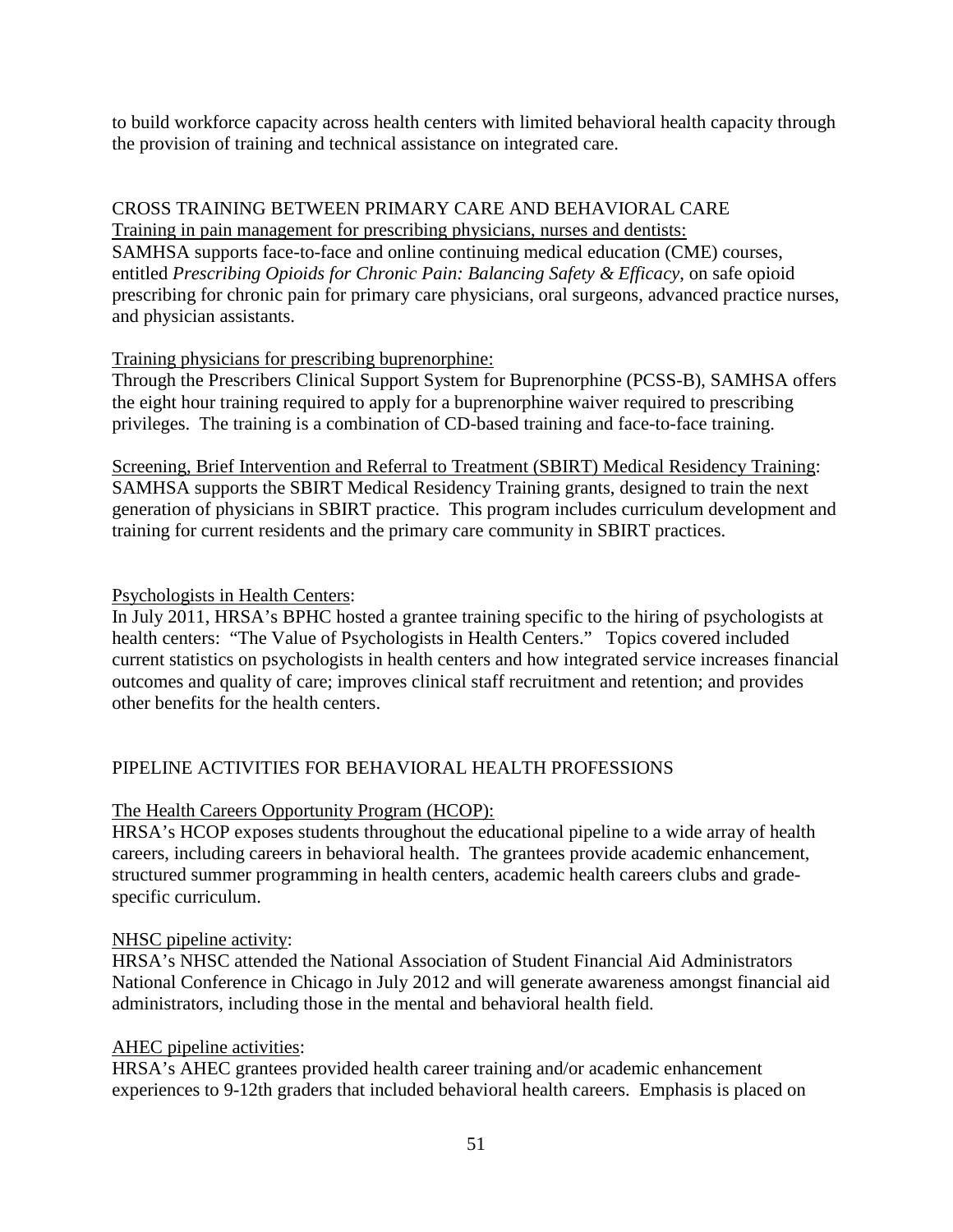outreach to underrepresented minority populations, educationally or economically disadvantaged individuals, and/or rural populations.

# WORKFORCE DIVERSITY AND CAREER LADDERS

National Network for the Elimination of Disparities in Behavioral Health (NNED): SAMHSA's NNED works to increase capacities to address the behavioral health care needs of racially and ethnically diverse populations.

#### Center for Excellence in Historically Black Colleges:

SAMHSA's cooperative agreement with Historically Black Colleges and Universities supports a Center for Excellence in Substance Abuse and Mental Health which provides student internships at minority serving institutions.

# The Minority Fellowship Program (MFP):

SAMHSA's MFP provides funding to oversee the fellowship opportunities to behavioral health professionals that encourage doctoral and post-doctoral development of nurses, psychiatrists, social workers, psychologists, marriage and family therapists, and professional counselors.

#### Addictions counselor pathways:

SAMHSA supported the development of pathways for the addictions counseling profession, which can serve as a model to assist providers in staff retention.

# **Data Needs and Collection Processes**

Minimum Data Set (MDS) on behavioral health professionals:

The HRSA National Center for Health Workforce Analysis, in collaboration with SAMHSA, is actively developing a Minimum Data Set (MDS) to collect more information on the core behavioral health professions. Current efforts are focused on engaging multiple behavioral health professional organizations in convening meetings to review the necessary data elements for a survey instrument in their field. The professions currently involved include psychiatrists, psychologists, social workers, licensed professional counselors, and substance abuse counselors.

# **Training and Education Needs**

# CULTURALLY COMPETENT AND SPECIAL POPULATIONS TRAINING

# Cultural, including LGBT, training:

HRSA's HIV/AIDS Bureau (HAB), through AIDS Education and Training Centers (AETCs), provides training to the workforce on cultural diversity. From July 2010 through June 2011, over 4,000 behavioral health professionals attended one or more training events sponsored by AETCs.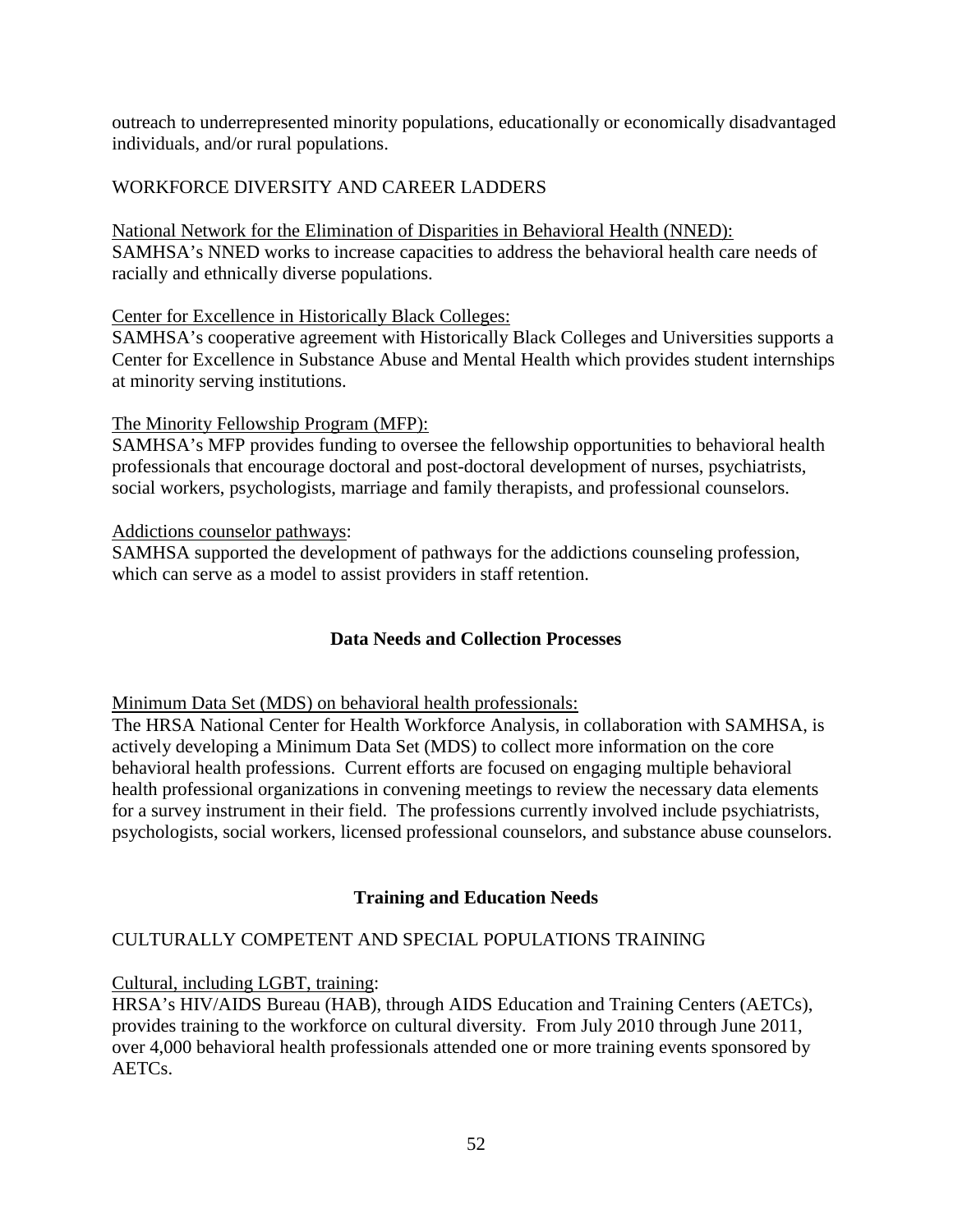#### Health center training on LGBT issues:

HRSA's BPHC has a national cooperative agreement for the National LGBT Health Education Center to help community health centers improve the health of LGBT populations. The Center has conducted national and local trainings, and provided consultations with health centers, many of which include behavioral health professionals.

#### Substance abuse treatment providers on LGBT issues:

SAMHSA's ATTC Network has developed a curriculum for substance abuse providers on treating LGBT individuals with substance use disorders.

# Training in behavioral health in geriatrics training:

HRSA has four programs that provide geriatric training and education that include mental health and substance abuse issues. These programs provide education and training in the areas health problems of the elderly and their caregivers including mental health and substance abuse problems.

#### Emergency preparedness for elders:

In 2006, HRSA's Geriatric Education Centers received the SAMHSA-supported curricula developed by the *Annapolis Coalition on the Behavioral Health Workforce* on emergency preparedness for behavioral health professionals working with the elderly. This curricula continues to be revised and updated to reflect the latest research and information and is used both nationally and internationally.

#### Hiring veterans at health centers:

HRSA has partnered with the National Association of Community Health Centers (NACHC) to assist veterans in obtaining jobs with health centers around the country.

# TRAINING FOR EVIDENCE-BASED PRACTICES

#### Training for physicians, dentists and others prescribing opioid therapies:

SAMHSA has two efforts providing training for prescribers: Opioid Therapies (PCSS-O) and Buprenorphine (PCSS-B) grants. The PCSS-O assists physicians, dentists and other medical professionals in the appropriate use of opioids for the treatment of chronic pain and opioidrelated addiction. The PCSS-B assists physicians in treating patients dependent on heroin or prescription opioid drugs with buprenorphine. Both provide training through webinars, online modules, peer support programs, listservs, virtual patients, and phone apps. HRSA plans to promote the availability of the PCSS-O and PCSS-B training to NHSC scholars and loan repayers in field placement sites.

#### CIHS, ATTCs, and AHECs provide EBP training:

Promotion of behavioral health EBP is provided regularly by the SAMHSA-HRSA CIHS, the SAMHSA ATTCs and the HRSA AHECs through webinars, conference training and dissemination of materials.

TECHNOLOGY IN TRAINING AND PRACTICE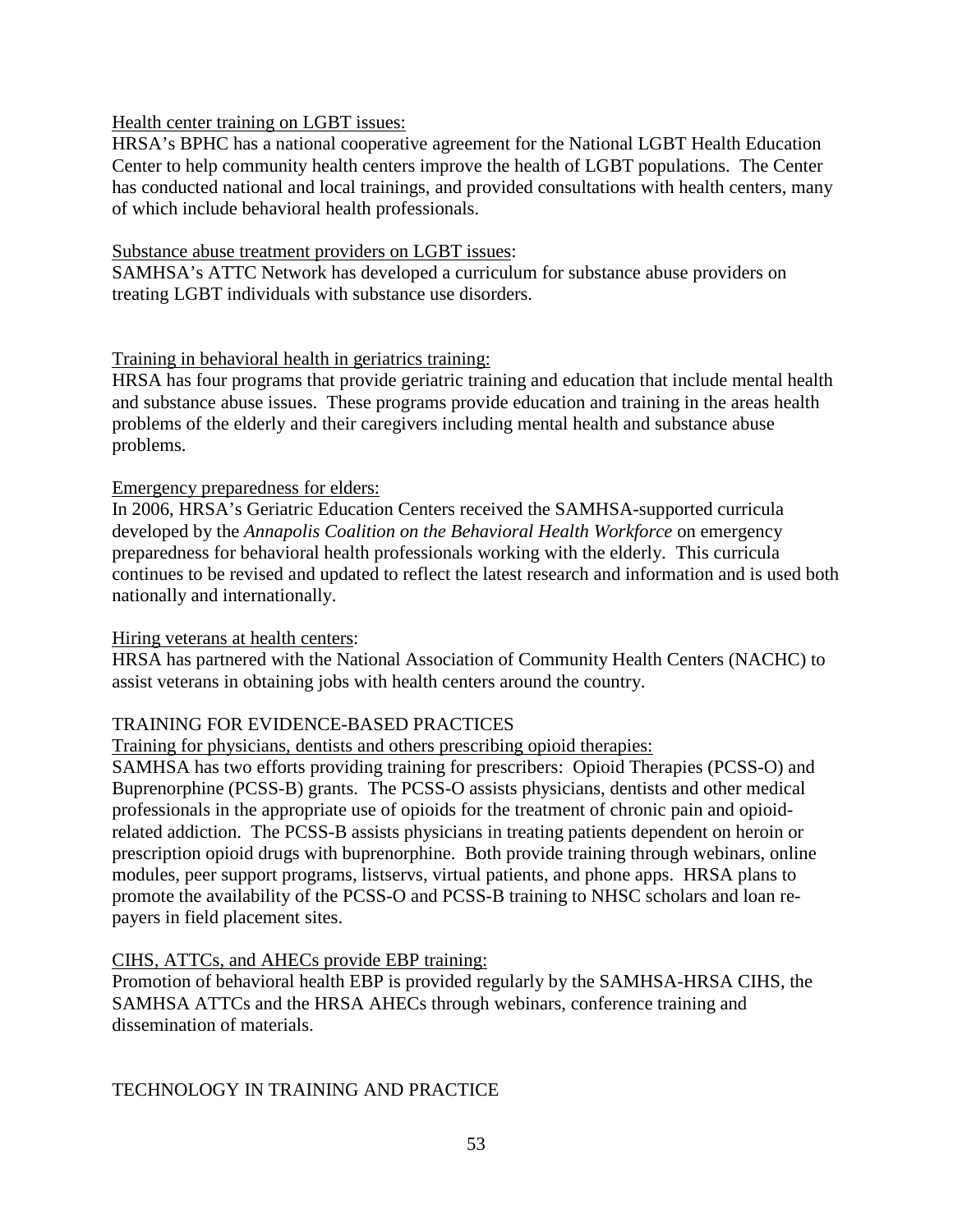#### Telebehavioral health activities:

HRSA's BPHC and HAB collaborated with SAMHSA on the Secretary's Minority AIDS Initiative to expand HIV/AIDS care, viral hepatitis care, and behavioral health care to health centers through telehealth technology.

#### Medication Assisted Treatment (MAT) and telemedicine:

SAMHSA has initiated a cross-agency discussion on the use of telemedicine to provide medication assisted treatment (MAT) to treat substance use disorders which will clarify current regulations around the prescription of controlled substances and the use of telemedicine. The goal is to establish clear standards and practice guidelines on the use of telemedicine in delivering MAT.

#### Other telehealth activities:

HRSA's Office of Rural Health Policy (ORHP) and Office of Special Health Affairs (OSHA) are developing a telebehavioral services manual to encourage HRSA grantee providers to better incorporate the use of telehealth platforms for behavioral health services. In addition, ORHP's Office for the Advancement of Telehealth has numerous grants, some of which provide behavioral health services, promoting the use of telehealth technologies for health care delivery, education, and health information services.

# READINESS OF SAFETY NET PROVIDERS FOR MANAGED CARE

# Provider readiness:

CIHS plans to host a webinar for behavioral health and primary care provider organizations on how to participate in managed behavioral health care provider networks. This web-based training will be held in collaboration with the Association for Behavioral Health and Wellness.

# **Non-Traditional Workforce**

#### Paraprofessional training in SBIRT:

SAMHSA's State SBIRT demonstration grants have focused on the training and utilization of paraprofessional staff including health educators, health navigators and health promotion advocates working under the supervision of licensed physicians or the health care system.

#### Report on bringing recovery services to scale:

SAMHSA is preparing a report from an expert panel meeting on Peer Specialists and Recovery Coaches that was convened in March 2012 by Bringing Recovery Services to Scale – Technical Assistance Center Strategy (BRSS-TACS). It will include recommendations on increasing the utilization of peers in the behavioral health workforce.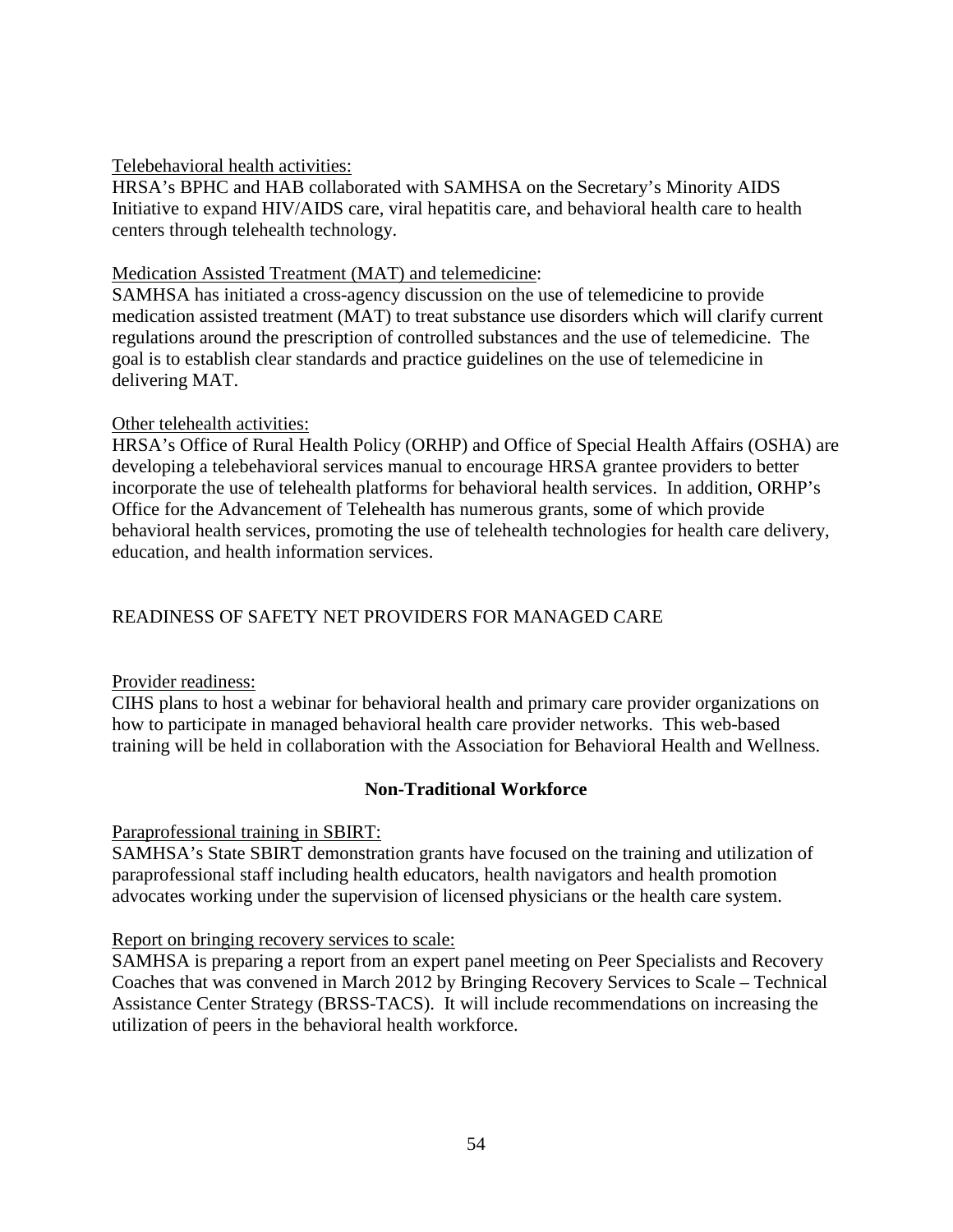#### Recovery to Practice:

This SAMHSA effort is advancing a recovery-oriented approach to behavioral health care by developing, promoting, and disseminating training curricula on how to translate the concept of mental health recovery into practice.

#### Community Health Worker (CHW) curriculum and training**:**

HRSA's AHEC program has implemented CHW training programs in collaboration with state and local partners, including the Department of Labor and Workforce Investment Boards. AHECs have trained CHWs on topics such as: cancer, diabetes, tobacco cessation and chronic disease self-management.

#### Promoting CHWs**:**

Texas AHEC East worked with the Department of Labor to have CHWs deemed as an apprentice-able trade. Apprenticeship training is designed to prepare individuals for occupations and combines supervised on-the-job learning with classroom instruction.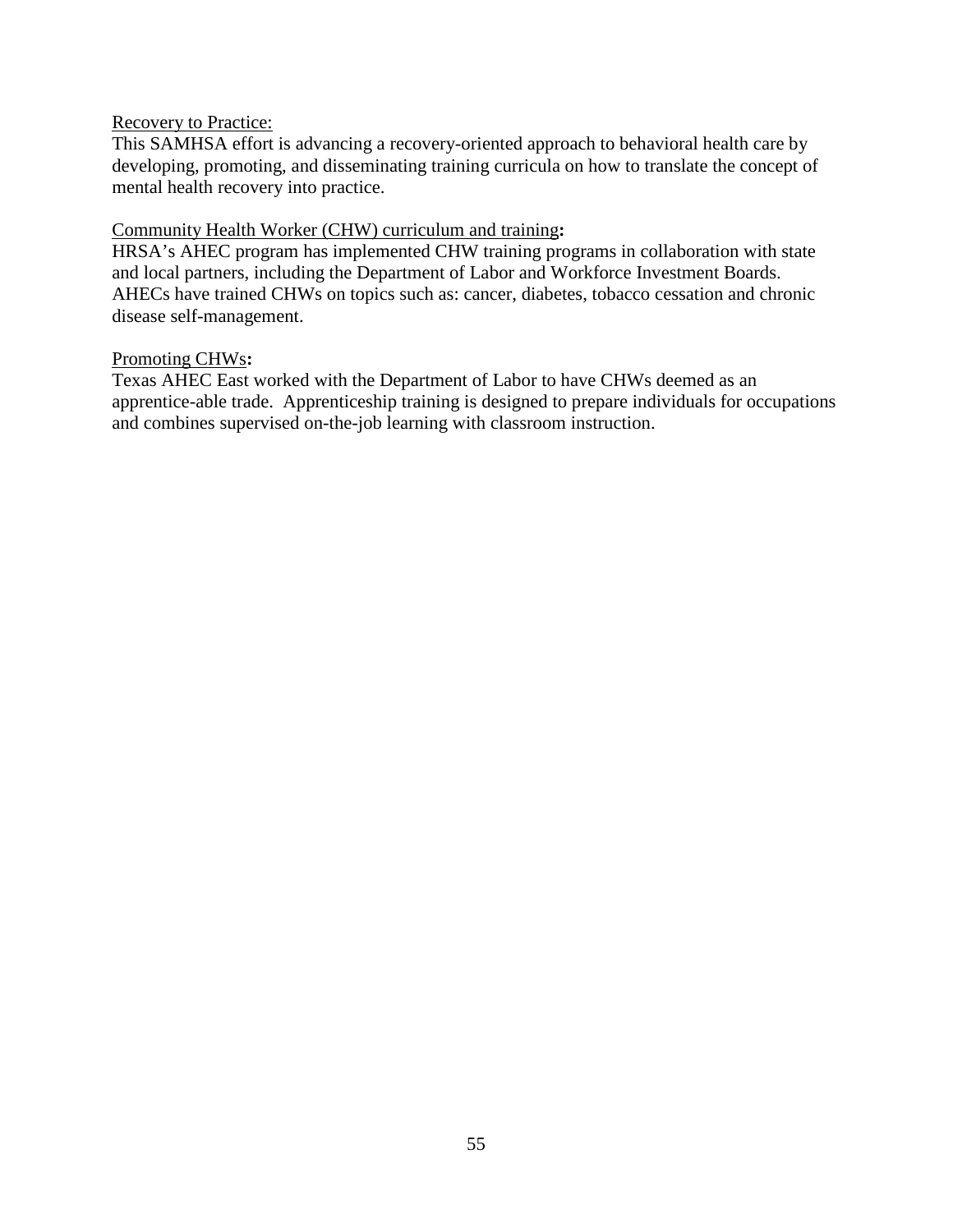#### **APPENDIX B: Bibliography**

- <span id="page-57-0"></span>Anderson, C. (2012, March 12). Managing doctor, nurse practitioner turnover rates key to collaborative care | Healthcare Finance News. *Healthcare Finance News*. Retrieved from [http://www.healthcarefinancenews.com/news/managing-doctor-nurse-practitioner](http://www.healthcarefinancenews.com/news/managing-doctor-nurse-practitioner-turnover-rates-key-delivery-collaborative-care-model)turnover-rates-key-delivery-collaborative-care-model
- Carise, D., Gurel, O., McMellan, A. T., Dugosh, K., & Kending, C. (2005). Getting patients the services they need using a computer-assisted system for patient assessment and referral referral? CASPAR. *Drug and Alcohol Dependence*, (80), 177-189. doi:10.1016/j.drugalcdep.2005.03.024
- Center for Substance Abuse Treatment. (2006). *Addiction Counseling Competencies: The Knowledge, Skills, and Attitudes of Professional Practice*. (Technical Assistance Publication Series 21. DHHS Publication No. SMA 08-4171). Rockville, MD: Substance Abuse and Mental Health Services Administration, (2006), reprinted 2007and 2008.
- Center for Substance Abuse Treatment. (2007). *Competencies for Substance Abuse Treatment Clinical Supervisors*. (Technical Assistance Publication Series 21-A. DHHS Publication No. SMA 08-4243). Rockville, MD: Substance Abuse and Mental Health Services Administration reprinted 2008.
- Center for Substance Abuse Treatment. (2009). *What Are Peer Recovery Support Services?* (HHS Publication No. SMA 09-4454.) Rockville, MD: Substance Abuse and Mental Health Services Administration.
- Congressional Budget Office. (2012). *Estimates for the Insurance Coverage Provision of the Affordable Care Act Updated for the Recent Supreme Court Decision*. Retrieved January 4, 2013, from<http://www.cbo.gov/publication/43472>
- Congressional Budget Office. (2010). *Selected CBO publications related to health care legislation, (2009–2010).* Retrieved March 25, 2011, from <http://www.cbo.gov/ftpdocs/120xx/doc12033/12-23-SelectedHealthcarePublications.pdf>
- Curtis, S. L., & Eby, L. T. (2010). Recovery at work: The relationship between social identity and commitment among substance abuse counselors. *Journal of Substance Abuse Treatment*, *39*, 248-254.
- Daniels, A. S., Fricks, L., & Tunner, T. P., (Eds). (2011). *Pillars of Peer Support Support -2: expanding the role of peer support services in mental health systems of care and recovery.* Retrieved February 2011, from <http://www.pillarsofpeersupport.org/POPS2010-2.pdf>
- Dilonardo, J. (2011). *Workforce Issues in Integrated Behavioral Healthcare: A Background Paper.* Unpublished Paper, National Council for Community Behavioral Healthcare.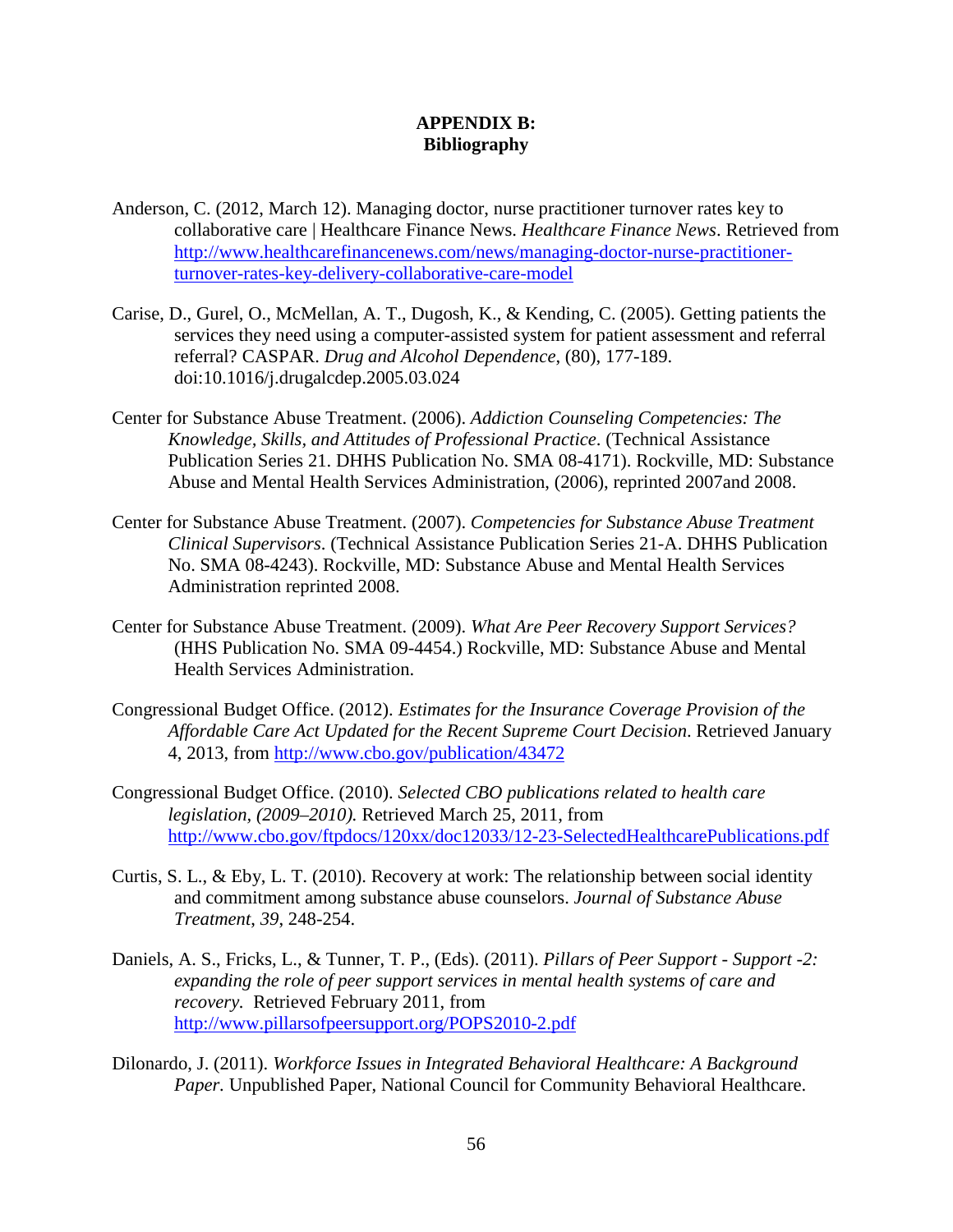- Druss, B. G., Zhao, L., Von Esenwein, S., Morrato, E. H., & Marcus, S. C. (2011). Understanding excess mortality in persons with mental illness. *Medical Care*, *49*(6), 599-604.
- Delaney K.R. Duffy F.F., Dwyer K.P., West J.C., Wilk J., Narrow W.E., Hales D., et al. (2002) Mental health practitioners and trainees. In Manderscheid, R.W., Henderson M.J., (Eds). *Mental Health, United State* (pp. 327–368)*.* Rockville, MD: Substance Abuse and Mental Health Services Administration.
- Eby, L. T., Burke, H., & Maher, C. P. (2010). How serious of a problem is staff turnover in substance abuse treatment? A longitudinal study of actual turnover. *Journal of Substance Abuse Treatment*, *39*, 264-271. doi:10.1016/j.jsat.2010.06.009
- Felitti, V. J., Anda, R. F., Nordenberg, D., Williamson, D. F., Spitz, A. M., Edwards, V., et al. (1998). Relationship of child abuse and household dysfunction to many of the leading causes of death in adults: The Adverse Childhood Experiences Study. *American Journal of Preventive Medicine*, *14*, 245-258.
- Friedli, L., & Parsonage, M. (2007). Mental health promotion: Building an economic case. *Northern Ireland Association for Mental Health*. Retrieved March 25, 2011, from [http://www.chex.org.uk/uploads/mhpeconomiccase.pdf?sess\\_scdc=ee4428ebde41914ab](http://www.chex.org.uk/uploads/mhpeconomiccase.pdf?sess_scdc=ee4428ebde41914abac0e0535f55861c) ac0e0535f55861c
- Garner, R., Hunter, B. D., Modisetter, K. C., Ihnes, P. C., & Godley, S. H. (2012). Treatment staff turnover in organizations implementing evidence-based practices: Turnover rates and their association with client outcomes. *Journal of Substance Abuse Treatment*, *42*, 134-142.
- Gaumond, P., Baytop. C., Whitter, M. (2007). *Informing marketing strategies for recruitment into the addictions treatment workforce*. Abt Associates. Retrieved from [http://partnersforrecovery.samhsa.gov/docs/informing\\_marketing\\_strategies.pdf](http://partnersforrecovery.samhsa.gov/docs/informing_marketing_strategies.pdf)
- Gerson, L. W., Boex, J., Hua, K., Luckett, R. A., Zumbar, W. R., Bush, D., & Givens, C. (2001). Medical care used by treated and untreated substance abusing Medicaid patients. *Journal of Substance Abuse Treatment*, *20*, 115-120.
- Greiner, A., & Knebel, E. (Eds.). (2003). *Health professions education: A bridge to quality*. Washington, DC: National Academies Press.
- Gulf Coast Addiction Technology Transfer Center. (2007). *Status of the workforce: addiction treatment in Texas - 2007 report.* ATTC Network*.* Retrieved from [http://www.attcnetwork.org/userfiles/file/GulfCoast/Texas\\_Addictions\\_Workforce\\_Rep](http://www.attcnetwork.org/userfiles/file/GulfCoast/Texas_Addictions_Workforce_Report_2007.pdf) ort\_2007.pdf
- Institute of Medicine. (2006). *Improving the quality of health care for mental and substance-use conditions*. Washington, DC: National Academies Press.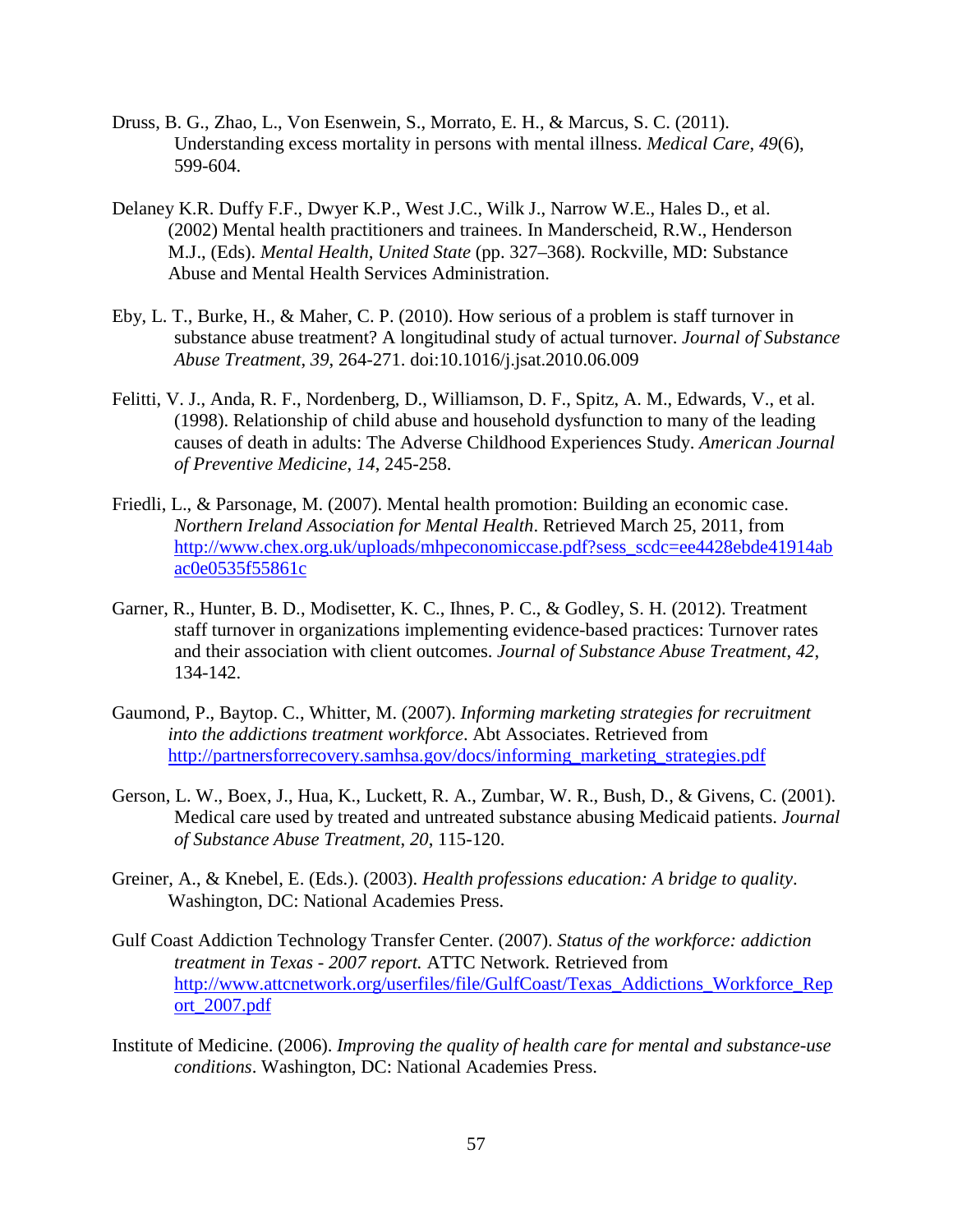- Institute of Medicine. (2003) Greiner, A., & Knebel, E. (Eds.). *Health professions education: A bridge to quality*. Washington, DC: National Academies Press.
- Institute of Medicine. (2004). Smedley, B. D., Butler, A. S., Bristow, L. R. (Eds.). *In the nation's compelling interest: Ensuring diversity in the health-care workforce*. Washington, DC: National Academies Press.
- Institute of Medicine, & Eden, J. (2012). *The mental health and substance use workforce for older adults: In whose hands?* Washington, DC: National Academies Press.
- International Certification and Reciprocity Consortium. (2012, March 1) *Correspondence based on data from some member certification boards.*
- Kaplan, L. (2003). *Substance abuse treatment workforce environmental scan.* (Contract No. 28298-006) Bethesda, MD: Abt Associates.
- Knight, D. K., Becan, J. E., & Flynn, P. M. (2012). Organizational consequences of staff turnover in outpatient substance abuse treatment programs. *Journal of Substance Abuse Treatment*, *42*, 143-150.
- Knudsen, H. K., Ducharme, L. J., & Roman, P. (2008). Clinical supervision, emotional exhaustion, and turnover intention: A study of substance abuse treatment counselors in the Clinical Trials Network of the National Institute on Drug Abuse. *Journal of Substance Abuse Treatment*, *35*, 387-395.
- Knudsen, H. L., Ducharme, L. J., & Roman, P. (2006). Counselor emotional exhaustion and turnover intention in therapeutic communities. *Journal of Substance Abuse Treatment*, *31*, 173-180.
- Knudsen, H. K., Johnson, J.A., & Roman, P. M. (2003). Retaining counseling staff at substance abuse treatment centers: effects of management practices. *Journal of Substance Abuse Treatment*, *24*, 129-135.
- Knudsen, H. K., Oser, C. B., Abraham, A. J., & Roman, P. M. (2012). Physicians in the substance abuse treatment workforce: Understanding their employment within publicly funded treatment organizations. *Journal of Substance Abuse Treatment*, *43*, 152-160.
- Knudsen, J. R., Williams, A. M., & Perry, S. W. (2005). Tennessee Workforce Survey: Results of a Statewide Needs Assessment of Behavioral Health Professionals. *Central East Addiction Technology Transfer Center*. Retrieved from [http://www.attcnetwork.org/explore/priorityareas/wfd/overview/documents/Central%20](http://www.attcnetwork.org/explore/priorityareas/wfd/overview/documents/Central%20East/TN_WorkforceReport_2004.pdf) East/TN\_WorkforceReport\_2004.pdf
- Leonardi, L. (2012). Five Low-Paying, High-Stress Jobs. *Career advice, interview questions, salary comparisons, and resume tips from Monster*. Retrieved from http://career[advice.monster.com/salary-benefits/salary-information/low-paying-high-stress](http://career-advice.monster.com/salary-benefits/salary-information/low-paying-high-stress-jobs/article.aspx)jobs/article.aspx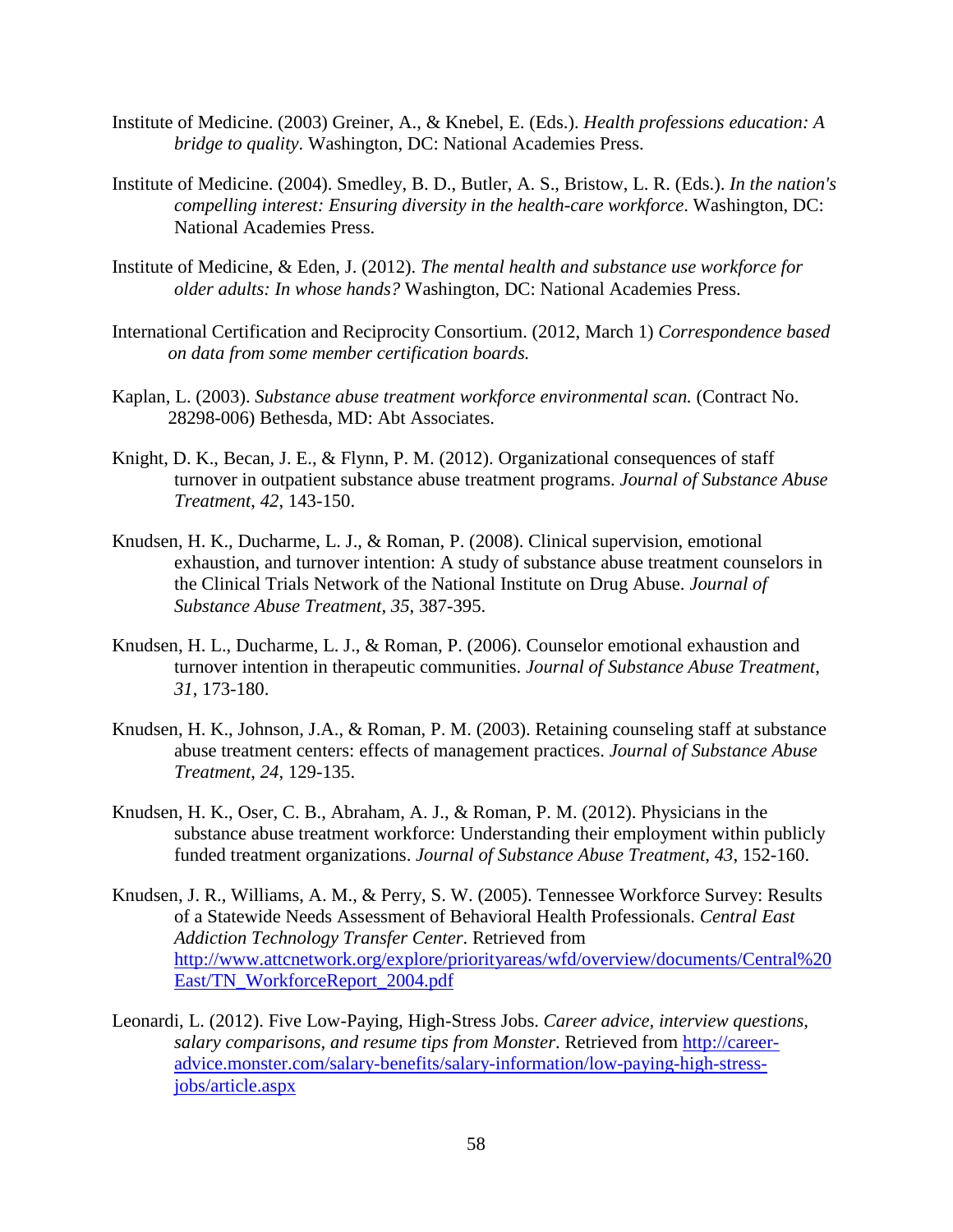- McLellan, A. T., Carise, D., & Kleber, H. D. (2003). Can the national addiction treatment infrastructure support the public's demand for quality care? *Journal of Substance Abuse Treatment*, *25*, 117-121.
- Mertens, J. R., Lu, Y. W., Parthasarathy, S., Moore, C., & Weisner, C. M. (2003). Medical and psychiatric conditions of alcohol and drug treatment patients in an HMO. *Archives of Internal Medicine*, *163*, 2511-2517.
- Mojtabai, R., & Olfson, M. (2011). Proportion of Antidepressants Prescribed Without A Psychiatric Diagnosis Is Growing. *Health Affairs*, *30*(8), 1434-1442. doi:10.1377/hlthaff.2010.1024
- Mor Barak, M., Nissly, J., & Levin, A. (2001). Antecedents to retention and turnover among child welfare, social work, and other human service employees: What can we learn from past research? A review and metanalysis. *The Social Service Review*, *75*(4), 625-667.
- National Association of Alcoholism and Drug Abuse Counselors. (2003). *Practice Research Network. Report*. Author.
- National Association of Community Health Centers. (2011). *NACHC 2010 Assessment of behavioral health services in federally qualified health centers*. Author. Retrieved from [http://www.nachc.com/client/NACHC%202010%20Assessment%20of%20Behavioral%2](http://www.nachc.com/client/NACHC%202010%20Assessment%20of%20Behavioral%20Health%20Services%20in%20FQHCs_1_14_11_FINAL.pdf) 0Health%20Services%20in%20FQHCs\_1\_14\_11\_FINAL.pdf
- National Council for Community Behavioral Healthcare. (2011). *Behavioral health salary survey*. Retrieved from http://www.thenationalcouncil.org/cs/2011\_behavioral\_health\_salary\_survey\_
- New York State Office of Alcoholism and Substance Abuse Services. (2002). *The addictions profession: a workforce in crisis. A compilation of the results of the 2001 regional workforce development focus groups*. Author.
- Parks, J., & National Association of State Mental Health Program Directors. (2006). *Morbidity and mortality in people with serious mental illness*. Alexandria, VA: National Association of State Mental Health Program Directors Medical Directors Council.
- Plomondon, M. E., Magid, D. J., Steiner, J. F., MaWhinney, S., Gifford, B. D., Shih, S. C., Grunwald, G. K., et al. (2007). Primary care provider turnover and quality in managed care organizations. *American Journal of Managed Care*, *13*(8), 465-472.
- RMC Research Corporation. (2003). *Advancing the current state of addiction treatment. A regional needs assessment of substance abuse treatment professionals in the pacific northwest.* Portland, OR. Author.
- RMC Research Corporation. (2003a). *Kentucky workforce survey 2002. Results of a statewide needs assessment of substance abuse treatment professionals*. Portland, OR: Author.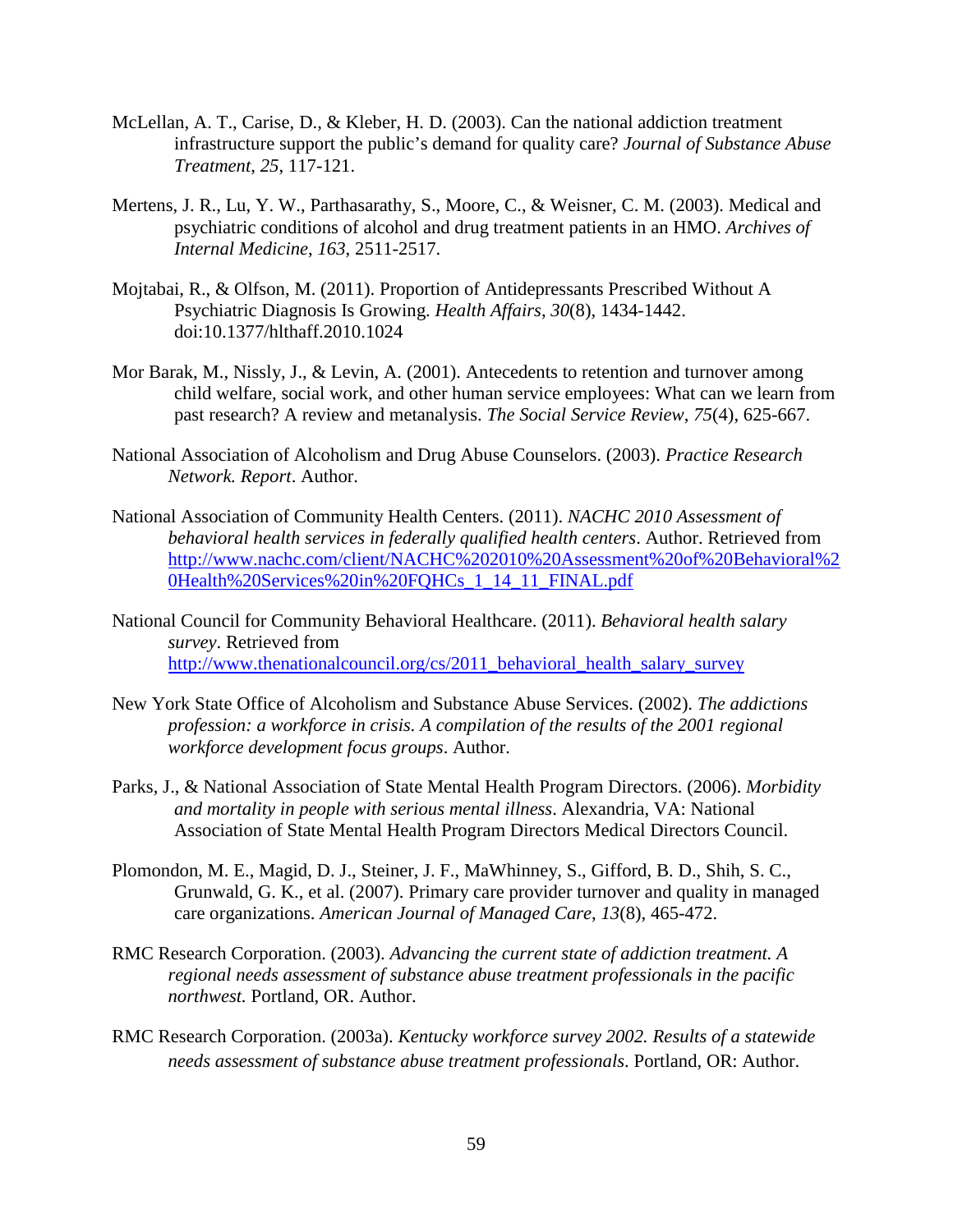- Ryan, O., Murphy, D., Krom, L. (2012). *Vital Signs: Taking the Pulse of the Addiction Treatment Workforce, A National Report - Executive Summary.* Kansas City, MO: Addiction Technology Transfer Center National Office in residence at the University of Missouri-Kansas City.
- Salzer, M. S., Schwenk, E. S., & Brsilovskiy, E. (2010). Certified Peer Specialist Roles and Activities: Results from a National Survey. *Psychiatric Services*, *61*(5), 520-523.
- Substance Abuse and Mental Health Services Administration. (2006). *Report to Congress Addiction Treatment Workforce Development.* Retrieved from [http://partnersforrecovery.samhsa.gov/docs/Report\\_to\\_Congress.pdf](http://partnersforrecovery.samhsa.gov/docs/Report_to_Congress.pdf)
- Substance Abuse and Mental Health Services Administration. (2006a) *Strengthening Professional Identity: Challenges of the Addiction Treatment Workforce.* Retrieved from http://partnersforrecovery.samhsa.gov/docs/Strengthening\_Professional\_Identity.pdf
- Substance Abuse and Mental Health Services Administration. (2007) *An Action Plan for Behavioral Health Workforce Development. (*HHS Publication No. SMA 11-4629.) Rockville, MD: Substance Abuse and Mental Health Services Administration. Retrieved from:<http://www.samhsa.gov/workforce/annapolis/workforceactionplan.pdf>
- Substance Abuse and Mental Health Services Administration. (2008). *Unpublished. SAMHSA data, 2008 National Survey of Mental Health Treatment Facilities.*
- Substance Abuse and Mental Health Services Administration. (2009). *What are Peer Recovery Support Services?* [Retrieved from http://store.samhsa.gov/shin/content//SMA09-](http://store.samhsa.gov/shin/content/SMA09-4454/SMA09-4454.pdf) 4454/SMA09-4454.pdf
- Substance Abuse and Mental Health Services Administration. (2010). *Mental Health, United States, 2008*. (HHS Publication No. SMA 10-4590.) Rockville, MD: Substance Abuse and Mental Health Services Administration.
- Substance Abuse and Mental Health Services Administration. (2010). *National survey of substance abuse treatment services: Data on substance abuse treatment facilities*. Rockville, MD: Substance Abuse and Mental Health Services Administration.
- Substance Abuse and Mental Health Services Administration. (2011a). *Leading Change: A Plan for SAMHSA's Roles and Actions 2011-2014. (*HHS Publication No. SMA 11-4629). Rockville, MD: Substance Abuse and Mental Health Services Administration.
- Substance Abuse and Mental Health Services Administration. (2011b). *Scopes of Practice and Career Ladder for Substance Use Disorders Counseling.*  [http://store.samhsa.gov/product/Scopes-of-Practice-and-Career-Ladder-for-Substance-](http://store.samhsa.gov/product/Scopes-of-Practice-and-Career-Ladder-for-Substance-Use-Disorders-Counseling/PEP11-SCOPES)Use-Disorders-Counseling/PEP11-SCOPES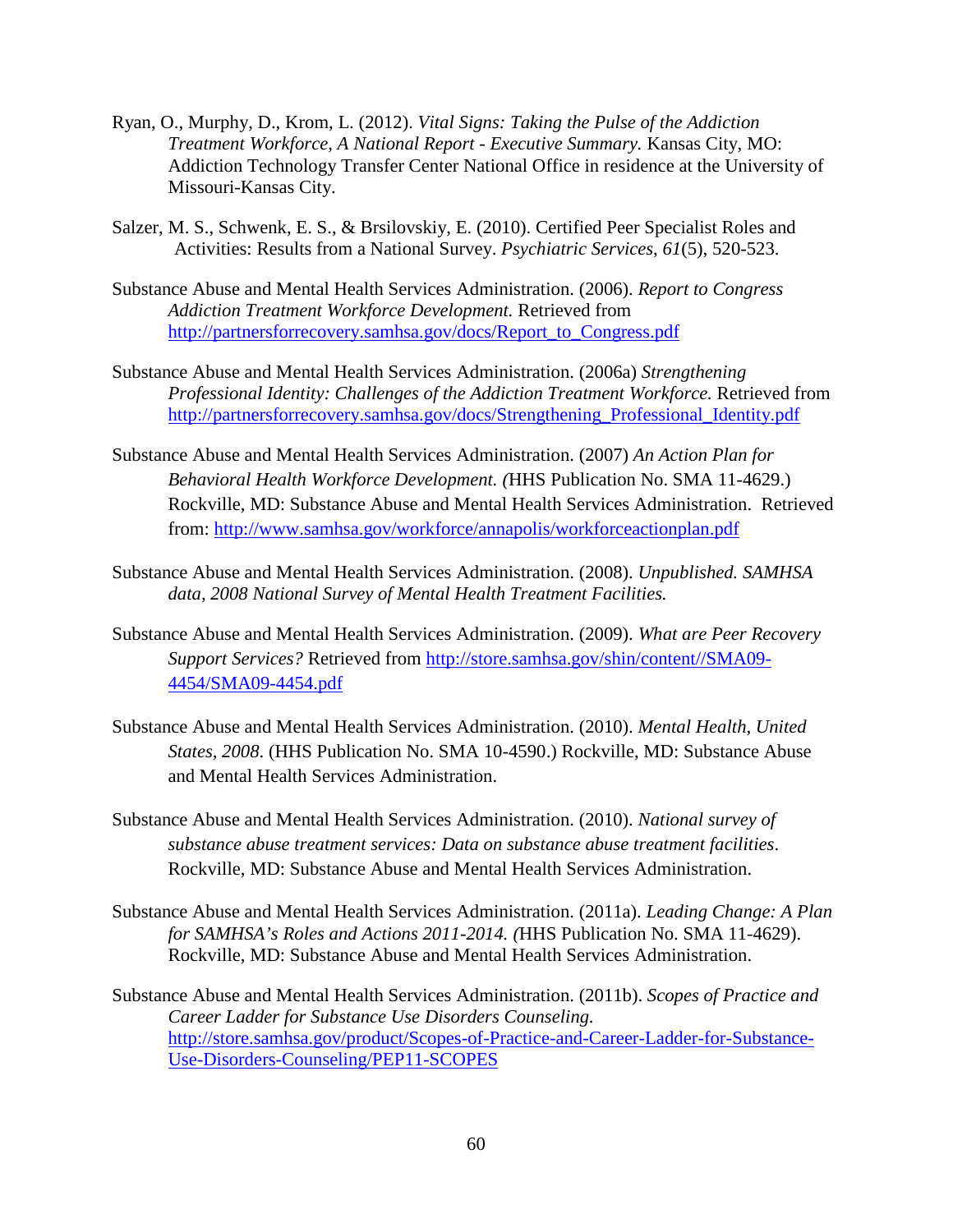- Substance Abuse and Mental Health Services Administration. (2011). *Results from the 2010 National Survey on Drug Use and Health: Summary of national findings*. (NSDUH Series H-41, HHS Publication No. (SMA) 11-4658). Rockville, MD: Substance Abuse and Mental Health Services Administration.
- Substance Abuse and Mental Health Services Administration (2012a). *Mental Health, United States, 2010*. (HHS Publication No. (SMA) 12-4681). Rockville, MD: Substance Abuse and Mental Health Services Administration, Center for Mental Health Services.
- Substance Abuse and Mental Health Services Administration. (2012b). *Results from the 2011 National Survey on Drug Use and Health: Summary of national findings*. Rockville, MD: Substance Abuse and Mental Health Services Administration, Center for Behavioral Health Statistics and Quality.
- Substance Abuse and Mental Health Services Administration. (2012). *Treatment Episode Data Set: 2001-2010. National Admissions to Substance Abuse Treatment Services.* (DASIS Series S-61, Publication No. SMA 12-4701.) Rockville, MD: Substance Abuse and Mental Health Services Administration, Center for Behavioral Health Statistics and Quality.
- Substance Abuse and Mental Health Services Administration & National Association of State Mental Health Program Directors. (2004). *The damaging consequences of violence and trauma.* Retrieved from [http://www.nasmhpd.org/general\\_files/publications/ntac\\_pubs/reports/Trauma%20Servic](http://www.nasmhpd.org/docs/Summary-Congressional%20Briefing_March%2022_Website.pdf) es%20doc%20FINAL-04.pdf
- Thomas, M., (February, 2006). State Medicaid Strategies for Integrated Care: Health Plan Experience, a Presentation to RWJ Depression in Primary Care Annual Meeting.
- Thomas, K. C., Ellis, A. R., Konard, T. R., Holzer, C. E., & Morrissey, J. P. (2009). Countylevel Estimates of Mental Health Professional Shortage in the United States. *Psychiatric Services*, *60*(10), 1323-1328.
- Touhy, C. M. (2006). Blueprint for the States: Policies to Improve the Way States Organize and Deliver Alcohol and Drug Prevention Treatment. *National Association for Alcoholism and Drug Abuse Counselors*. Retrieved from <http://www.naadac.org/component/content/article/54-resources/349-pr175>
- U.S. Census Bureau (2010). 2010 Census. *Census Bureau*. Retrieved from http://www.census.gov/2010census/
- Unützer, J., Katon, W. J., Fan, M. Y., Schoenbaum, M. C., Lin, E. H., Della Penna, R. D., & Powers, D. (2008). Long-term cost effects of collaborative care for late-life depression. *American Journal of Managed Care*, *14*(2), 95-100.